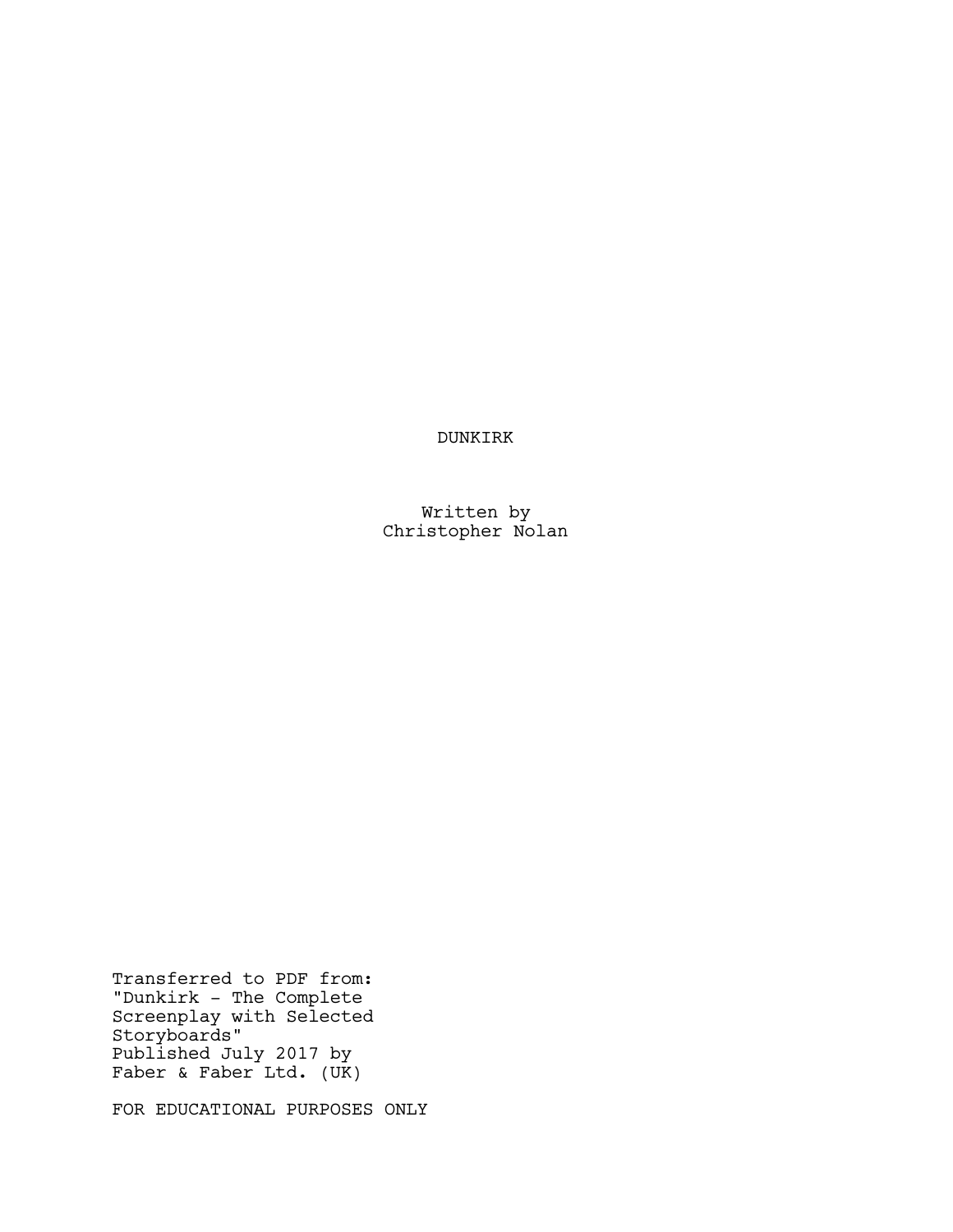Black screen.

Water slaps hollow metal, metal knocks creaking wood...

Super title:

### DUNKIRK

FADE IN:

Paper. Falling like snow. Six young, filthy Tommy's raise their heads along a deserted street, checking rubbish bins, windows... One crouches to check a coiled garden hose. He tries the tap - nothing...

Title 1:

## THE ENEMY HAVE DRIVEN THE BRITISH AND FRENCH ARMIES TO THE SEA

One Tommy plucks paper from the air... Propaganda leaflets showing their position... "YOU ARE SURROUNDED"....

Title 2:

### TRAPPED AT DUNKIRK, THEY AWAIT THEIR FATE

He wads the leaflets up, crouches, drops his trousers... The Tommy with the hose carefully lifts each side...

Title 3:

# HOPING FOR DELIVERANCE

He gets a tiny dribble of water which he licks from the nozzle -

Title 4:

## FOR A MIRACLE

BLAM BLAM BLAM! Tommy jolts, grabs his trousers. All six race away from us, towards a fence twenty yards away. One by one, five are shot down. The survivor climbs the fence. Gunfire bursts through the fence, ten feet away -

Tommy tries to reload his rifle - fingers struggling with the magazine, training forgotten. Gunfire splinters the fence, five feet away -

Tommy thrusts his index finger into the breech of his rifle again and again, scraping skin. A round jumps into the chamber -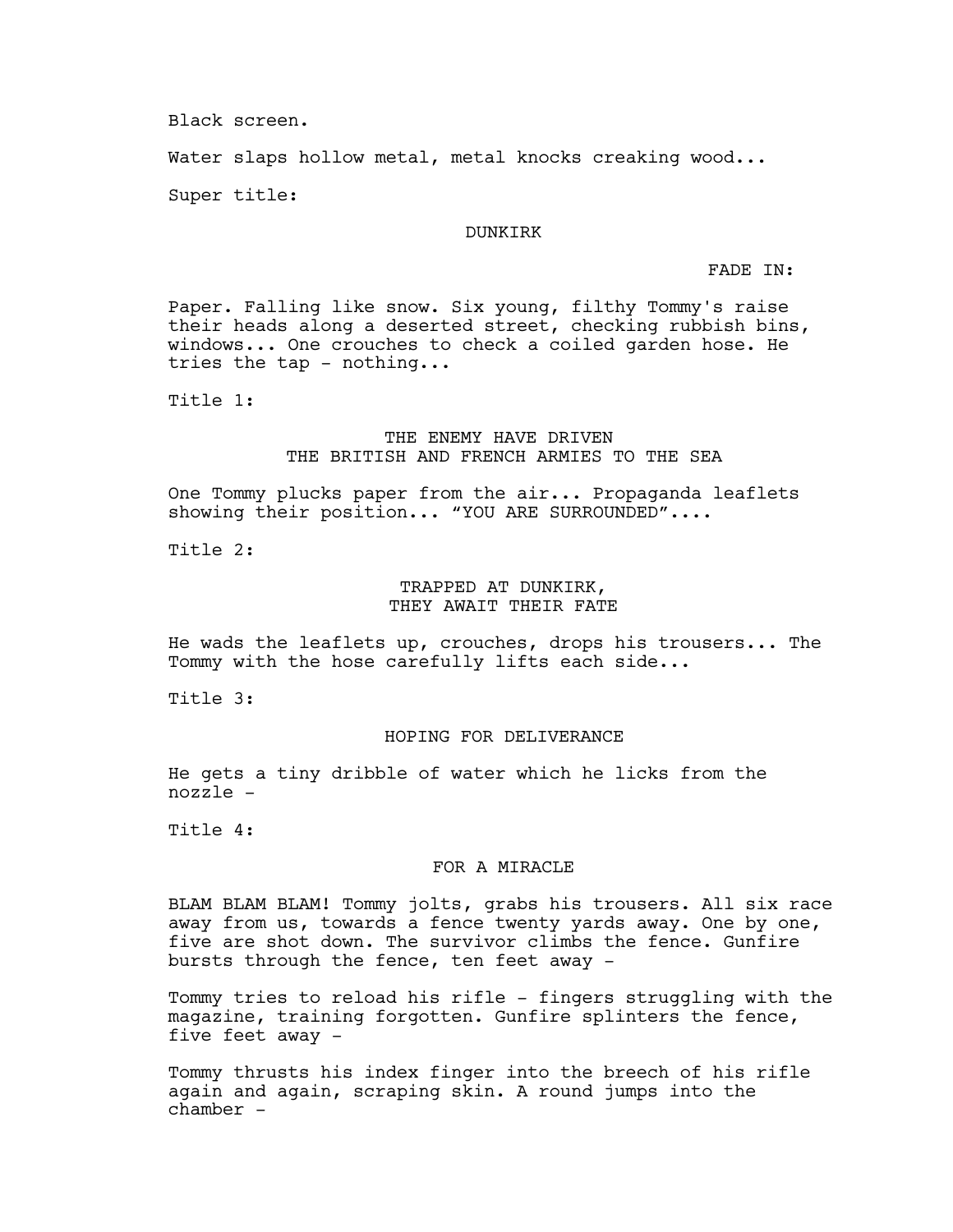Gunfire three feet away -

Tommy tries once, twice - slides the bolt forward -

Gunfire right next to him -

Tommy spins around, fires blind until empty, scrambles out the back. He races down narrow Dunkirk streets. Breathing. Kit jangling... Building after building... He rounds a corner -

BLAM! Bullets hit dirt and bricks near him. The street ahead is barricaded, manned by French troops.

#### **TOMMY**

ANGLAIS! AINGLAIS!

The French stop firing and wave him through.

He scrambles over their sandbag barricade, taking in their dirty frightened faces as he passes...

A French Soldier grabs him...

FRENCH SOLDIER Allez, Anglais.

Tommy's mouth opens at the man's bitterness.

FRENCH SOLDIER (CONT'D) (contempt) Bon voyage.

He shoves Tommy down the street behind their protection.

Gunfire behind. Tommy takes off again, hurtling down the dark street, heading towards the blazing light of -

EXT. BEACH AT MALO LES BAINS - CONTINUOUS

The longest, widest beach he's ever seen, sunlight dazzling off the water, endless dark fences snaking across the sand and out into the water. Tommy squints - not fences, lines of men, hundreds of thousands of men...

Tommy looks around, clutching his stomach. He clambers over a dune, feverishly undoing his belt, dropping trousers and squatting before he realizes -

He's not alone -

Another soldier, British army shirt undone, sweating with the labour of burying a body. This is Gibson.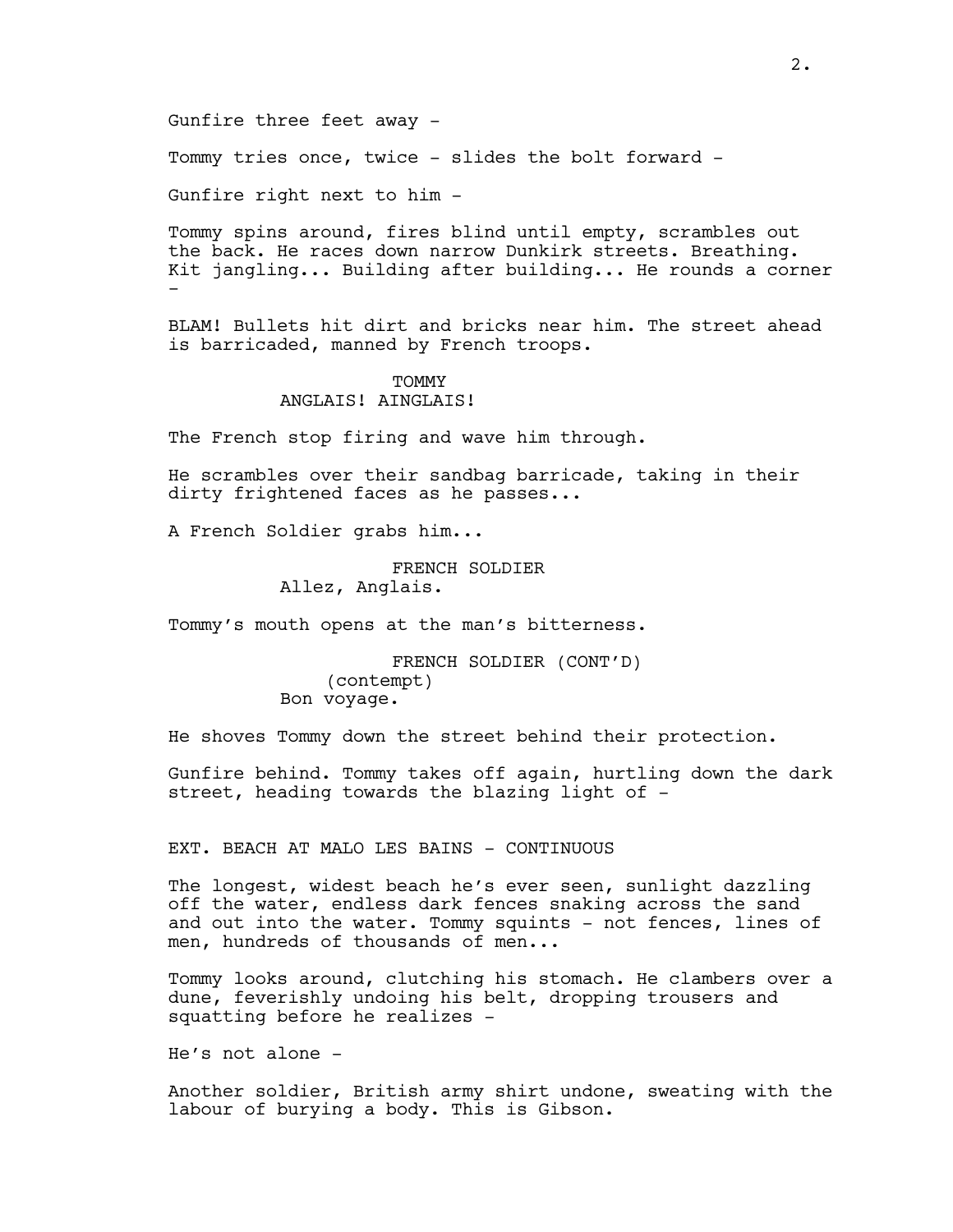The other man notices Tommy, but barely pauses. Tommy finishes, pulls ups his trousers and moves towards him. Tommy helps stoop to tie over the body.

Tommy notices the corpe's stockinged feet, then watches Gibson stoop to tie his boots...

Gibson looks up at him. Tommy shrugs, gestures for Gibson's water can. Gibson hands it over and Tommy takes a swig, carefully catching drops in his hand, then licking them off his palm.

Tommy leaves Gibson buttoning his shirt and heads back onto the beach.

There are destroyers out on the water, too far to reach.

Tommy wanders down to join one of the long, snaking lines which extends into the sea, soldiers up to their chests in water, waiting patiently for ships which do not move.

The man at the back turns to Tommy, unwelcoming. Points at his own insignia.

> MAN Grenadiers, mate.

Tommy moves off. Looks around at other impossibly long lines, at the unattainable ships. Futile.

A line of stretcher-bearers comes past, carrying wounded men along the beach towards the harbour...

Looking where they're headed, Tommy sees a long, narrow breakwater extending out into the sea, packed with soldiers. A hospital ship at the end of it.

This breakwater extends a kilometer into the sea. It is called the Mole.

Super title:

## 1. THE MOLE

## one week

Tommy becomes aware of the sound of distant aircraft. Soldiers peer up into the sky...

> MALE VOICE (O.S.) DIVE BOMBERS!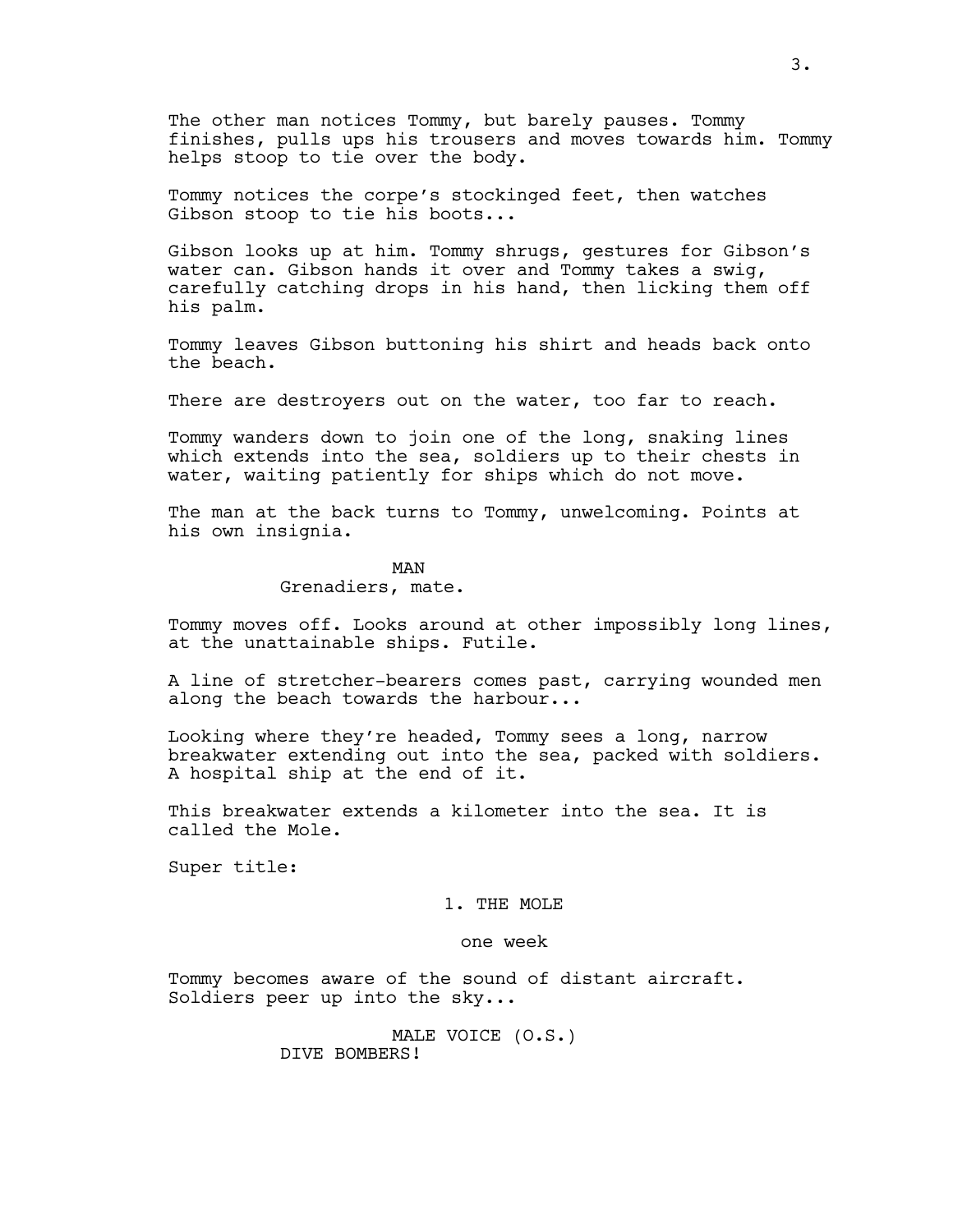Tommy spots the distinctive kinked wings of the notorious Stuka dive bomber, its nightmarish howl rising as it picks up speed, diving at the beach...

The lines of men instantly vanish - soldiers scattering back to the dunes, burrowing into the sand... The first bombs lift sand into the air.

The stretcher-bearers put down their loads, lying across them, protecting them as the area is hammered...

The first Stuka pulls out of its dive, revealing two more Stukas diving. There are nine more about to follow...

Tommy sees a soldier lying on his back, rifle aimed at the sky, firing defiantly, desperately at the attacking plane... The ground around him lifts into the air with the second wave of bombs.

Tommy buries his face in the sand as the bombs blast and blast and blast -

The explosions stop. Tommy lifts his head. BOOM! Another wave of bombs explodes in series up the beach. Then, finally, quiet. Tommy rises...

The stretcher-bearers, back on their feet, lift their burdens (four bearers per stretcher, one at each corner).

Several stretchers are left behind on the sand.

Soldiers on the beach watch in despair as one of the destroyers is slipping below the water, smoke billowing.

> MALE VOICE (CONT'D) WHERE'S THE BLOODY AIR FORCE?!

> > CUT TO:

### EXT. ENGLISH COAST, WEYMOUTH HARBOUR - MORNING

A lanky youth runs down to the masts of the crowded harbour.

He races along the wooden dock, jumping over the ropes as he rushes to a large yacht, the Moonstone.

Super title:

2. THE SEA

one week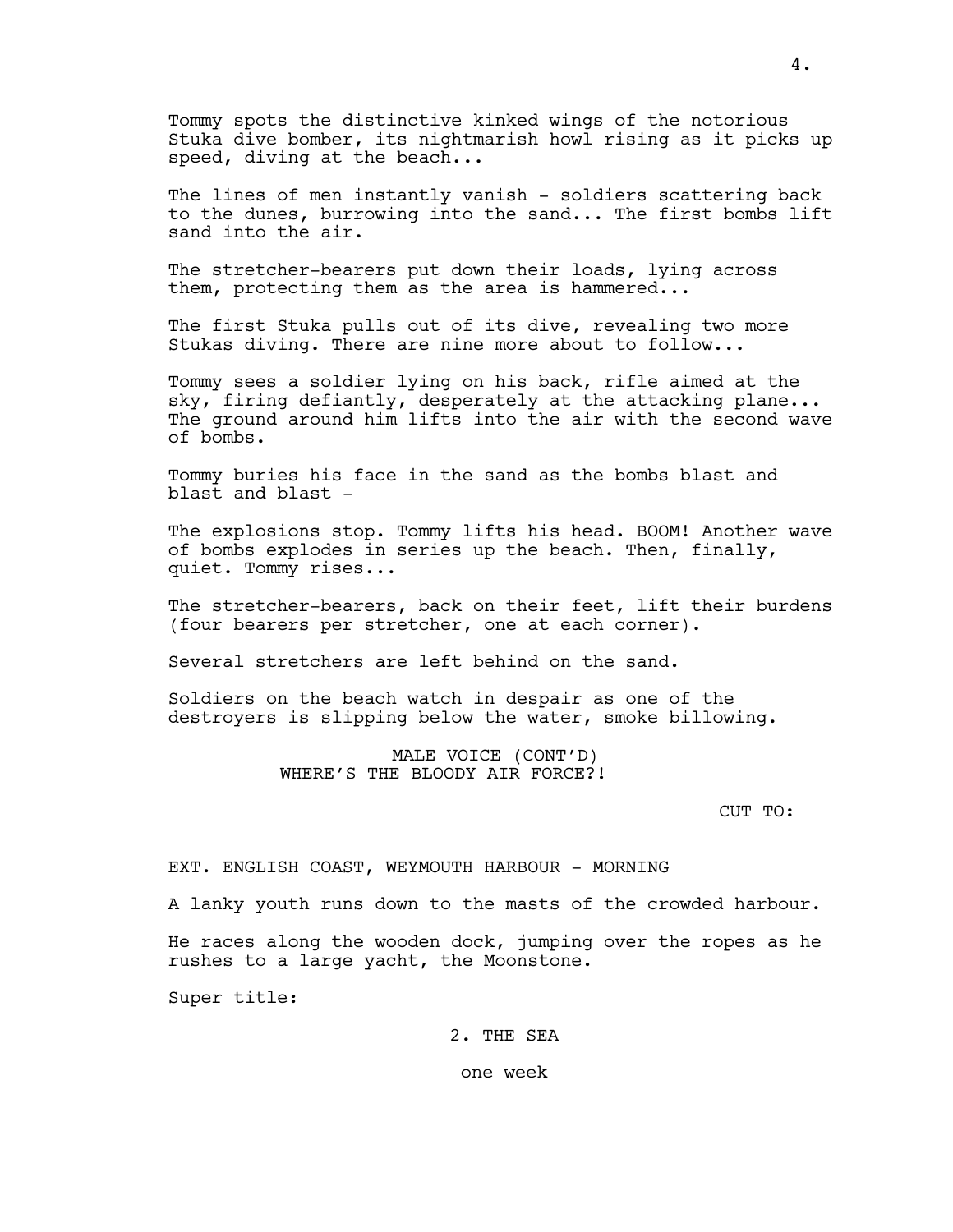The youth, George (seventeen), leaps from the dock into the well. Two naval officers emerge from the cabin, pushing past. George watches them go, confused...

Mr. Dawson (fifties, civilian dress) hands George a stack of china plates and ducks back inside.

A second young man, Peter (nineteen), emerges, carrying boxes.

> PETER Navy's requisitioned her - there's some men across the Channel, at Dunkirk, need taking off. (points at dock) They told us to strip her and load those life jackets.

George looks along at the dock. At a pile of hundreds of life jackets. George looks at Peter. Surprised.

GEORGE

Some men?

PETER Navy'll be back in an hour. My dad wants to be ready before then...

CUT TO:

EXT. SKY - DAY

Moving through billowy peaks, three sleek, beautiful Spitfires streak into frame. Elegant. In confident formation.

Super title:

3. THE AIR

one hour

INT. COCKPIT, SPITFIRE 1 - CONTINUOUS

The pilot, Farrier, has a light touch on the controls. He checks his left and right, scanning the skies.

> VOICE ON RADIO Check fuel, Fortis 1 and 2.

Farrier reaches forward to his fuel gauge, pushes the button beside it - the needle shoots up to three-quarters full.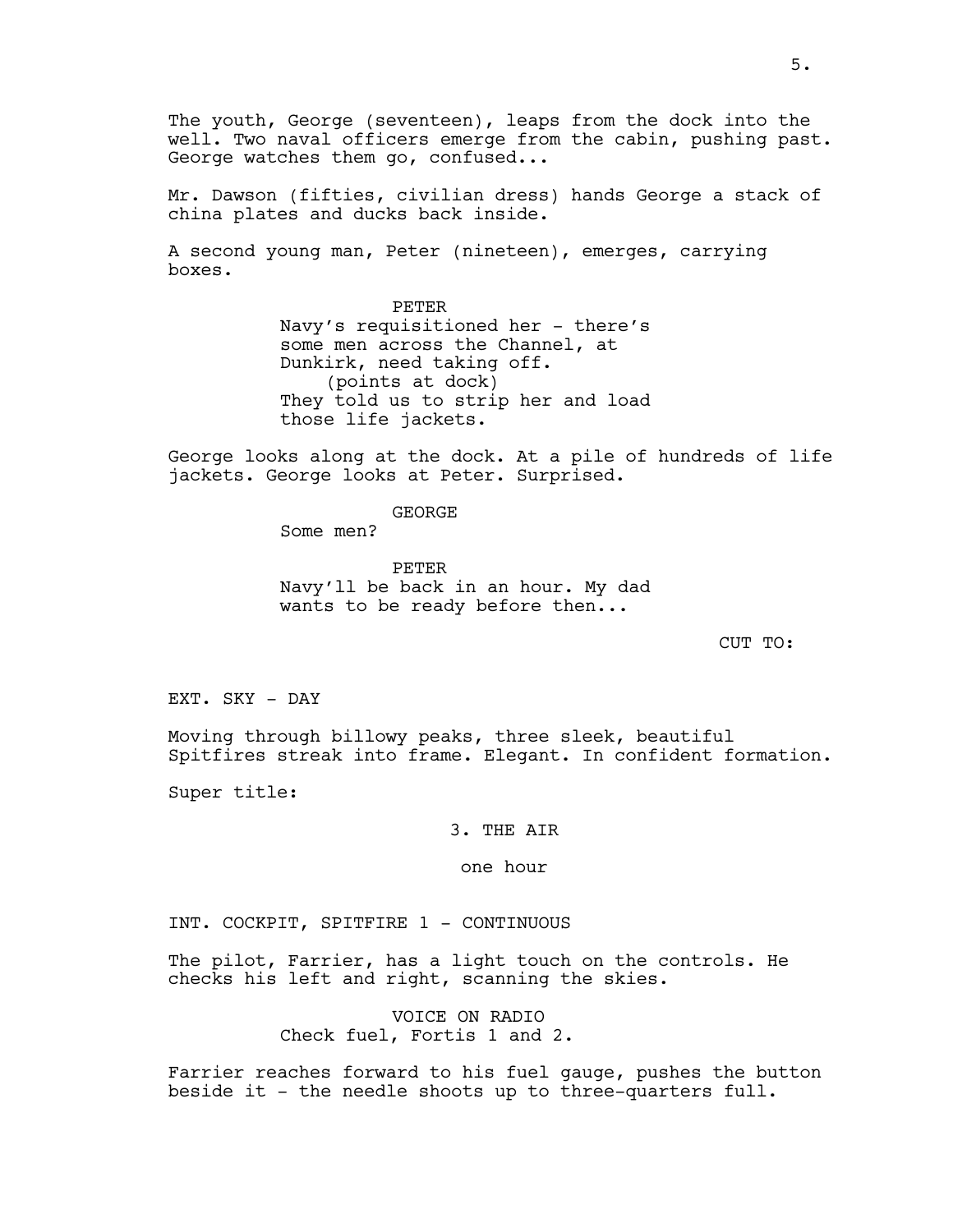INT. COCKPIT, SPITFIRE 2 - CONTINUOUS

The pilot, Collins, checks his fuel gauge -

COLLINS Sixty-eight gallons, Fortis Leader.

FORTIS LEADER (over radio) Stay down at five hundred feet to leave fuel for forty minutes fighting time over Dunkirk.

COLLINS Understood. Vector 128, angels point five.

INT. COCKPIT, SPITFIRE 1 - CONTINUOUS

Farrier checks his chart.

FORTIS LEADER Keep an eye on that gauge, even when it gets lively - save enough to get back.

With a glance at his fuel gauge, Farrier pulls on the stick.

EXT. SKY - CONTINUOUS

The three planes bank left in perfect harmony as we -

CUT TO:

EXT. BEACH AT LA PANNE - LATE AFTERNOON

Tommy looks down at several patients on stretchers left behind bearers dead or disappeared...

One of them groans. Still alive.

Tommy looks around. Gibson is there.

They grab the stretcher and hustle down the beach towards the mole...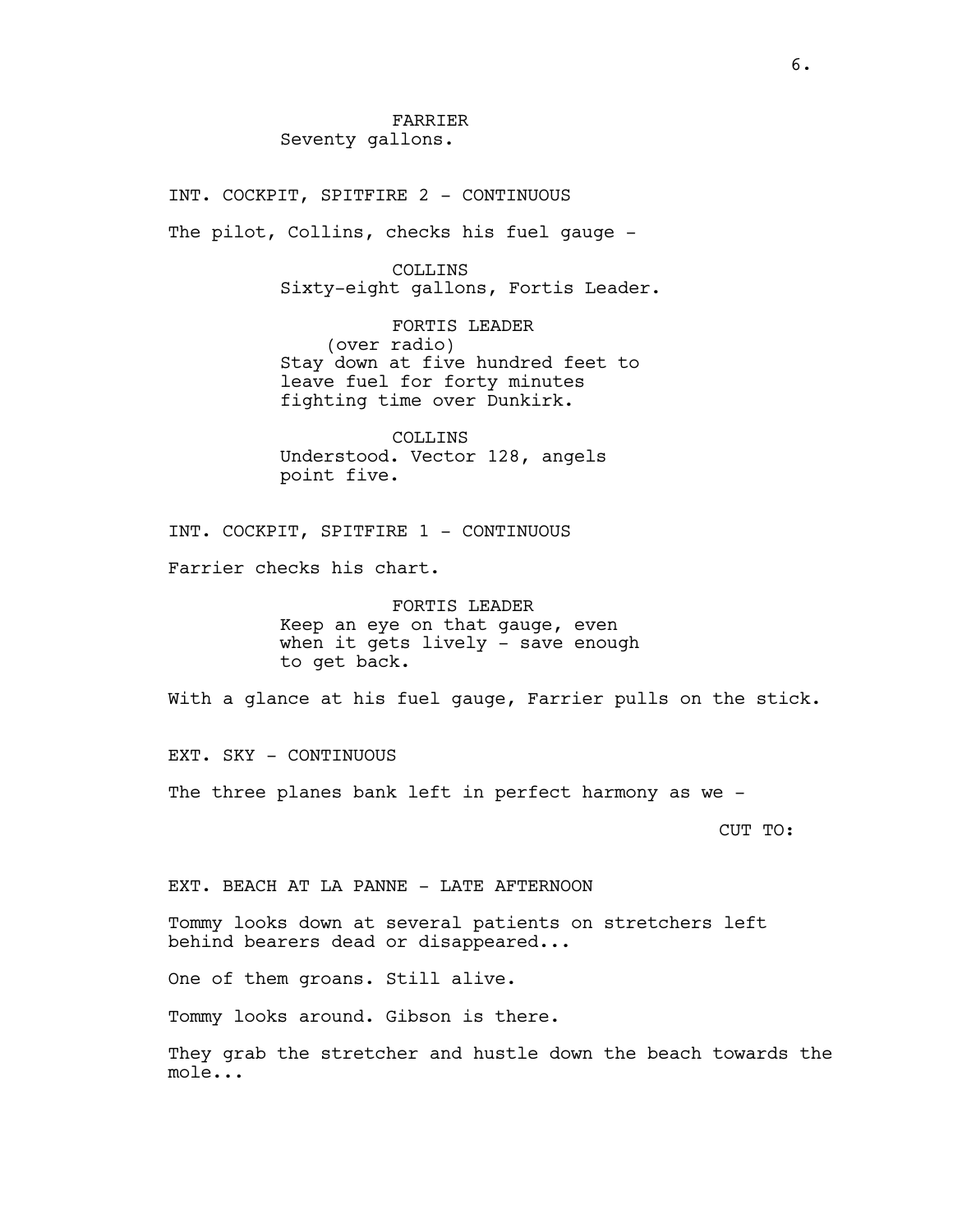EXT. BASE OF THE MOLE - CONTINUOUS

A Warrant Officer tries to keep order as men line up to start the shuffle out along the eight-foot wide concrete mole.

The line of stretcher-bearers approaches...

From the base all you can see is the backs of helmeted heads queuing out onto the narrow breakwater.

The Warrant Officer sees the stretchers, waves them past -

WARRANT OFFICER Along the mole. All the way, she's leaving -

A ship's whistle -

WARRANT OFFICER (CONT'D) That's it. (he turns) MAKE WAY! MAKE WAY!

The stretcher-bearers squeeze past...

EXT. BEACH - CONTINUOUS

Tommy and Gibson hear the ship's whistle. They start running with the stretcher, heading for the base of the mole...

EXT. BASE OF THE MOLE - CONTINUOUS

The Warrant Officer addresses a group of French soldiers.

WARRANT OFFICER NO FRENCH! NON FRANÇAISES - SEULEMENT ANGLAISES! ENGLISH ONLY, YOU'LL HAVE YOUR OWN SHIPS!

Tommy and Gibson arrive, panting. The Warrant Officer looks up at them. The ship's whistle - the Warrant Officer points up -

> WARRANT OFFICER (CONT'D) That's two minutes - you've missed it.

He turns back to arguing with the French...

Tommy pushes forward with the stretcher. Soldiers try to let him through on the narrow mole -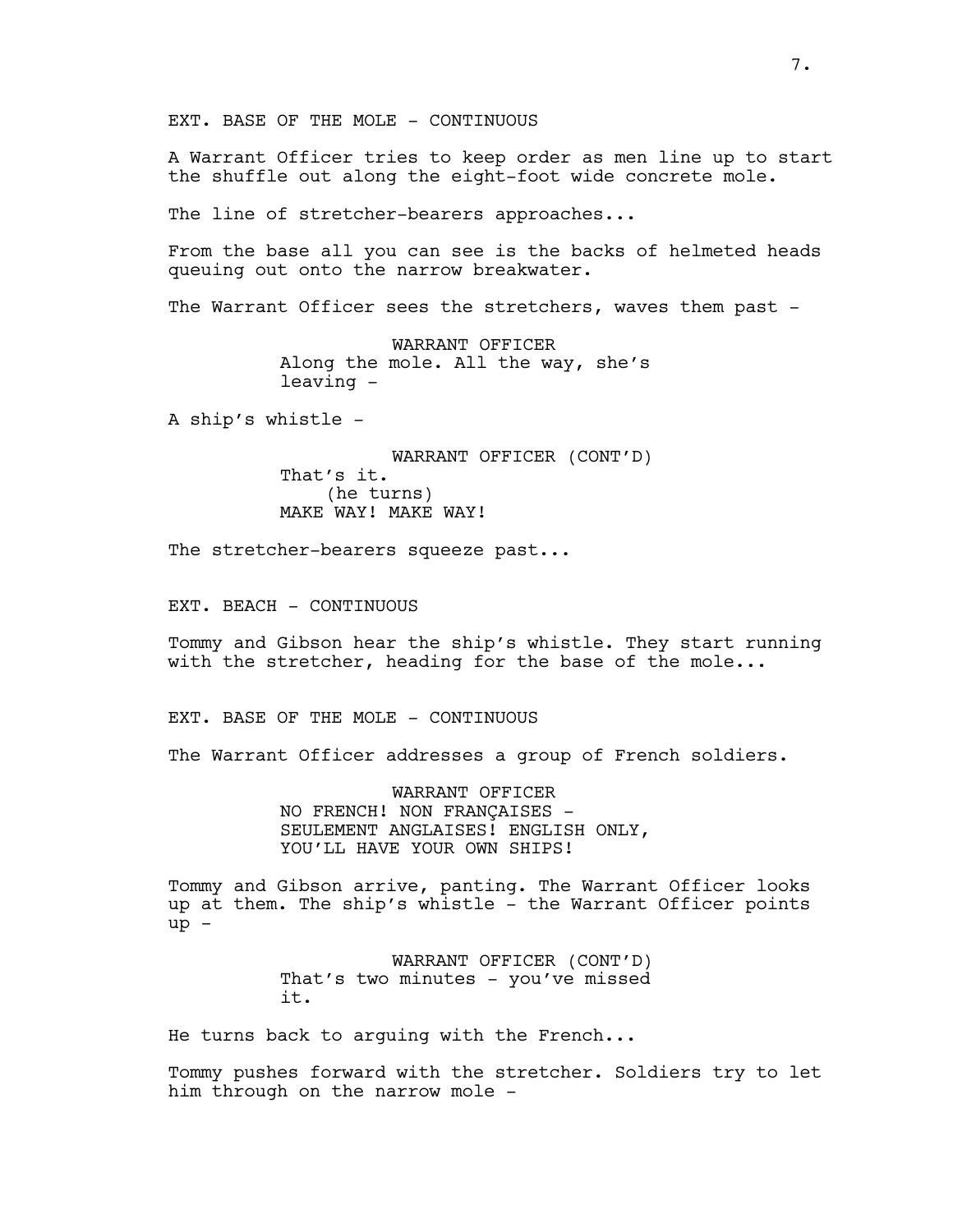The Warrant Officer, seeing Tommy, just shakes his head.

EXT. HOSPITAL SHIP - CONTINUOUS

Stretchers are loaded up the gangplank onto the deck of the ship, supervised by a Petty Officer.

He checks his watch, then looks along the mole at the remaining stretchers...

EXT. THE MOLE - CONTINUOUS

Tommy weaves along the mole, squeezing past the mass of troops jamming the breakwater...

Tommy leans out over the edge where the rail is missing, a twenty-foot drop to the churning water...

Gibson follows, echoing Tommy's route and footing.

EXT. HOSPITAL SHIP - CONTINUOUS

The last of the line of stretchers is carefully, awkwardly raised up from the mole onto the deck of the ship. The Petty Officer speaks urgently to the last stretcher-bearer.

#### PETTY OFFICER

Last?

The Stretcher-Bearer nods, too breathless to speak, then follows his colleagues back down off the ship.

An explosion hits the water nearby -

Everyone hits the deck as shells impacts the water.

EXT. THE MOLE - CONTINUOUS

Tommy is pulled up short as Gibson stumbles -

An ME 109 strafes the length of the mole with gunfire soldiers hit the deck, several are hit...

Gibson struggles up.

CUT TO: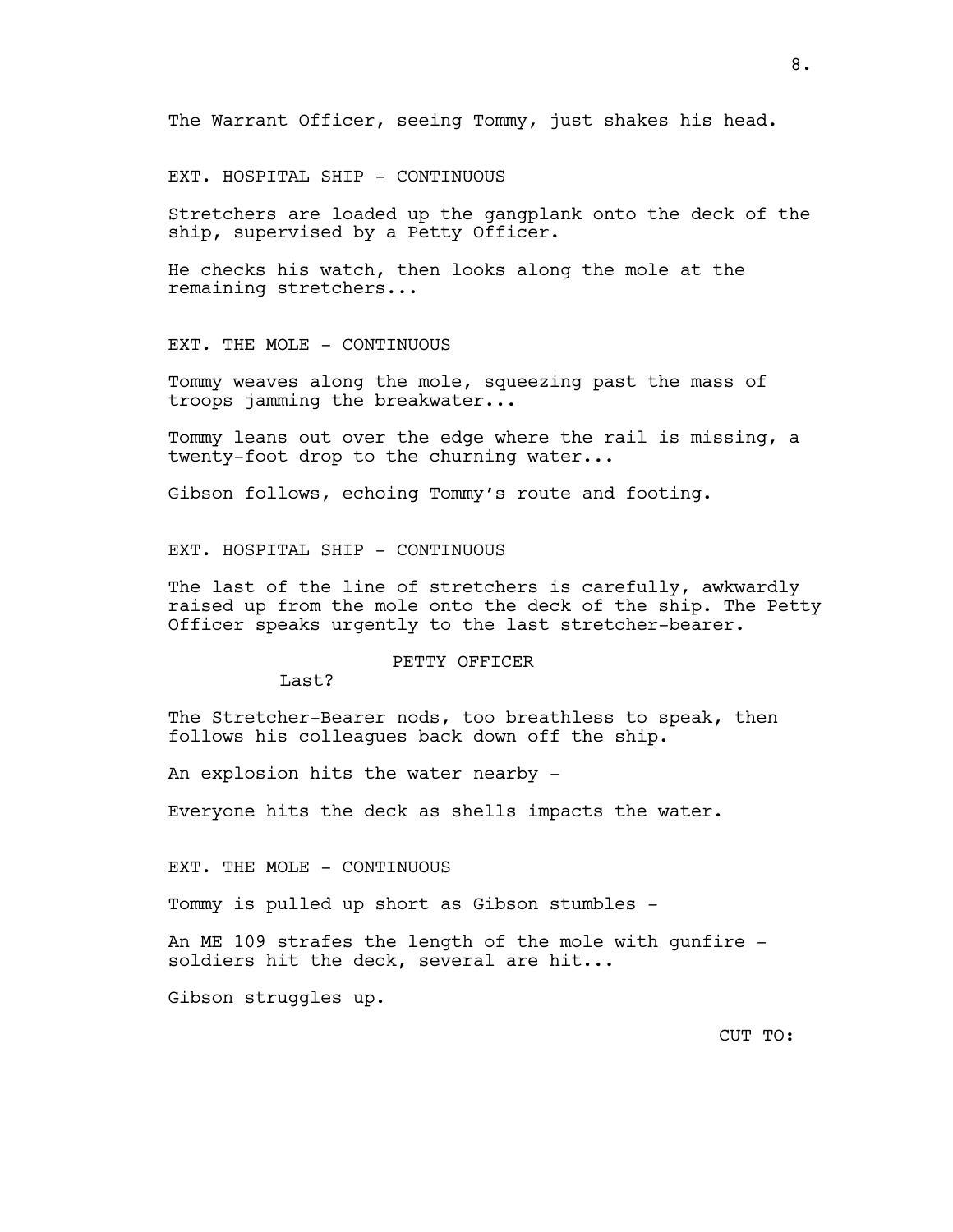EXT. WEYMOUTH HARBOUR - DAY

Peter and George rush things off the boat, then start loading the orange life-preservers. Mr. Dawson looks up from his charts to see naval officers and crew coming along the harbour, assigning crew members to boats...

Peter follows his gaze -

INT. MOONSTONE - CONTINUOUS

Peter bursts into the cabin, stacking life vests.

EXT. MOONSTONE - CONTINUOUS

The pile of life vests on the dock shrinks... Mr. Dawson watches the naval men coming closer -

CUT TO:

INT. COCKPIT, SPITFIRE 1 - CONTINUOUS

Farrier lightly brushes his fingers over the dashboard.

COLLINS (over radio) Dunkirk's so far, why can't they load at Calais?

Farrier looks over at his wing mate, Collins (Fortis 2).

FORTIS LEADER (over radio) The enemy had something to say about it.

INT. COCKPIT, SPITFIRE 2 - CONTINUOUS

Collins scans the skies above...

COLLINS Down here we're sitting ducks.

FORTIS LEADER (over radio) Keep 'em peeled. They'll come out of the sun.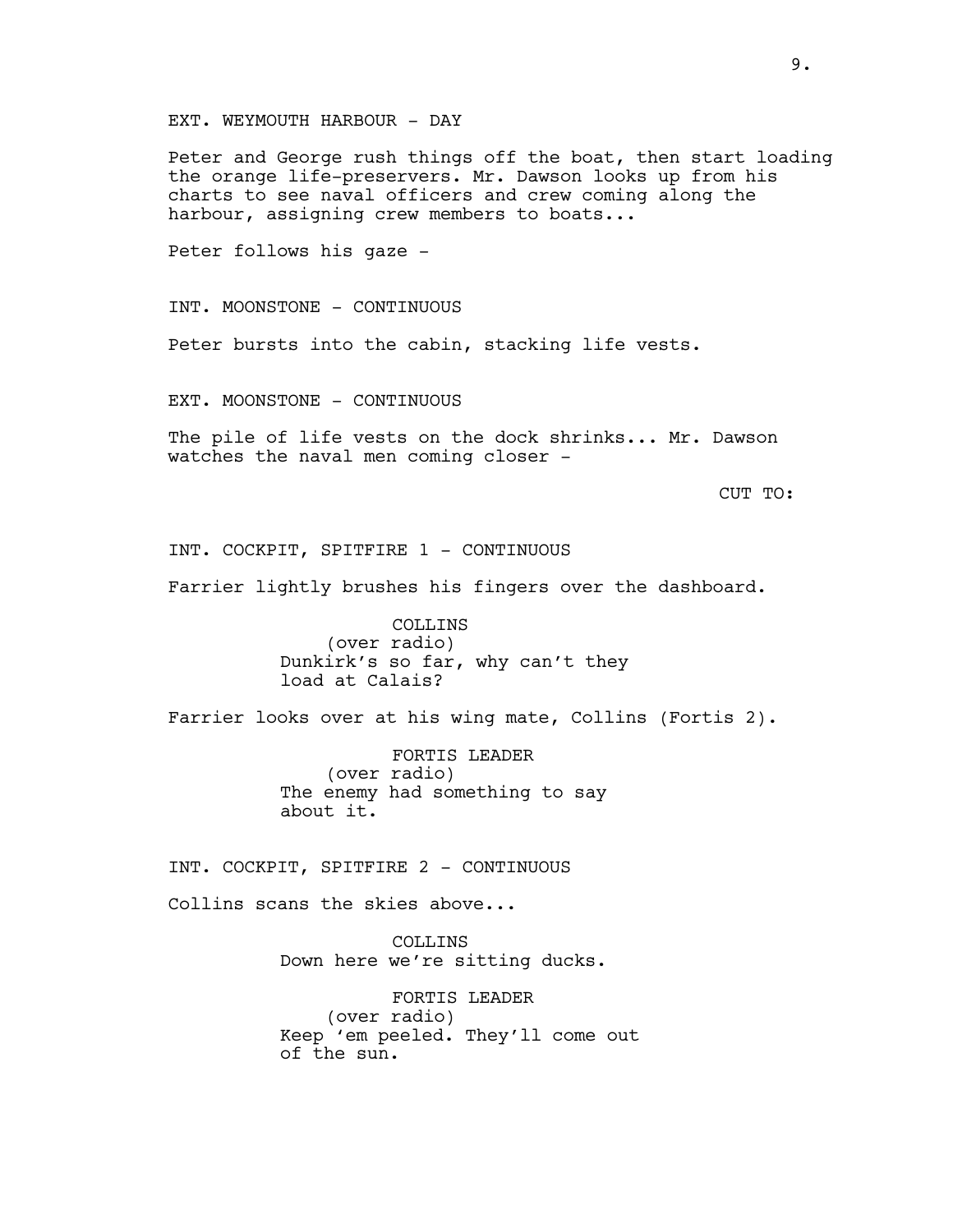INT. COCKPIT, SPITFIRE 1 - CONTINUOUS

Farrier looks around into the blinding sun...

CUT TO:

EXT. HOSPITAL SHIP - CONTINUOUS

The Petty Officer barks orders at the crew -

PETTY OFFICER Man the bow line! Ready on the stern!

Troops stuck down on the mole below look resentfully at the ship preparing to depart. One Soldier calls up -

### SOLDIER

Any more room?

The Petty Officer glares down at him.

EXT. THE MOLE - CONTINUOUS

Tommy breaks through a tight crowd of soldiers and stops.

In front of him is a jagged chasm. One narrow plank laid across it. The drop is fifteen feet to rocks and concrete below.

The ship's whistle sounds. Tommy stares -

SOLDIER Take a run at it!

Tommy glances at the Soldier who spoke. Looks back at Gibson.

TOMMY One, two, three!

Tommy bolts across, pure concentration, the plank bowing and bouncing as he crosses the middle, Gibson following. Tommy's foot slips, he almost goes over, rights himself -

Helpful arms grab them as they hit the other side, a couple of cheers from the crowd. Tommy ploughs on -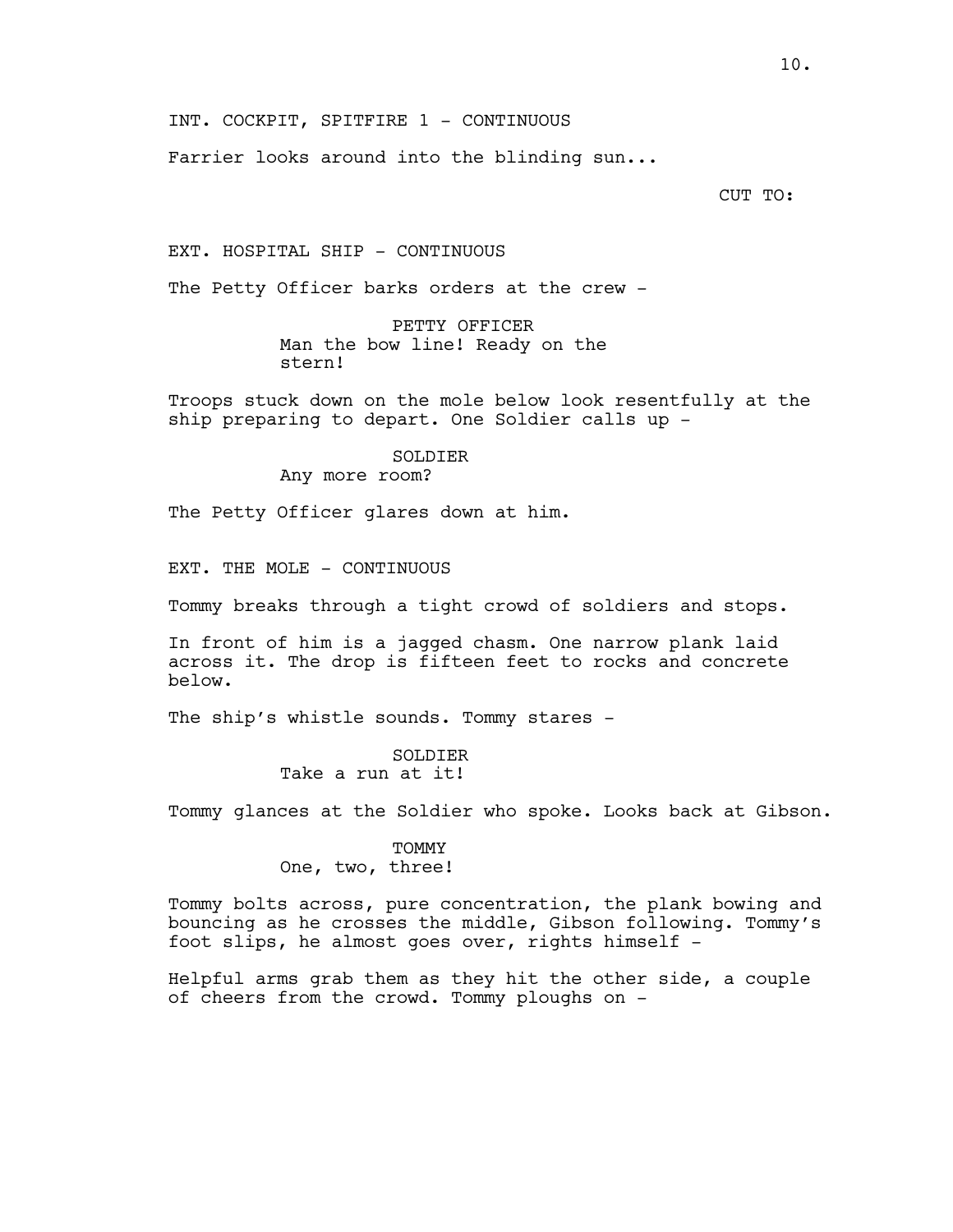Tommy passes the stretcher-bearers coming back down the mole. One of them moves to help but Tommy shakes his head, pushing past.

The Petty Officer gestures at his men to pull the gangplanks -

## PETTY OFFICER PULL THE GANGPLANKS!

Tommy and Gibson arrive at the end of the mole.

## **TOMMY**

Oi!

A gangplank is shoved back down.

They struggle up it with the stretcher.

When they make it to the deck they practically drop their burden, gasping for breath. Orderlies takes the stretcher below.

Tommy and Gibson look around for a place to perch, catching their breaths...

CUT TO:

EXT. MOONSTONE - CONTINUOUS

Mr. Dawson sees the Naval Officers stepping onto their dock -

MR. DAWSON Ready on the stern line.

George hops onto the dock, unties the stern line. Stops. Looks at the approaching Officers. Then back to Mr. Dawson -

> GEORGE Aren't you waiting for the navy?

Mr. Dawson starts the engine. Peter jumps down onto the boat with the bow rope...

> MR. DAWSON They've asked for the Moonstone, they'll have her. With her captain.

PETER And his son.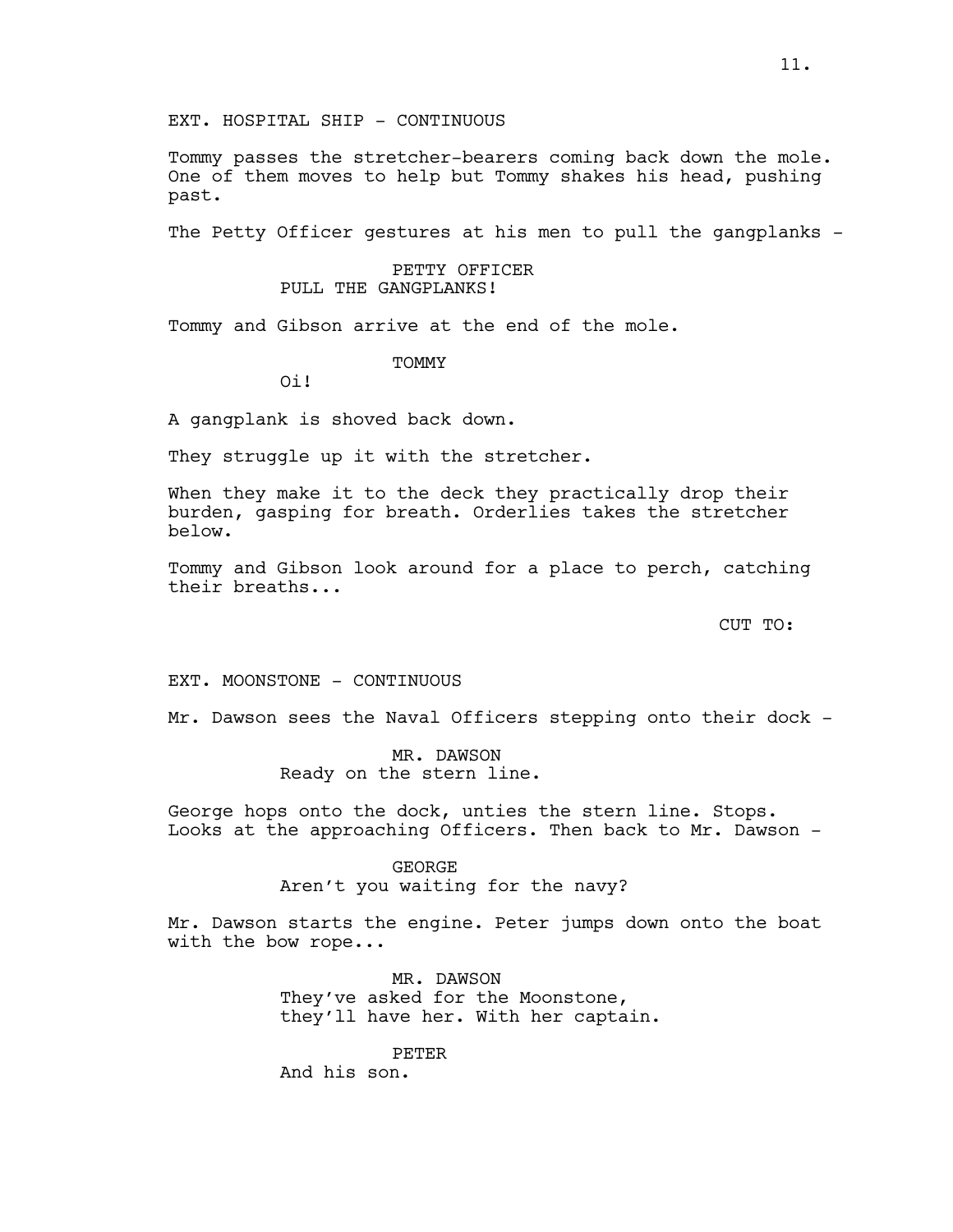The boat moves off. Peter looks to catch the line from George.

> PETER (CONT'D) Thanks for the help, George.

Who, instead, jumps onto the stern, to Peter's surprise.

PETER (CONT'D) You know where we're going?

GEORGE

France.

MR. DAWSON Into war, George.

GEORGE I'll be useful, sir.

Mr. Dawson looks at George. Pushes the throttle forward and they motor out of the harbour into the English Channel...

CUT TO:

INT. COCKPIT, SPITFIRE 2 - DAY

Collins spots something -

INT. COCKPIT, SPITFIRE 1 - DAY

Farrier spots the ME 109 coming out of the sun -

FARRIER Bandit - eight o'clock.

FORTIS LEADER (over radio) Break.

EXT. SKY OVER ENGLISH CHANNEL - CONTINUOUS

The three Spitfires dart away from each other. The German plane takes the left one (Collins), hurtling down -

INT. COCKPIT, SPITFIRE 2 - CONTINUOUS Collins dives, rolling, glancing back -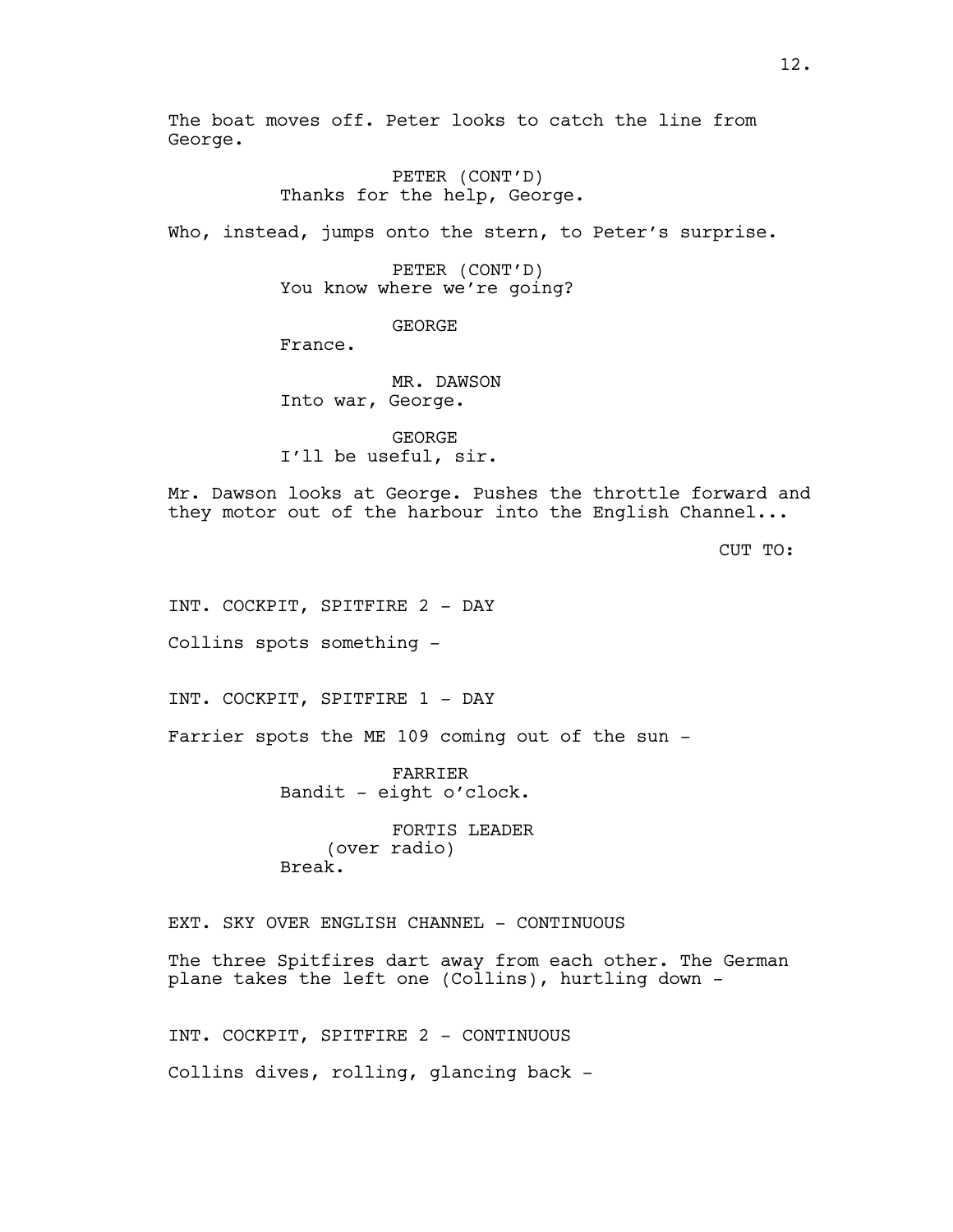INT. COCKPIT, SPITFIRE 1 - CONTINUOUS

Farrier banks around, lining up on Collins' pursuer.

### FARRIER And I'm on him -

CUT TO:

EXT. HOSPITAL SHIP - EVENING

Tommy and Gibson shuffle around the deck, looking for a spot to settle...

The Able Seaman manning the gangplank calls over -

ABLE SEAMAN You two, get a shift on!

Tommy reluctantly follows Gibson onto the plank.

EXT. THE MOLE - CONTINUOUS

As he shuffles down the gangplank he looks over at the thousands queuing on the mole...

A Second Lieutenant on the mole waves Tommy along -

SECOND LIEUTENANT Off you two! Back up the line!

As Tommy steps off the plank he hears a noise: Gibson, finger to his lips, 'shush', is crouched in the crisscross structure below the mole where he can't be seen by the officers on top. He beckons Tommy to join him...

> PETTY OFFICER That last barrage damaged the rudder!

The Second Lieutenant turns to the Petty Officer. Tommy slips down beside Gibson -

> SECOND LIEUTENANT Tie up again while we try to fix it.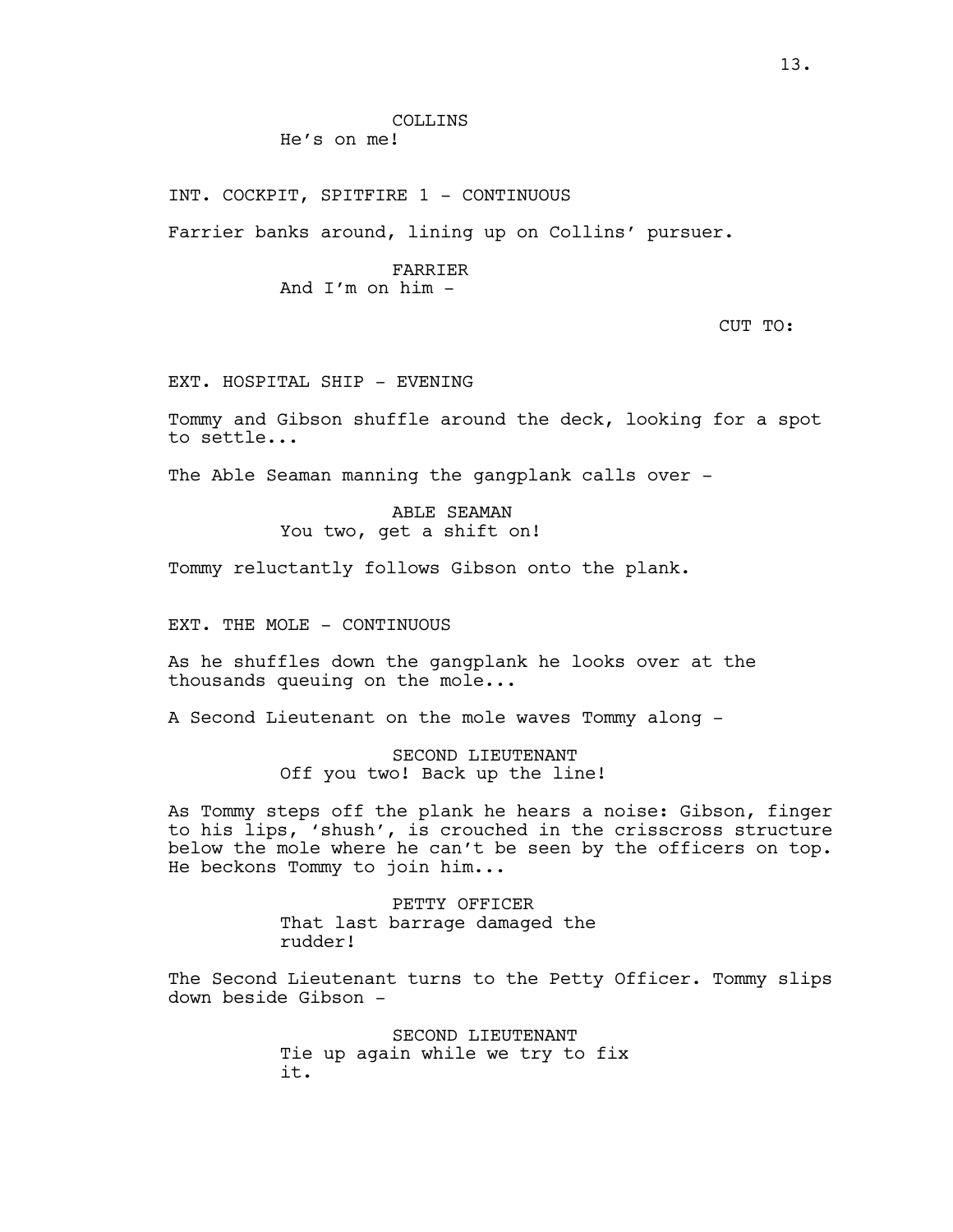They settle in on the beams just above the water line...

CUT TO:

### EXT. MOONSTONE, ENGLISH CHANNEL - MORNING

Mr. Dawson comes to the back of the well, fits the tiller, to steer from outside, Peter at his side. George, on the bow, looks across at several naval vessels on the same course.

Suddenly he spots a bomber overhead -

# GEORGE

Mr. Dawson!

Mr. Dawson's eyes don't leave his course -

# MR. DAWSON One of ours, George.

George looks up at the plane. A Blenheim passes over.

Looking down to his left - a fishing trawler bobbing along. Further back down the convoy he sees a Thames paddle steamer.

A destroyer approaches from the opposite direction. As George peers, he starts to make out shapes of men on the decks.

The destroyer passes close enough that George can see the boat is packed with soldiers. Weary, bedraggled, dispirited soldiers. George stares at the haunted faces.

As the Moonstone rides over the wake of the destroyer, an ominous boom reverberates in the distance. Too sudden for thunder, the boom multiplies into a distant barrage...

Mr. Dawson comes forward, drawn by the sound. He stares at the horizon - distant black smoke precisely where they're headed. More booms. Mr. Dawson looks at George. Who is scared. He puts his hand on his shoulder. Nods reassuringly.

CUT TO:

INT. COCKPIT, SPITFIRE 1 - CONTINUOUS

Farrier concentrates, trying to angle his plane at the tail of the ME 109 ahead... but the German plane keeps pulling out of his sights, turning right, pulling g's, rolling...

> FARRIER On my mark - draw him left, Fortis 2... Three, two, one, mark -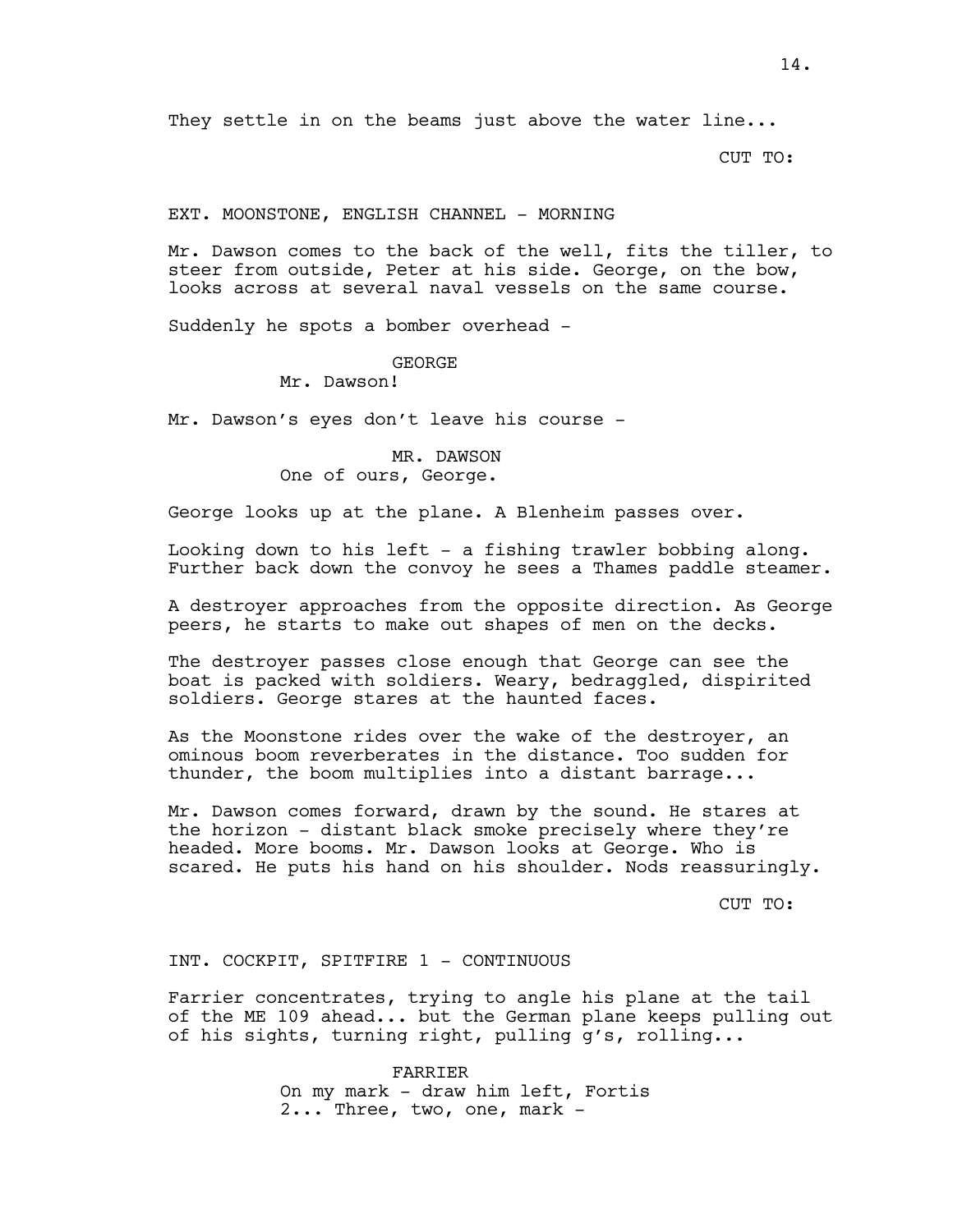INT. COCKPIT, SPITFIRE 2 - CONTINUOUS

Collins pulls hard left, rolling up and left as tracer fire streaks past.

INT. COCKPIT, SPITFIRE 1 - CONTINUOUS

Farrier watches the ME 109 cut left to follow Collins. He pushes the button on his stick to strafe the plane with his cannons... Smoke starts trailing from the German plane.

## FARRIER

Clear.

EXT. SKY OVER ENGLISH CHANNEL - CONTINUOUS

The ME 109 trails heavy smoke as it tips towards the water -

INT. COCKPIT, SPITFIRE 2 - CONTINUOUS

Collins straightens out, tries to look back -

COLLINS

Is he down?

INT. COCKPIT, SPITFIRE 1 - CONTINUOUS

Farrier watches the ME 109 smash into the water, breaking up in a fiery mess -

> FARRIER Down for the count -

Tracer fire smashes into Farrier's plane, sparking inside and out. Farrier banks hard right as a second 109 streaks away. He straightens up.

> FARRIER (CONT'D) Fortis leader, one bandit down...

Nothing.

FARRIER (CONT'D) Fortis leader, do you read?

Nothing.

Farrier looks around, spots a Spitfire -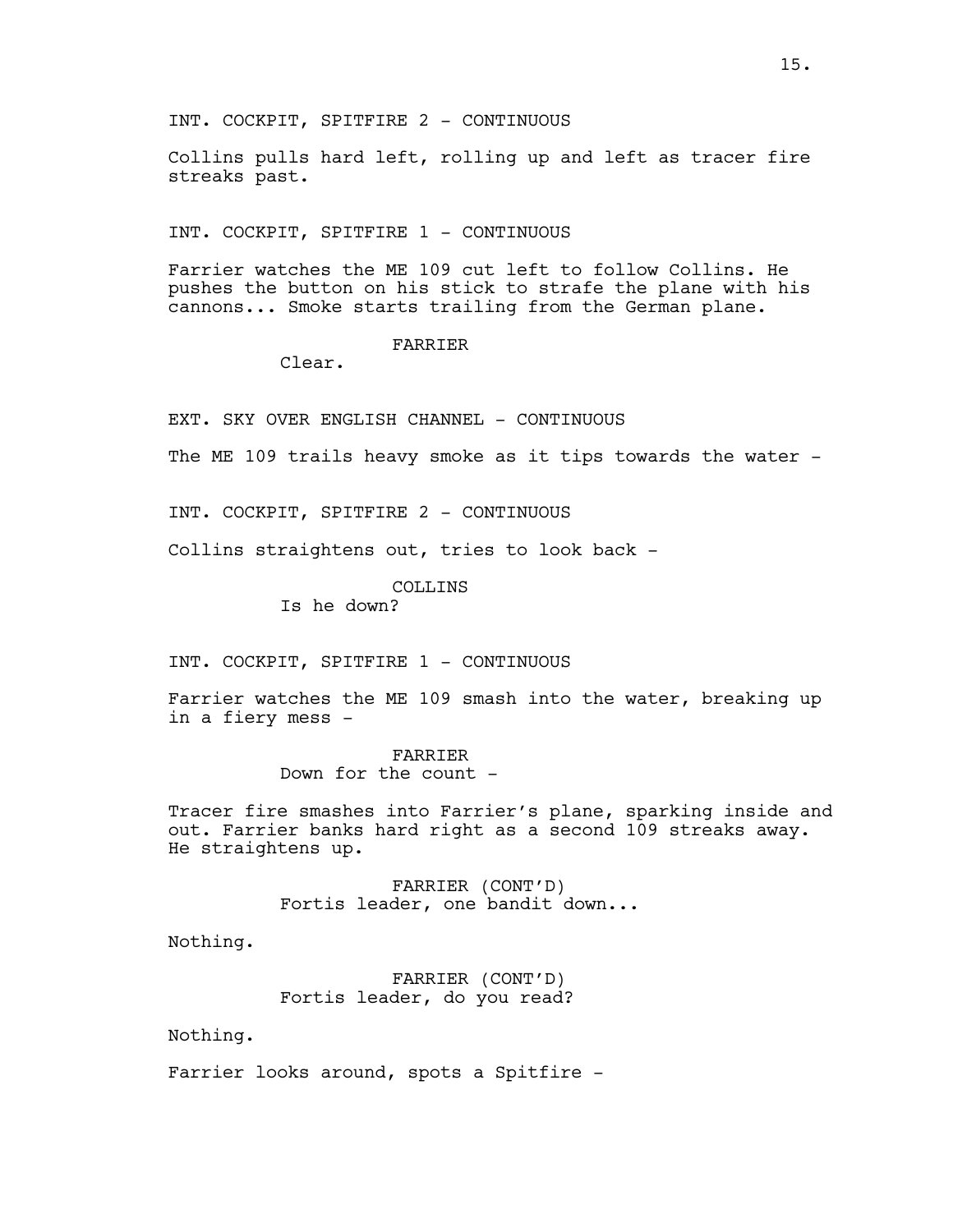FARRIER (CONT'D) Fortis  $2$ , I have you to port - no eyes on Fortis Leader. Over.

COLLINS (over radio) Understood, Fortis 1. Orbit for a look...

Farrier looks all around as he pulls right on the stick...

CUT TO:

EXT. THE MOLE - EVENING

Eerie quiet.

Tommy and Gibson sit in the structure, unseen, listening...

Commander Bolton checks his progress on board the hospital ship.

> COMMANDER BOLTON How long, Lieutenant?

LIEUTENANT We need to run a new cable, sir. They're scrambling.

Commander Bolton turns to Colonel Winnant, the army representative.

> COMMANDER BOLTON Colonel, you're going to have to decide how many more wounded to evacuate... one stretcher takes the space of seven standing men.

Colonel Winnant takes this in.

Tommy crouches lower as he sees a launch approach...

A high-ranking officer is helped up the ladder onto the mole.

COMMANDER BOLTON (CONT'D) (salutes) Rear Admiral.

REAR ADMIRAL Commander. (to Colonel Winnant) At ease, Colonel. How's the perimeter?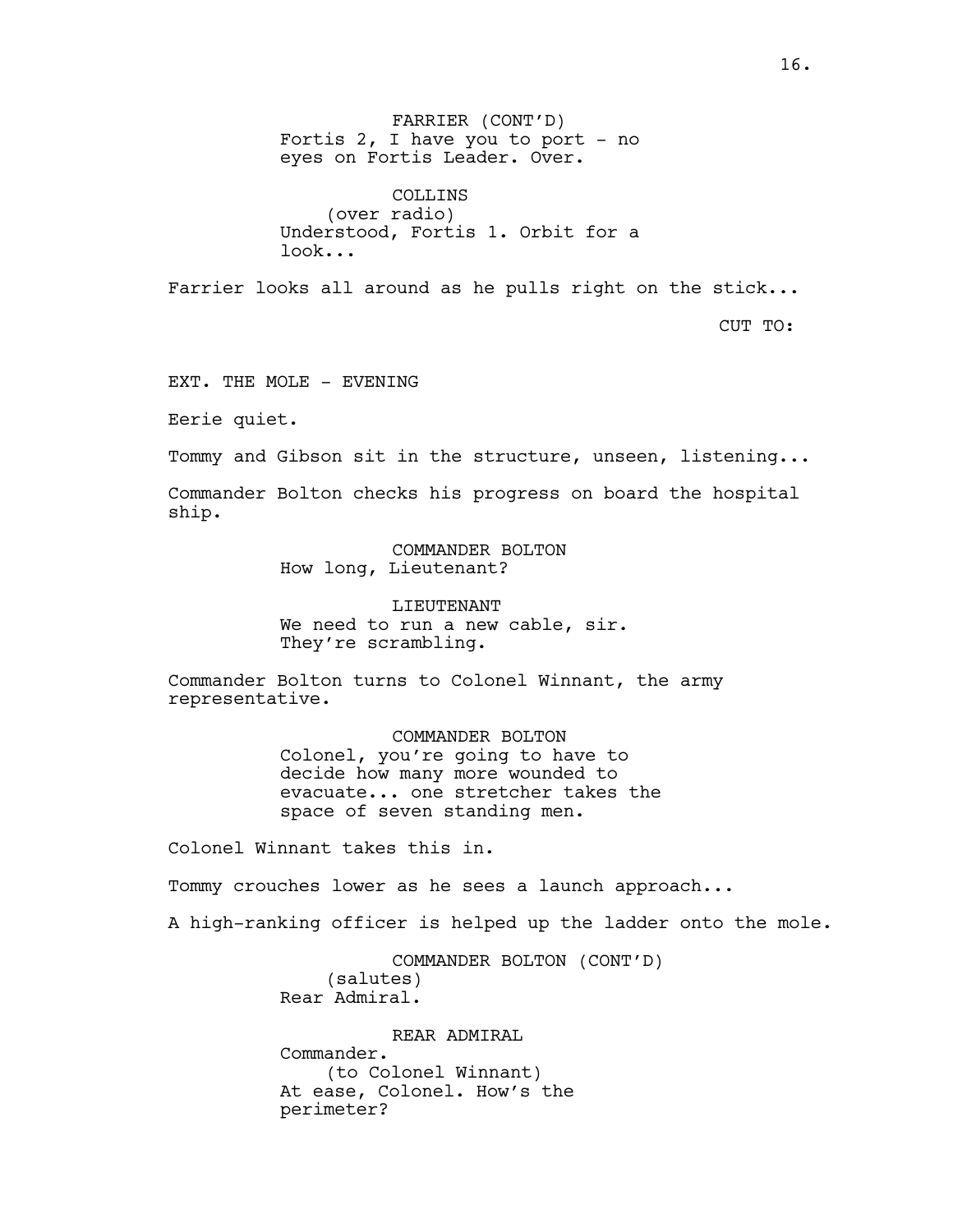Colonel Winnant gestures towards the smoke-shrouded town -

COLONEL WINNANT Shrinking ever day. But between our rearguard and the French... we're holding the line. And the enemy tanks I've stopped.

COMMANDER BOLTON

Why?

COLONEL WINNANT Waste precious tanks, when you can pick us off from the air, like fish in a barrel?

COMMANDER BOLTON How long does London expect the army to hold out before we make terms?

The Rear Admiral looks sharply at the idea.

REAR ADMIRAL Make terms? They're not stopping here. We need to get our army back.

The Rear Admiral points across the dark water...

REAR ADMIRAL (CONT'D) Britain's next. Then the world.

Commander Bolton puts his field glasses to his face.

COMMANDER BOLTON Christ, you can almost see it from here...

COLONEL WINNANT

What?

COMMANDER BOLTON Home. (turns to town) What about the French?

REAR ADMIRAL Publicly, Churchill's told them *bras dessous*. (off look) Arm in arm. Leaving together.

COLONEL WINNANT And privately?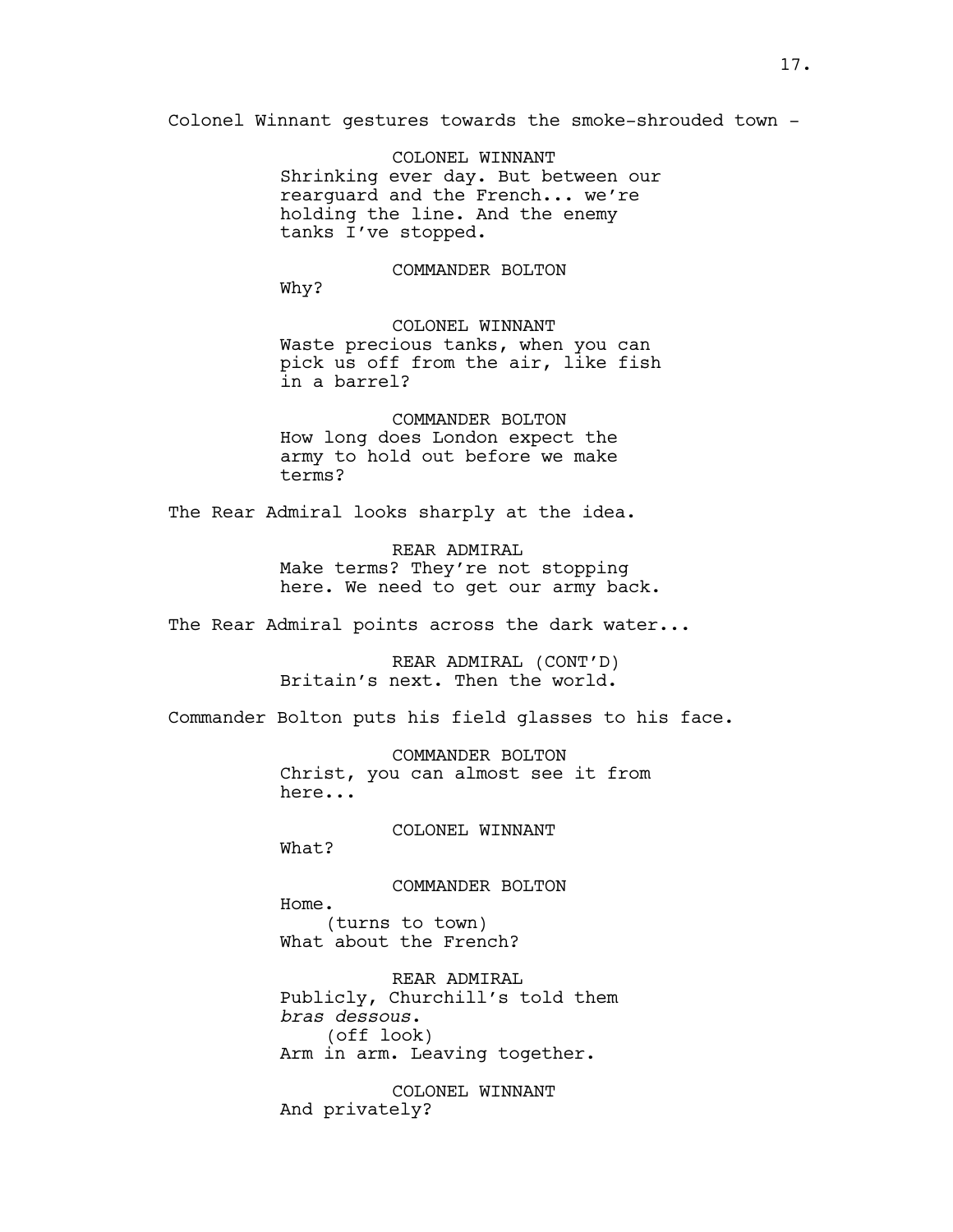REAR ADMIRAL We need our army back.

COLONEL WINNANT How many men are they talking about?

REAR ADMIRAL Churchill wants thirty thousand. Ramsay's hoping we can give him forty-five.

Commander Bolton looks out at the mass of humanity.

COMMANDER BOLTON There are four hundred thousand men on this beach, sir.

Down below, Tommy takes this in. Every man for himself.

REAR ADMIRAL We'll just have to do our best.

Bolton straightens up.

COMMANDER BOLTON Right, this mole stays open at all costs.

Bolton points at the funnel and masts of sunken ships.

COMMANDER BOLTON (CONT'D) We're in range of artillery from the west - anything else sinks out here, the mole's blocked and we're stuffed.

REAR ADMIRAL Can't we load from the beaches?

COLONEL WINNANT Better than standing out here when the dive bombers come.

COMMANDER BOLTON Impossible.

The Rear Admiral looks at the lines of men on the beaches.

REAR ADMIRAL Too shallow.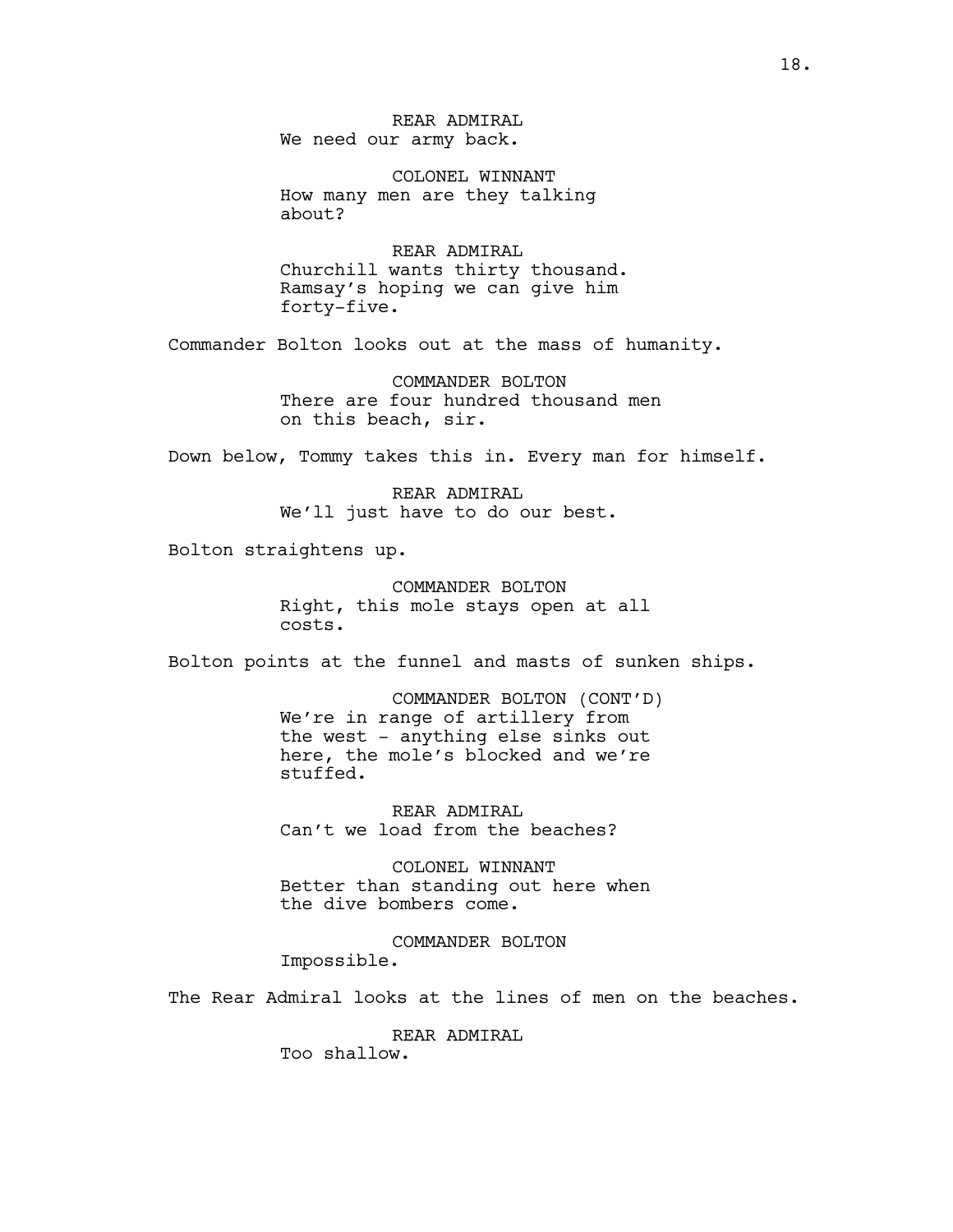COMMANDER BOLTON Anything drafting more than three feet can't get near. We don't have enough small boats to ferry men out to the destroyers.

The Rear Admiral nods.

REAR ADMIRAL The mole it is, gentlemen.

# CUT TO:

EXT. MOONSTONE, ENGLISH CHANNEL - DAY

Mr. Dawson is on the bow, peering ahead. The distant smoke is closer, small shapes in the sky move above distant ships, accompanied by thunderous booms...

Much nearer: a shape. A wreck. Upside down.

Mr. Dawson moves quickly down the yacht to the well and takes the helm, throttling back. He gestures for Peter to head to the bow.

The Moonstone approaches the wreck. Bodies surround the overturned hull.

Crouched on the hull - a soldier.

Mr. Dawson reverses the screw, slowing to a crawl. Peter stares out at the Shivering Soldier.

### PETER

# Can you swim?

The Shivering Soldier stares back at Peter. Peter looks back at Mr. Dawson.

> PETER (CONT'D) Can you get closer?

Mr. Dawson looks down the side of the boat, considers.

MR. DAWSON Can't risk it!

Mr. Dawson turns to George.

MR. DAWSON (CONT'D) Take Peter a line.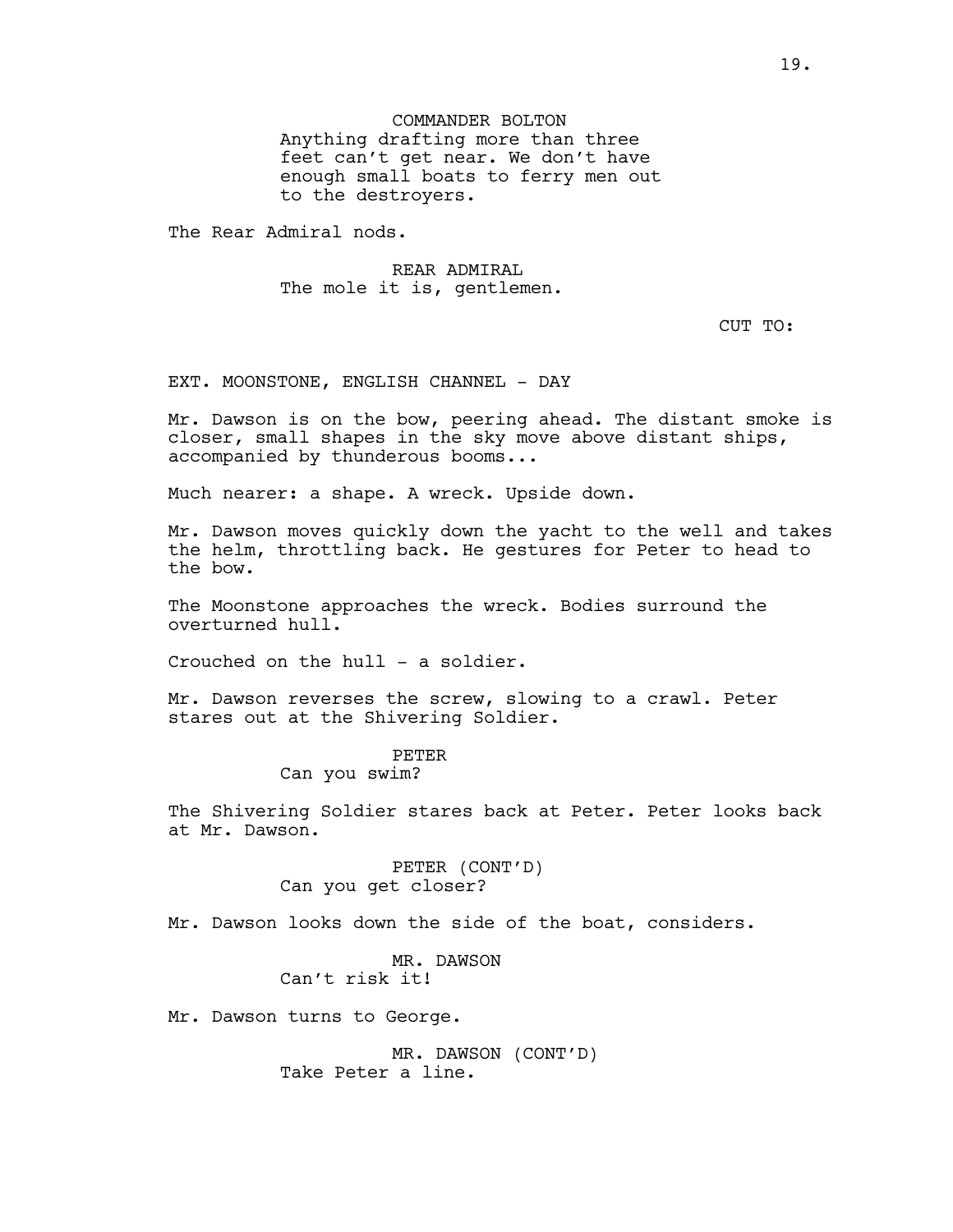George grabs a coiled rope and heads up to the bow. Peter takes the rope from George -

> PETER I'll throw you a line!

The Shivering Soldier looks up at him, blank. Peter tosses the line. It hits the water several feet in front of the soldier who stares at it.

Peter gathers the line, then tosses it again.

The Shivering Soldier springs for it, grabbing it and hanging on as Peter and George reel him in, pulling him around to the stern ladder.

He is too exhausted to make it up the ladder, so they grab his shirt, pulling him into the well.

George grabs a blanket and puts it around the Soldier's shoulders.

Mr. Dawson glances at the Soldier, then reverses from the wreck the way they came in, and steers wide around the visible portion of the wreck.

Once the water ahead is open, Mr. Dawson speeds up, heading again for the dark smoke of Dunkirk.

CUT TO:

EXT. SKY ABOVE THE ENGLISH CHANNEL - DAY

The two Spitfires arc around the wreckage of the ME 109...

INT. COCKPIT, SPITFIRE 1 - CONTINUOUS

Farrier spots something -

## FARRIER Wreckage below.

He heads low over the wreckage.

COLLINS (over radio) More of the 109?

Farrier banks, looking down, spots a half submerged tail clearly RAF.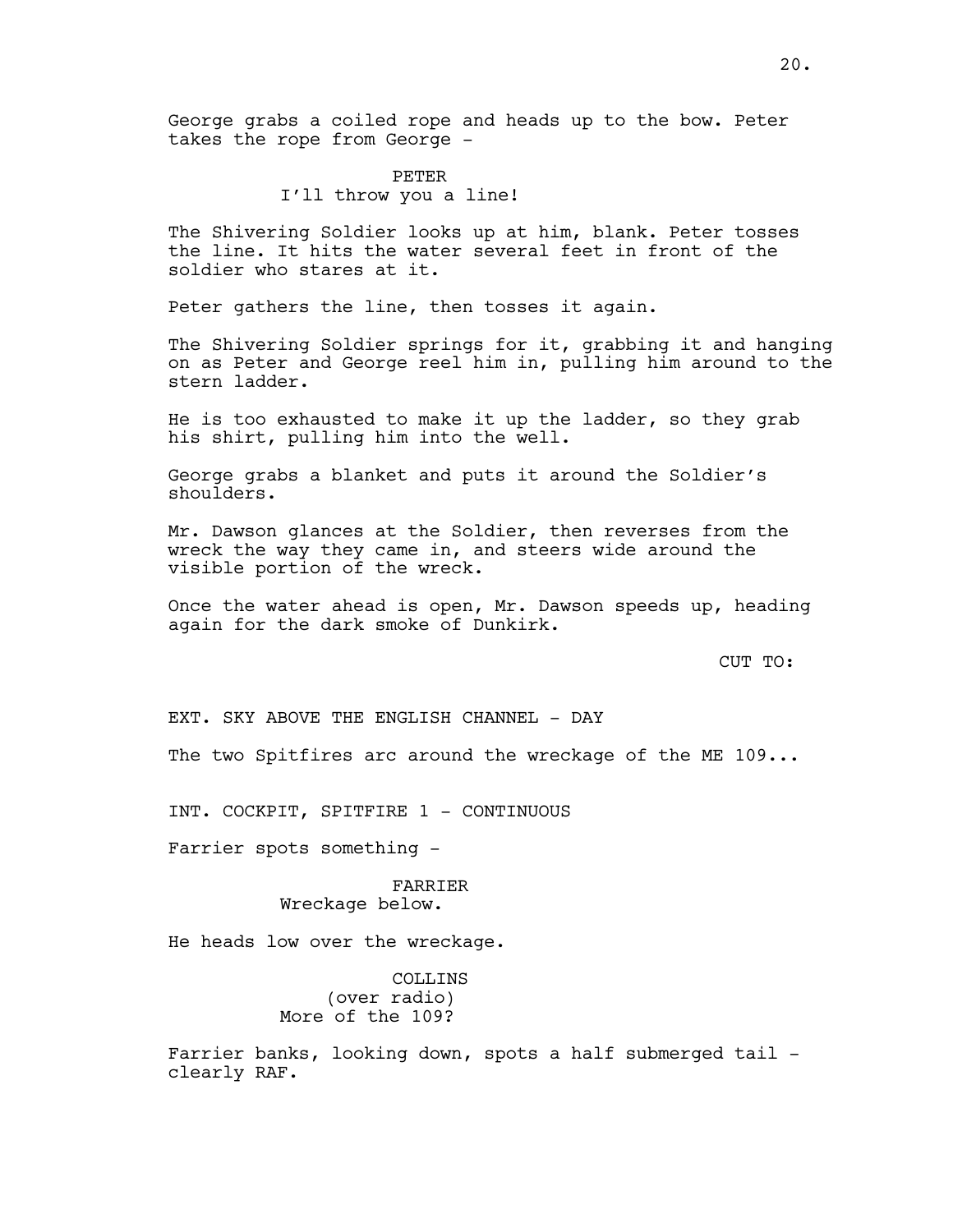FARRIER No, it's Fortis Leader, over.

COLLINS Do you think he got out?

FARRIER Didn't see a 'chute.

Farrier straightens up. Considers.

FARRIER (CONT'D) Record his position, then set heading 128, height... one thousand, over.

COLLINS Vector 128, angels 1. Understood.

Farrier reaches forward, pushes the button by his fuel gauge... Nothing.

The glass is cracked. He taps it with his glove. Nothing.

FARRIER Fortis 2, what's your fuel?

INT. COCKPIT, SPITFIRE 2 - CONTINUOUS

Collins checks his gauge.

COLLINS Fifty gallons, over.

INT. COCKPIT, SPITFIRE 1 - CONTINUOUS

Farrier takes this down with a grease pencil...

FARRIER Keep letting me know - my gauge took a knock back there, over.

COLLINS Should you turn back?

Farrier methodically checks his other gauge and switches... checks the responsiveness of rudder, ailerons...

> FARRIER I'm confident it's just the gauge.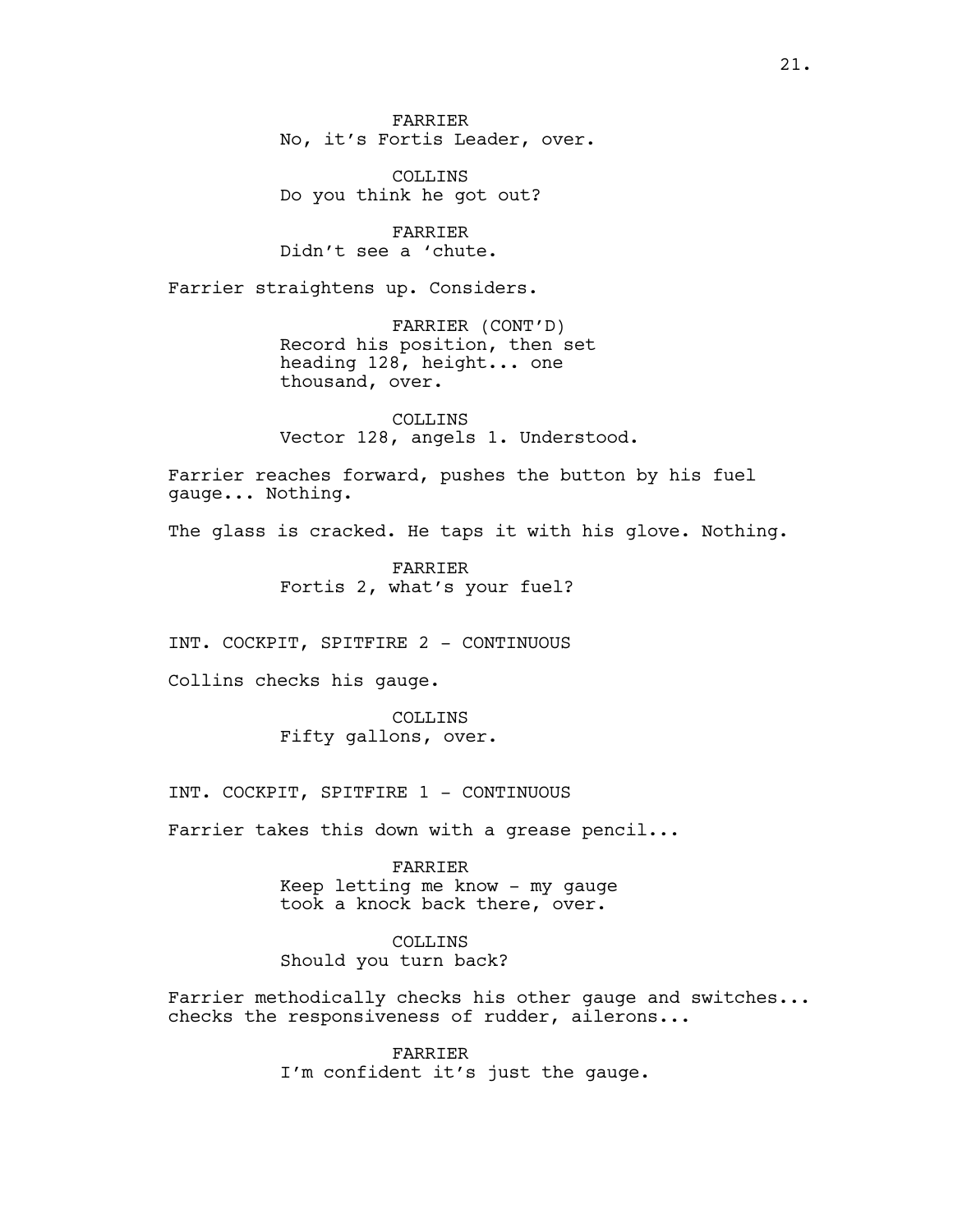He taps his gauge one more time. Nothing.

#### CUT TO:

#### EXT. THE MOLE - EVENING

Bolton watches the Rear Admiral motor away in his launch, the engine noise fading to be replaced by -

A familiar, dreaded sound, building. Stukas.

The men on the mole look up at the sky.

From high above we see how trapped and exposed this line of men stretching a kilometer into the sea really is.

Restless, the soldiers look behind and in front. There's simply nowhere to go. The awful whine builds. Then changes pitch as the bombers go into their dive.

BOOM BOOM BOOM BOOM BOOM! The bombs impact the sea either side of the mole. Soldiers crouch as low as they can -

The onslaught is endless, terrible and inescapable.

BOOM! A direct hit to the hospital ship -

The Stukas have gone.

Screams and shouts - people start jumping over the side of the hospital ship onto the mole...

> **VOTCES** She's going down! SHE'S GOING UNDER!

Commander Bolton shouts at the men manning the lines

### COMMANDER BOLTON CUT HER LOOSE!

The crew are jumping off the side, the burning ship is sinking.

> SUB-LIEUTENANT What about the wounded?

COMMANDER BOLTON Cut her loose, and push her off! We can't let her sink at the mole!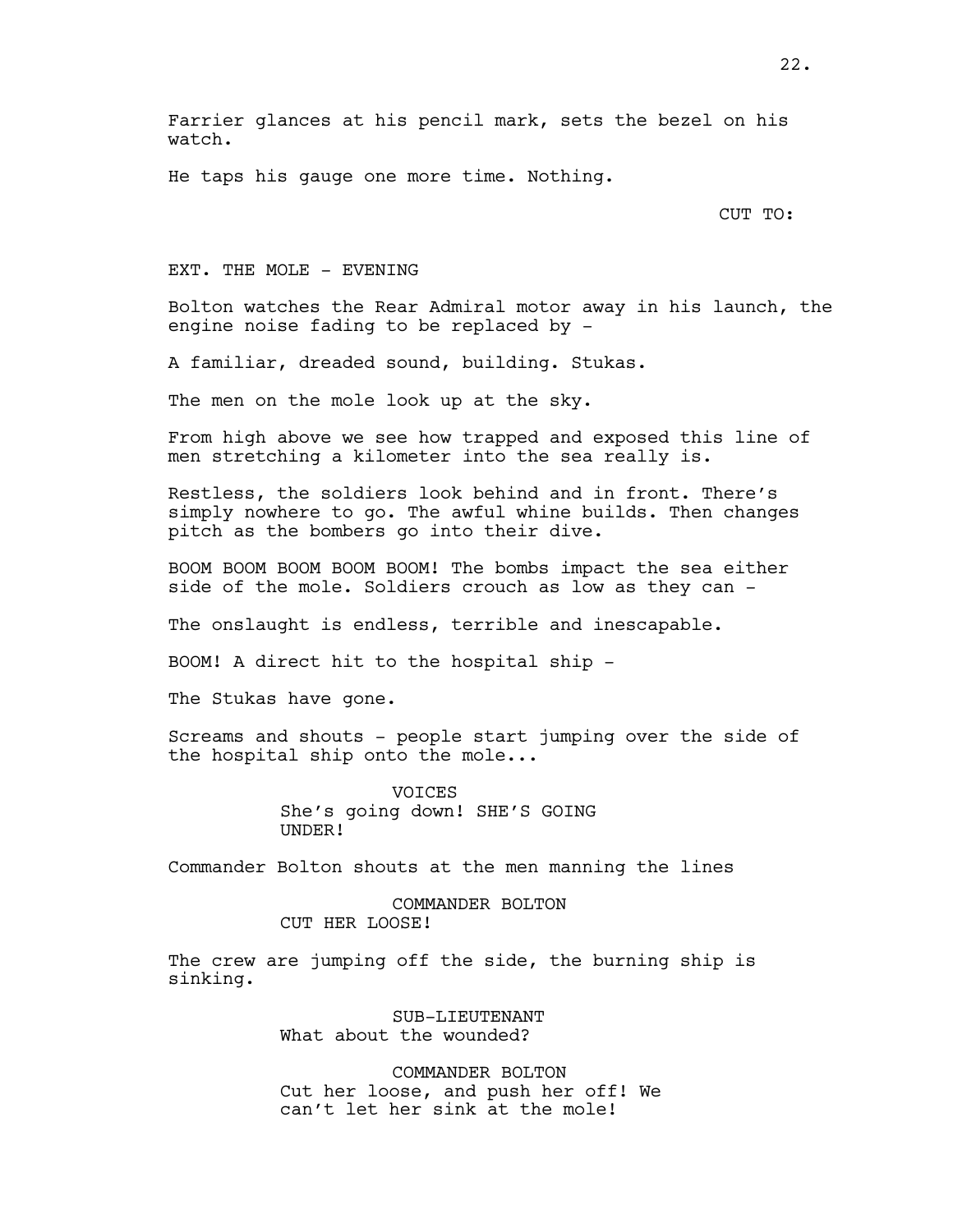The men cast her off and push her off. Crew members and orderlies leap from the deck into the water -

The bow is blazing, sinking ship drifts away from the mole.

Tommy and Gibson pull soldiers up onto the beams of the mole.

As the bow comes around, the stern scrapes along the wooden pilings, splintering them in its path -

A flailing soldier is in its path, trying to swim free -

The steel hull is about to crush him -

Tommy grabs him by the shoulders and yanks with all his might, pulling him clear just as the hull grinds against the wood. Tommy looks down on the breathless, wet soldier. The wet soldier focuses on Tommy.

This is Alex. He nods thanks. Tommy nods back.

Commander Bolton watches the ship slip down into the waves.

CUT TO:

### EXT. MOONSTONE, ENGLISH CHANNEL - DAY

Mr. Dawson is back at the helm. The Shivering Soldier sits in the well, blanket over his shoulders. Staring at the deck. George watches him, then leans forward.

> GEORGE Come below - it's out of the wind.

The Shivering Soldier glances at the companionway. Shakes his head.

> GEORGE (CONT'D) Really - it's warmer.

George reaches out for the Shivering Soldier's arm - who smacks it away -

> MR. DAWSON Leave him, George.

George looks up at the Commander.

MR. DAWSON (CONT'D) He feels safer on deck. You would too if you'd been bombed -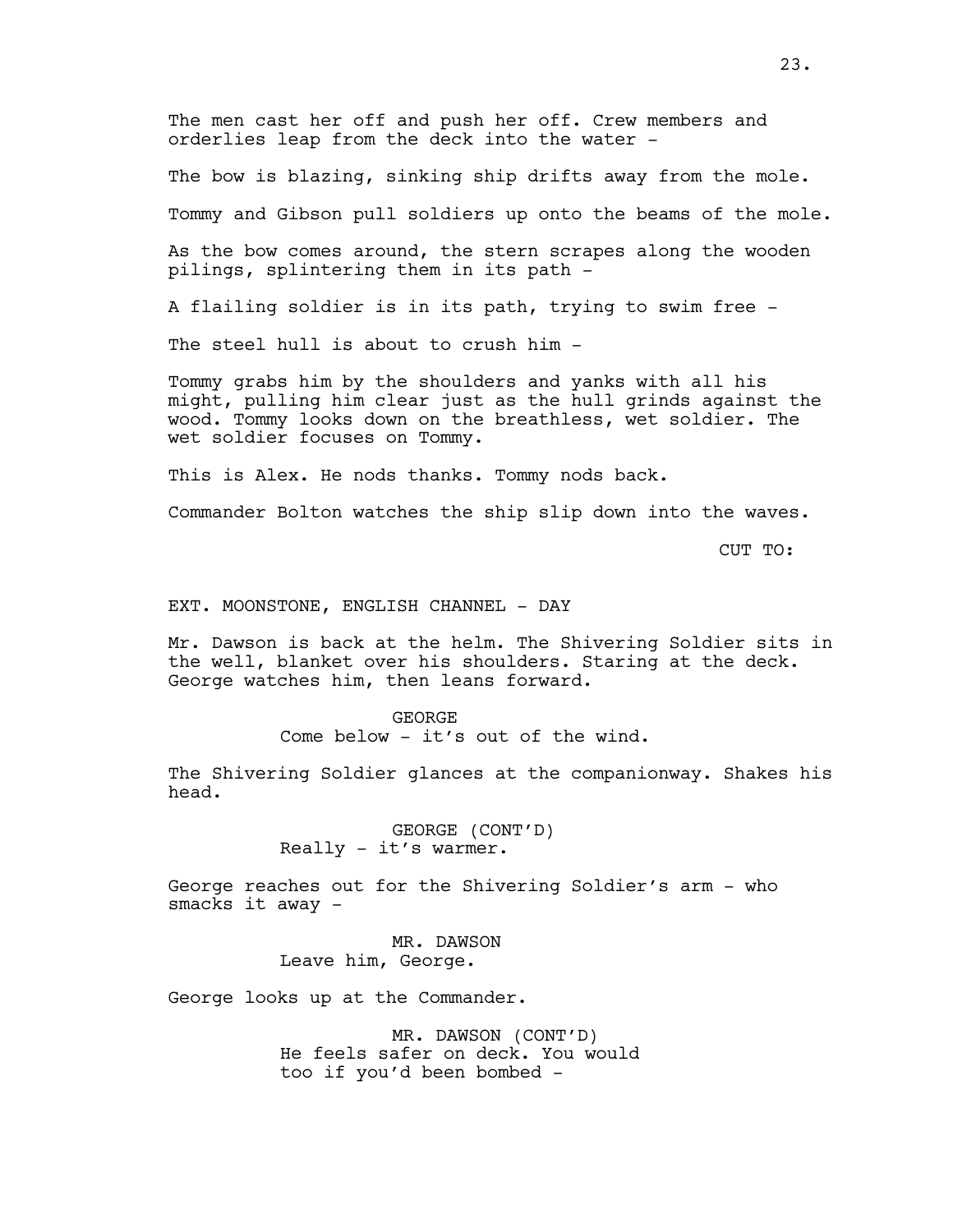PETER Get him some tea, George.

George darts downstairs. Useful.

CUT TO:

EXT. SKY OVER ENGLISH CHANNEL - DAY

The two Spitfires head towards the massive black smoke hanging over the distant port of Dunkirk.

There are many different ships and boats of all sizes in the water in front of them...

INT. COCKPIT, SPITFIRE 2 - CONTINUOUS

Collins pushes the button to check the fuel gauge -

COLLINS Forty gallons, Fortis 1, over -

INT. COCKPIT, SPITFIRE 1 - CONTINUOUS

Farrier instinctively looks at his gauge. Nothing.

FARRIER Forty gallows, understood.

Farrier pulls out a grease pencil and notes fuel and time.

FARRIER (CONT'D) We're about five minutes out climb to two thousand.

COLLINS (over radio) That's more fuel.

FARRIER I don't want to get jumped again. Get some altitude, dive down on the bastards. Over.

COLLINS (over radio) Understood. Angels two, over.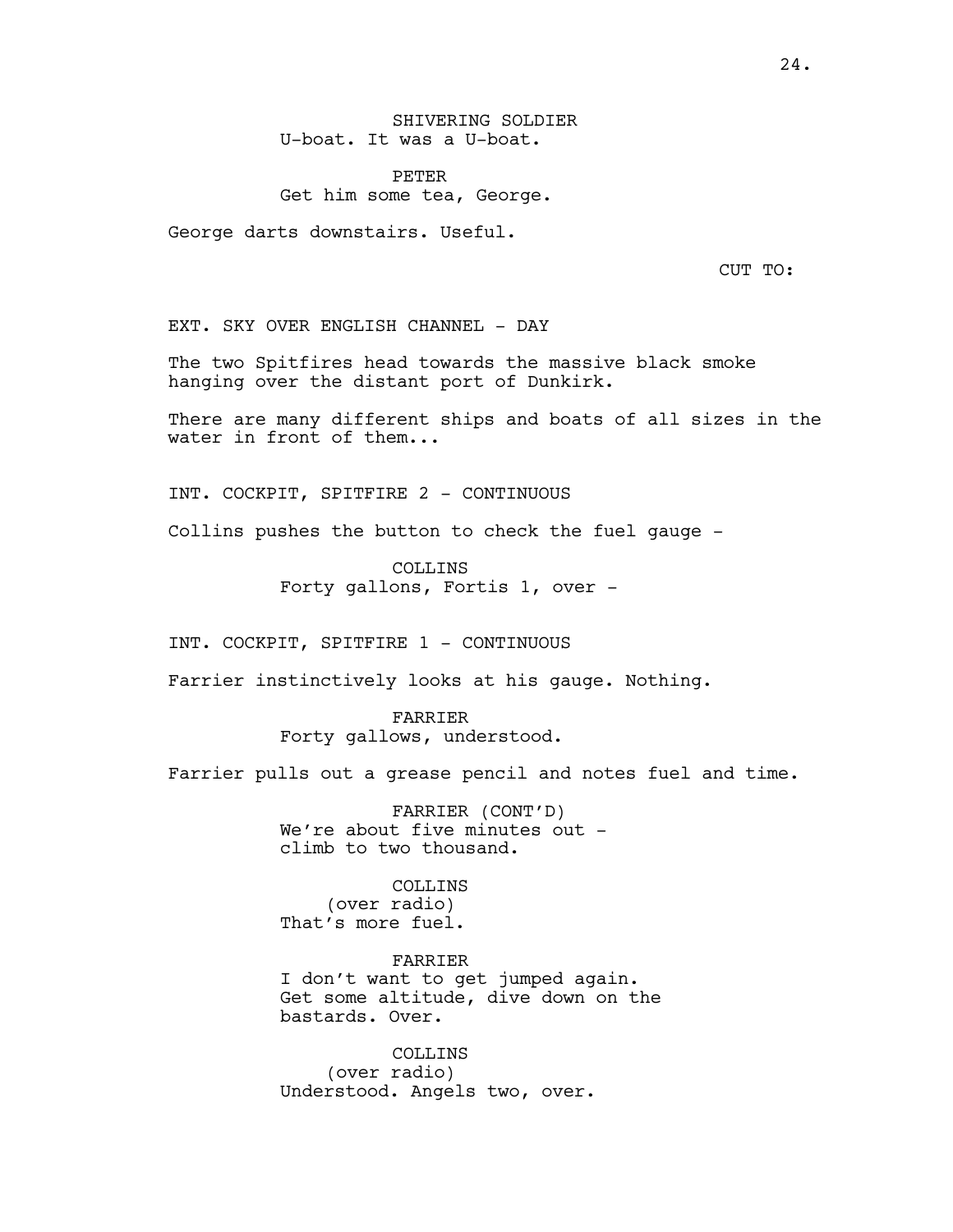Farrier pulls back on the stick -

EXT. SKY OVER ENGLISH CHANNEL - CONTINUOUS

The Spitfires rise gloriously into higher air...

CUT TO:

EXT. THE MOLE - EVENING

Commander Bolton looks over at the wet soldiers clinging to the understructure of the mole.

> COMMANDER BOLTON (O.S.) Right, Highlanders. Let's find you another ship.

The wet soldiers pull themselves to their feet...

Tommy, watched by Alex, slips into the water, then pulls himself out, dripping. Gibson follows suit. Alex laugh at them... then helps them push into the group.

They follow the wet soldiers up onto the mole, where Bolton's men shepherd them onto a launch.

EXT. LAUNCH - CONTINUOUS

Tommy and Gibson make themselves inconspicuous among the Highlanders, eyes down.

As the launch pulls away from the mole, Tommy glances back at the men lining the breakwater.

The launch motors out of the harbour.

It approaches a destroyer, its sheer iron side towering above the launch, as it bobs up and down alongside.

Cargo nets are dropped over the side, and the men start to step up onto the rail of the bobbing ship, waiting for the rhythmic movement towards the iron wall, grabbing at the rope mesh, struggling to pull themselves up.

Tommy steps up to the railing, next to an exhausted soldier who can barely lift himself up. Tommy grabs his shoulder to steady on the rail as the launch bounces off the iron wall of the destroyer.

They both grab at the net, Tommy climbing up -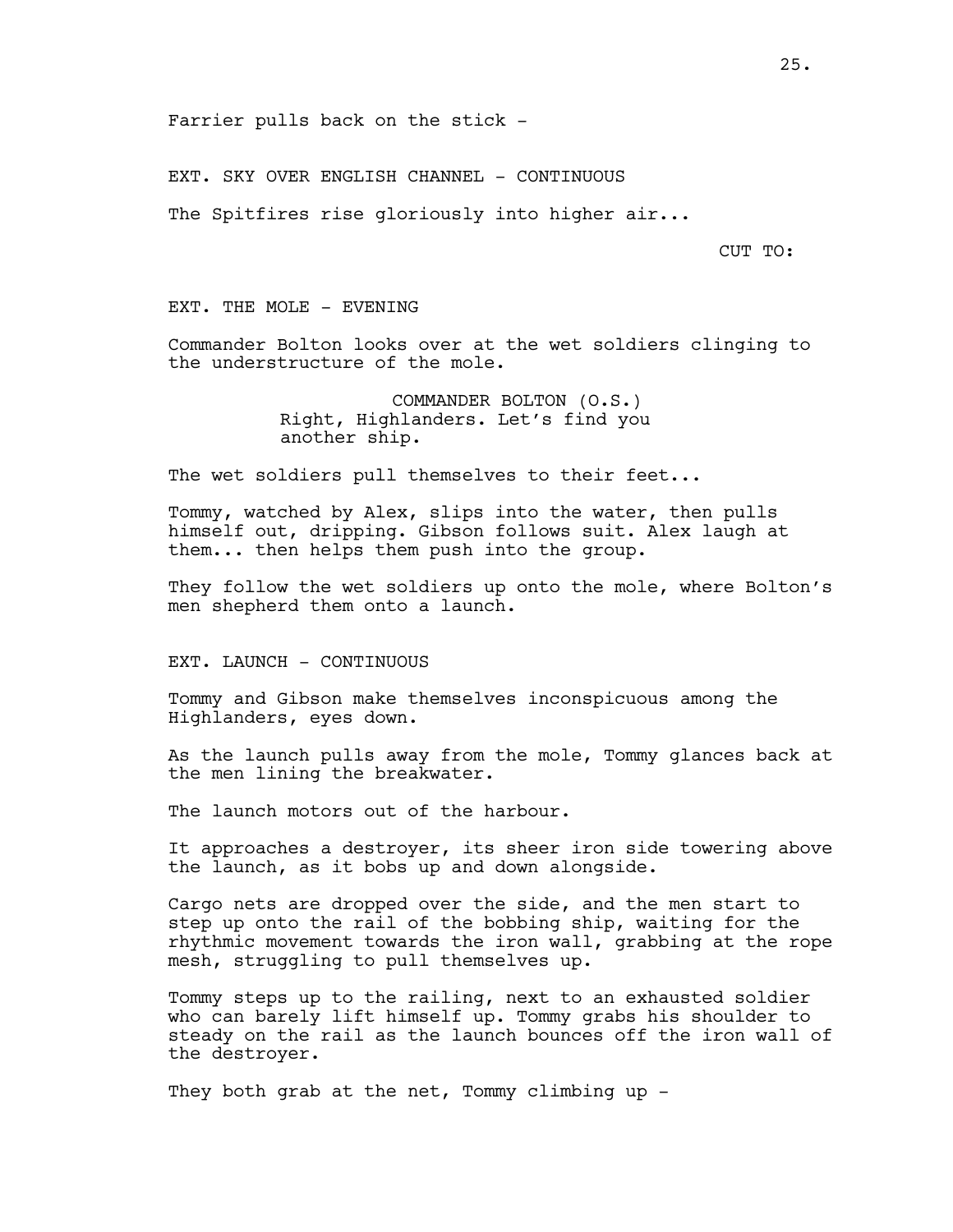The gap between the launch and the destroyer shrinks to nothing -

The soldier's legs are crushed between the two oblivious crafts. He screams - hands pull him up as the craft separate...

EXT. DESTROYER - CONTINUOUS

The men collapse onto the deck in exhausted piles. Sailors and Nurses urge them to move below decks.

> SAILOR Down below. Come on, mate -

Tommy follows Alex and his mates to a doorway at the head of the stairs down below. A Nurse is standing there.

> **NURSE** Come on, boys. There's a nice cup of tea for you down there. This way, come on.

INT. DESTROYER - CONTINUOUS

Tommy starts down the stairs. Gibson has stopped at the top, looking down into the stairwell.

## **NURSE**

Come on, down you go -

Gibson, shaking his head, steps back.

Alex sees this - turns to follow Tommy into the crowd in the hold. They are handed a cup of tea and a hunk of bread.

EXT. DESTROYER - CONTINUOUS

Out on deck, Gibson sits by the companionway in the gathering dark as the ship gets under way...

INT. HOLD, DESTROYER - CONTINUOUS

Down below, Tommy and Alex eat and drink hungrily and gratefully. Between bites, Alex gestures to the stairs.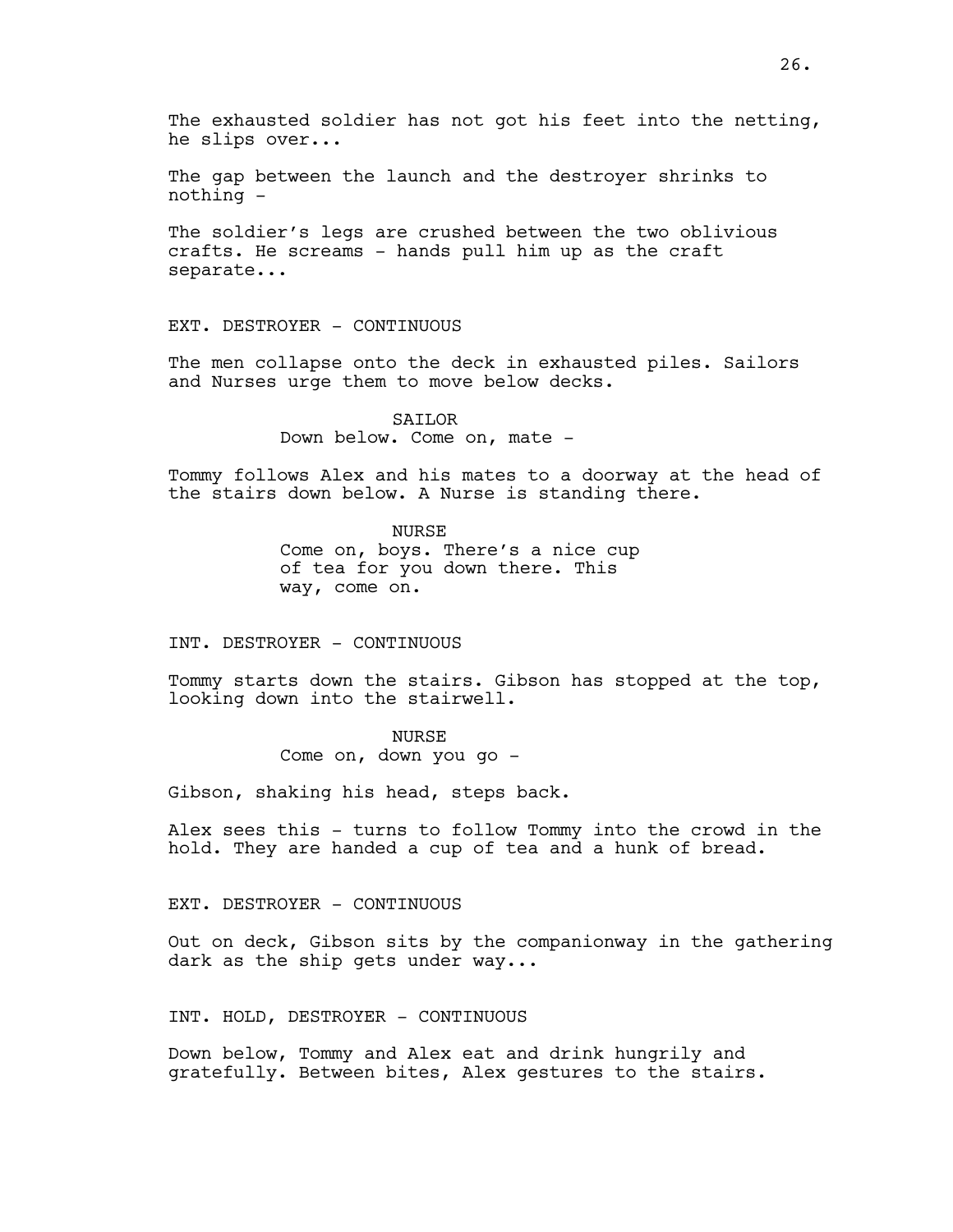Tommy watches the door to the hold close. Takes another bite. Uneasy.

Looks around the hold, packed like the tube at rush hour.

TOMMY Looking for a quick way out. In case we go down.

Tommy and Alex edge through the crowd towards the stairs...

CUT TO:

EXT. MOONSTONE, ENGLISH CHANNEL - DAY

George hands the Shivering Soldier a steaming mug of tea.

The BOOMS start reverberating again.

The Shivering Soldier glances up. Realizes something...

SHIVERING SOLDIER Where are we going?

MR. DAWSON

Dunkirk.

SHIVERING SOLDIER No, we're going to England!

MR. DAWSON We have to go to Dunkirk first.

SHIVERING SOLDIER I'M NOT GOING BACK!

Peter watches from the companionway. The Shivering Soldier throws his arm out of the dark cloud on the horizon -

> SHIVERING SOLDIER (CONT'D) Look at it! We go there we'll die!

Mr. Dawson looks at the Shivering Soldier. Calm.

MR. DAWSON I see your point, son. Take your tea below and warm up while we plot a course.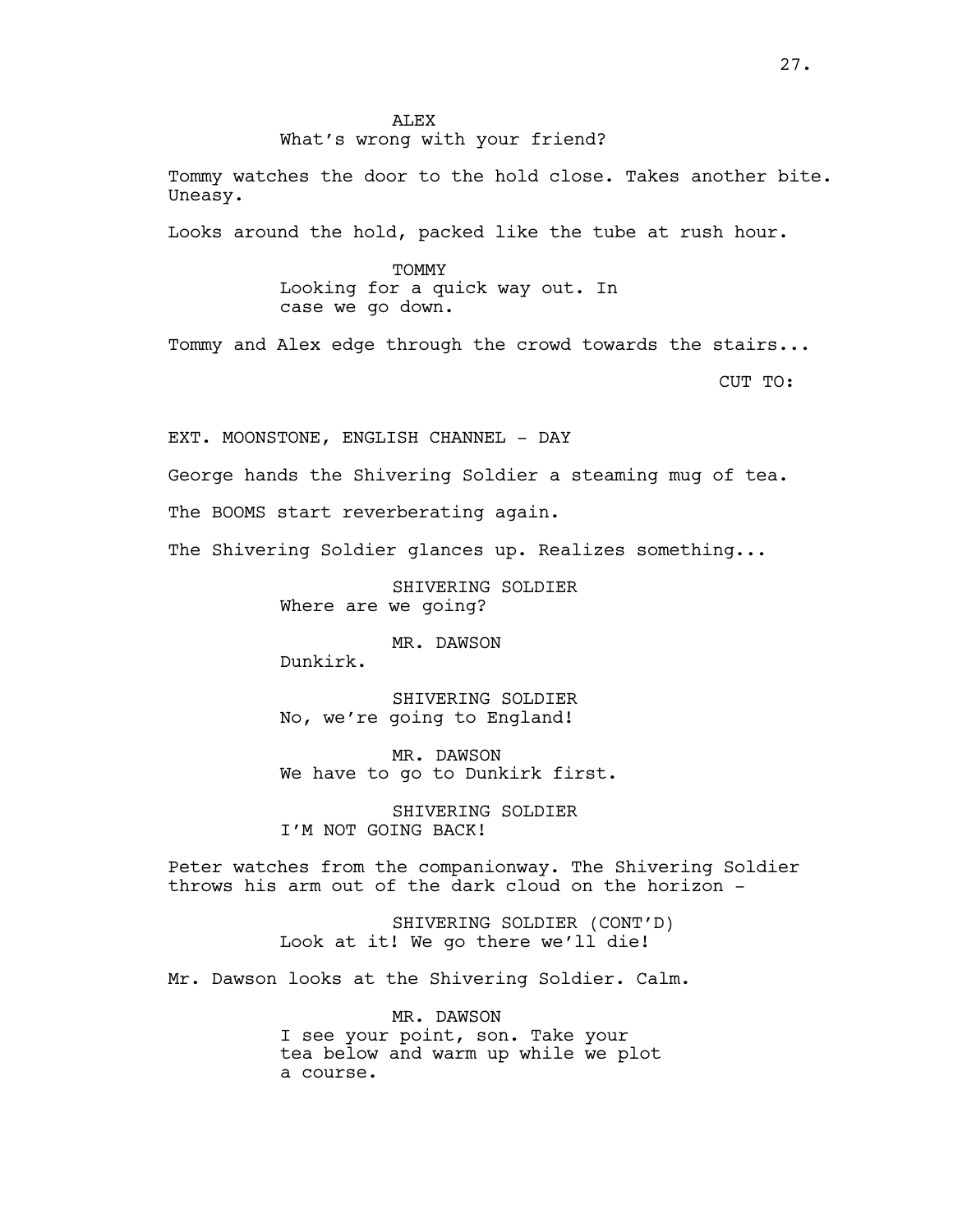The Shivering Soldier considers this. Then takes his blanket and heads down the companionway. Peter helps him down below.

INT. CABIN, MOONSTONE - CONTINUOUS

Peter opens the door to the forepeak and sits the Shivering Soldier down on a narrow bunk.

> PETER I'll get you some more tea.

Peter shuts the door. Looks at the bolt. Considering.

EXT. MOONSTONE - CONTINUOUS

George looks up at the Commander. Addresses him with the tone of a child trying to speak like a grown-up...

> GEORGE Is he a coward?

Mr. Dawson looks sharply at George.

MR. DAWSON He's shell-shocked, George. He's not himself. He may never be himself again.

INT. CABIN, MOONSTONE - MOMENTS LATER

Peter hands the Shivering Soldier a cup of tea. The Shivering Soldier accepts it wordlessly. Staring in front of him. Peter closes the forepeak door. Pauses.

Peter gently slides the bolt.

CUT TO:

INT. COCKPIT, SPITFIRE 1 - DAY

Farrier looks down at the mass of ships and boats passing each other. There is the minesweeper, Castor, every inch of her deck covered with troops -

> COLLINS (over radio) Heinkel, eleven o'clock, lining up to drop her load on that minesweeper -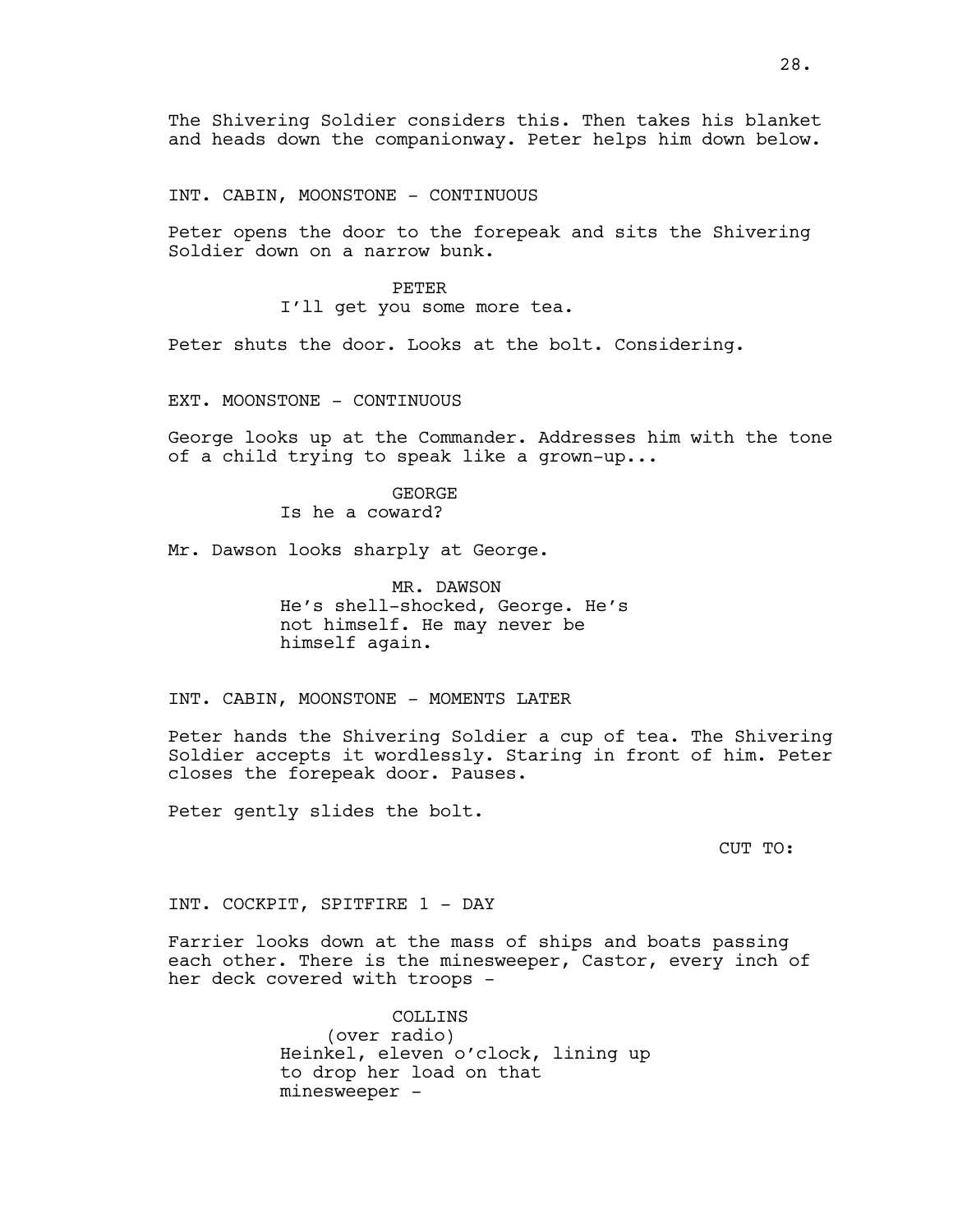Farrier's head snaps around - spots the German bomber -

## FARRIER

Fighters?

INT. COCKPIT, SPITFIRE 2 - CONTINUOUS

Collins peers down, scanning around the Heinkel bomber for its fighter escort... Spots -

> COLLINS 109s - off her starboard -

FARRIER (over radio) I'm on the bomber.

Collins pushes forward into a dive...

EXT. SKY OVER ENGLISH CHANNEL - CONTINUOUS Spitfire 2 dives at the German fighters, cannons blasting... Spitfire 1 dives at the German bomber, cannons blasting...

INT. COCKPIT, SPITFIRE 1 - CONTINUOUS

Farrier has the Heinkel in his sights, bucking and weaving as his Spitfire slices down through turbulent air... He pushes the button on the stick which controls his guns...

He rolls away from the Heinkel as he dives beneath it, taking his finger off the trigger, fighting the g's with his neck as he pulls out of the dive...

INT. COCKPIT, SPITFIRE 2 - CONTINUOUS

Collins fires at one of the 109s until he sees smoke trailing. He dives between the German planes...

INT. COCKPIT, SPITFIRE 1 - CONTINUOUS

Farrier scans his surroundings as he tries to orient himself relative to the Heinkel...

Finding it, he pulls the stick, lining up for another run at it, this time from below...

The bomber is in his sights - he fires his guns...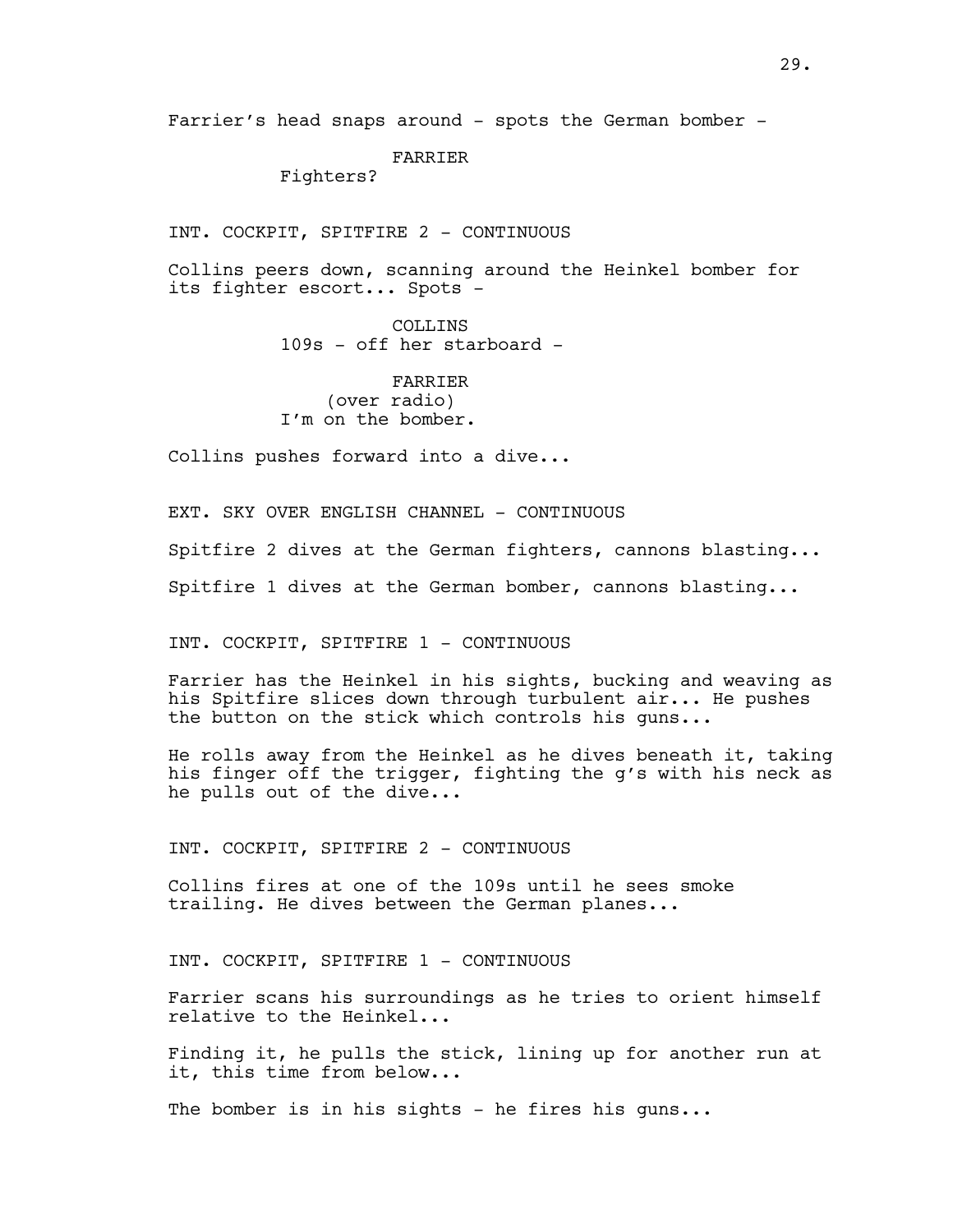He flashes past, dangerously close to its top turret which hurls tracer bullets at him. He sees sparking on the hull of the bomber -

INT. COCKPIT, SPITFIRE 2 - CONTINUOUS

Coming around, starting to climb, Collins sees the Heinkel veer off course, heading from the minesweeper -

> COLLINS She's turning - you must've damaged her.

FARRIER (over radio) Where's the escort?

COLLINS I got one of -

BLAM BLAM BLAM!! Cannon fire rips into Spitfire 2. Collins yanks the stick but it's too late. Flames leap from the fuselage...

> COLLINS (CONT'D) I'm going down.

FARRIER (over radio) I'm on him - bail out.

Collins checks his parachute, opens the canopy. The wind howls inside the cockpit. He survey's the water below slides his canopy shut again.

> COLLINS The swell looks good, I'm ditching.

> > CUT TO:

INT. HOLD, DESTROYER - NIGHT

The munching and slurping of starving soldiers.

The engines kick into gear as the destroyer starts to move -

A cheer goes up around the hundreds of men in the hold...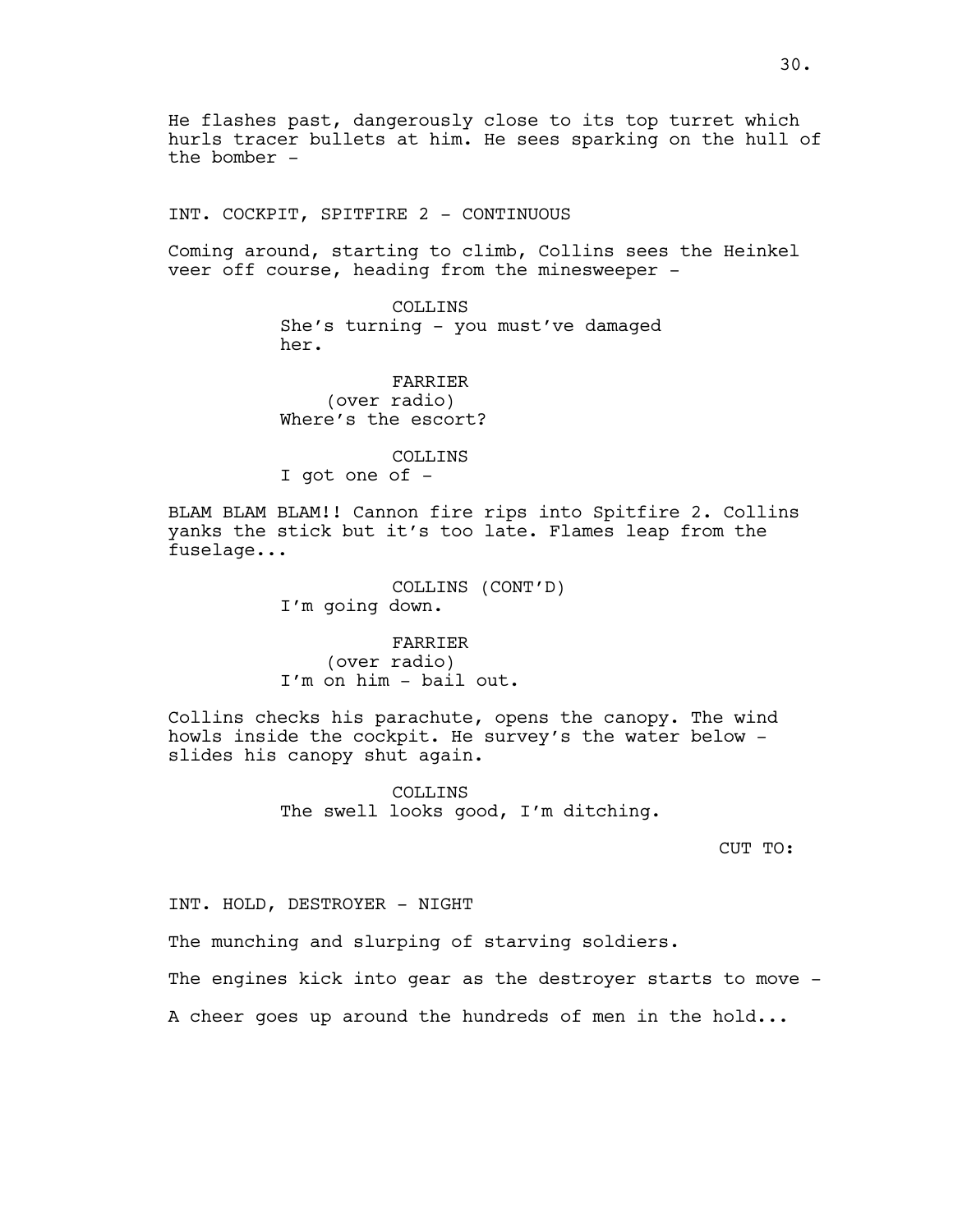EXT. DESTROYER - CONTINUOUS

Up on deck, Gibson watches several row boats heading towards them. Hearing the engines, they start shouting -

> MALE VOICES Wait! Wait for us!

Gibson spots white water on the black sea - a wake -

MALE VOICE (O.S.)

TORPEDO!

An explosion lifts water at the side of the ship -

INT. HOLD, DESTROYER - CONTINUOUS

The cheering stops, Boooooms shudder the suddenly fragile iron walls of the hold, massive percussions of wobbling metal sheets.

EXT. DESTROYER - CONTINUOUS

A blast that moves every bolt of the destroyer -

INT. HOLD, DESTROYER - CONTINUOUS

Anyone standing is thrown off their feet -

EXT. DESTROYER - CONTINUOUS

A vast plume of fire explodes up and out of the funnel. The deck blasts apart -

INT. HOLD, DESTROYER - CONTINUOUS

Men scream as the iron plates of the walls buckle. A glimpse of water blasting in -

The lights go out. Complete darkness...

Sound of men screaming barely audible over the sound of blasting water and bending metal -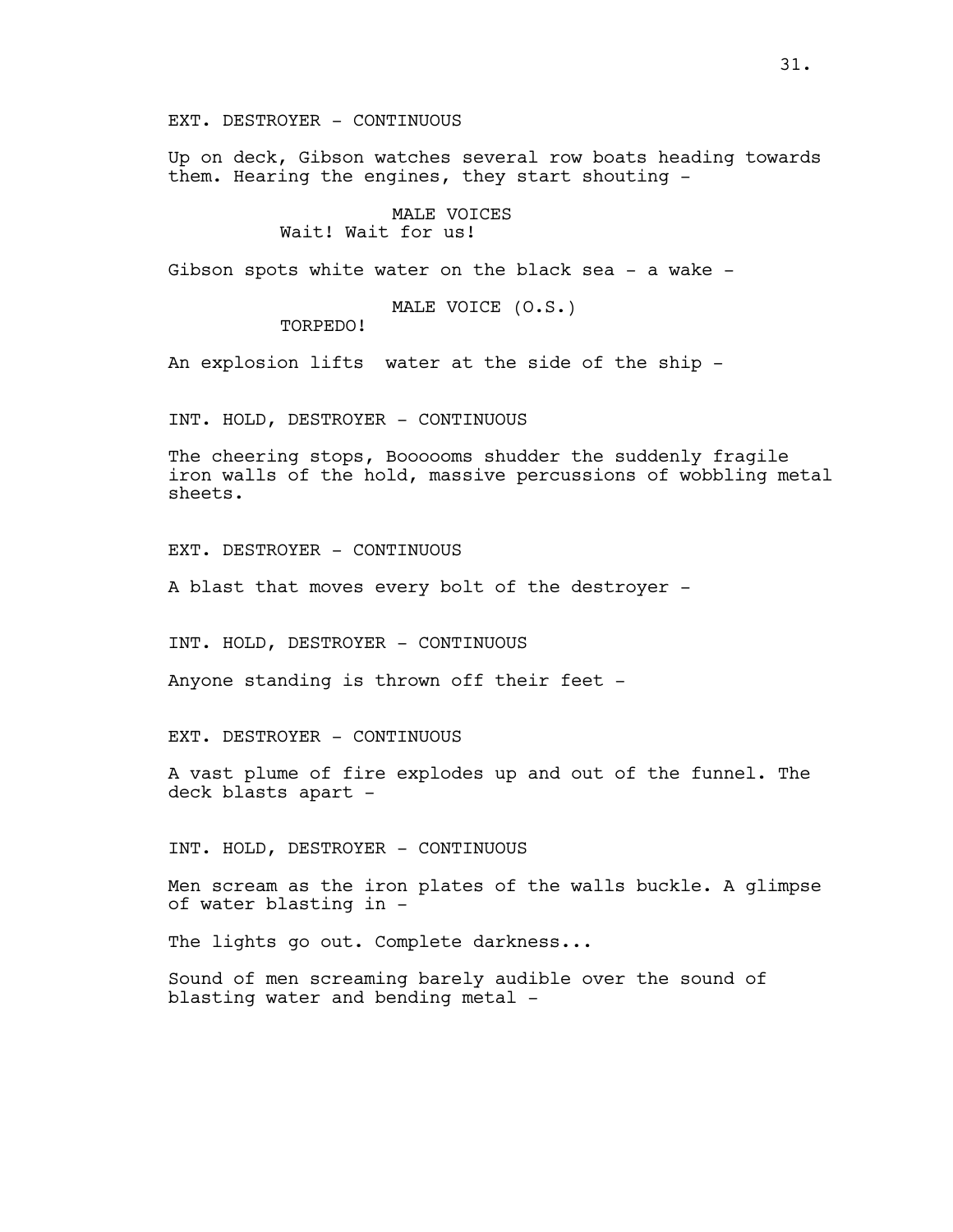EXT. DESTROYER - CONTINUOUS

The ship lists, rapidly sinking. The row boats pull away, hard. Gibson prepares to jump - glances back at the closed door to the hold - jumps back, opens the door -

INT. HOLD, DESTROYER - CONTINUOUS

Blackness.

The dim light of the open door becomes a beacon. Tommy spots Gibson waiving -

Tommy and Alex claw their way up the steps as the entire ship goes under -

EXT. DESTROYER - CONTINUOUS

Tommy and Alex burst free of the door as it sinks beneath the waves and -

They pull away from the disappearing ship with the strength born of absolute desperation...

CUT TO:

EXT. MOONSTONE, ENGLISH CHANNEL - DAY

George hears planes behind them. He looks up -

Three Spitfires in confident formation sweep overhead...

Mr. Dawson keeps his eyes on the black smoke ahead of them.

MR. DAWSON Spitfires, George. Greatest plane ever built.

George smiles. Then looks quizzical -

GEORGE You didn't even look.

MR. DAWSON Rolls Royce Merlin engines. Sweetest sound you could hear out here.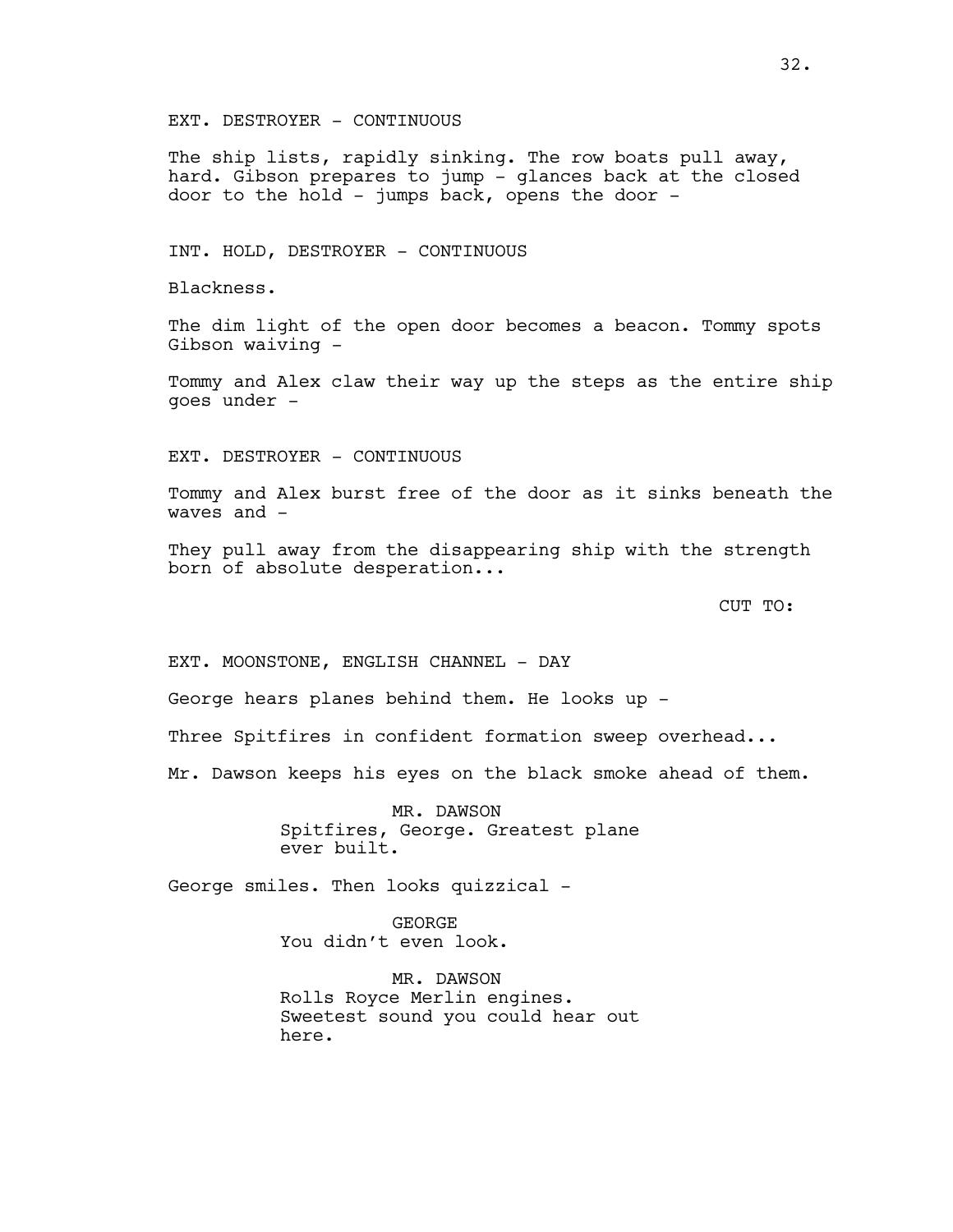INT. CABIN, MOONSTONE - CONTINUOUS

Peter is folding a chart. A clicking sound catches attention the handle of the forepeak door is being rattled from the other side. Peter freezes, uncertain what to do...

BANG - the rattles become bangs -

SHIVERING SOLDIER (O.S.) Hello?! Anyone there?!

Peter puts the chart down, takes a step towards the door -BANG!

> SHIVERING SOLDIER (O.S.) (CONT'D) OPEN UP, DAMMIT!

Peter freezes. Turns back to the companionway -

EXT. MOONSTONE - CONTINUOUS

Peter pokes his head out. Mr. Dawson looks at him, quizzical-

PETER He wants to come out -

The banging and shouting of the Shivering Soldier continues.

MR. DAWSON What did you do? Lock him in?

Peter is at a loss.

MR. DAWSON (CONT'D) Let him out, for God's sake!

INT. CABIN, MOONSTONE - CONTINUOUS

Peter comes down the companionway, reluctantly approaching the banging, rattling door...

The banging stops...

Peter reaches up to the bolt, braces, gently slides it back...

Opens the door. The forepeak is empty... Peter rushes in, spots the open forward hatch...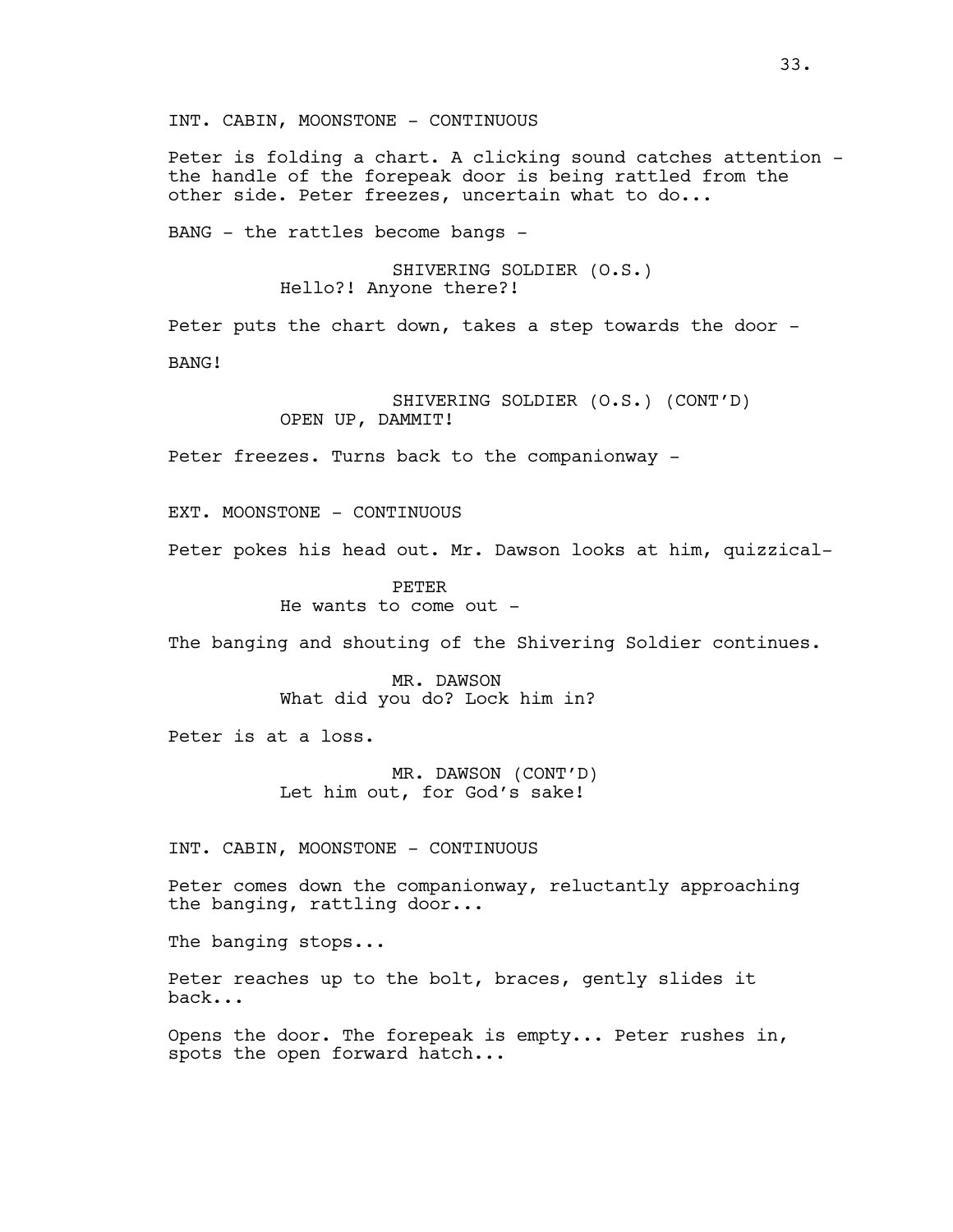EXT. MOONSTONE - CONTINUOUS

Mr. Dawson leans down to try and see in the cabin -

SHIVERING SOLDIER (O.S.) You haven't turned around!

Mr. Dawson turns calmly to the Shivering Soldier.

MR. DAWSON No. We have a job to do.

SHIVERING SOLDIER Job? This is pleasure yacht! You're weekend sailors, not the blood navy! A man your age -

MR. DAWSON Men my age dictate this war. Why are we allowed to send our children to fight it?

SHIVERING SOLDIER YOU SHOULD BE AT HOME!

MR. DAWSON There won't be any home if we allow thus slaughter across the Channel. There's no hiding from this.

CUT TO:

INT. COCKPIT, SPITFIRE 1 - DAY

Farrier chases the 109 as it circles around on Collins...

INT. COCKPIT, SPITFIRE 2 - DAY

Collins glances out at his burning wing. Checks his altimeter, checks his canopy is locked in the half-open position-

Lower...

INT. COCKPIT, SPITFIRE 1 - CONTINUOUS

Farrier fires at the 109, chasing him off -

FARRIER He's turned tail, I'm after him -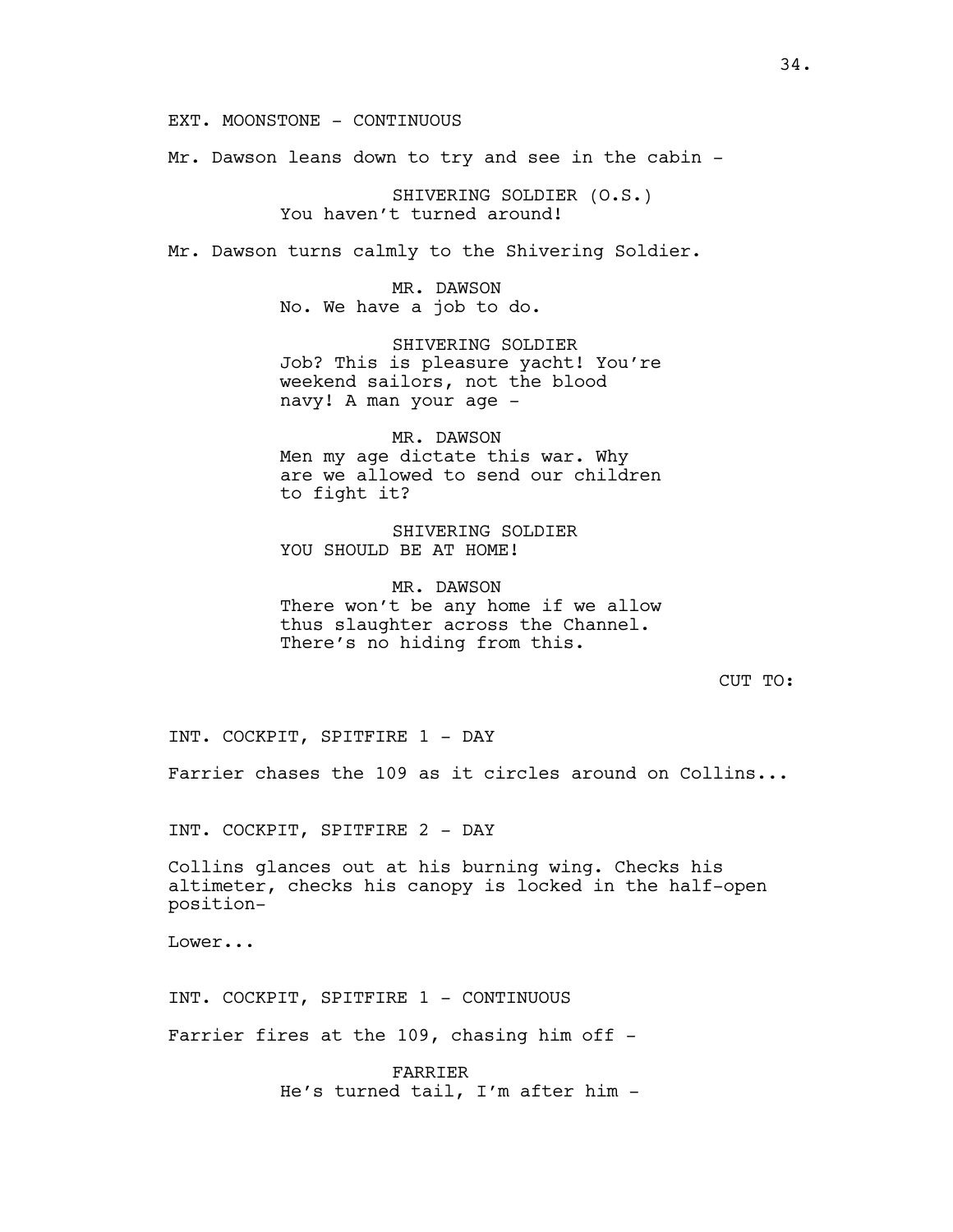Collins checks his belts are tight, checks the release pin on his harness -

> COLLINS Good luck. Watch your fuel... (reads) Fifteen gallons.

Checks his Mae West, puffing into the inflating tube -

Lower...

INT. COCKPIT, SPITFIRE 1 - CONTINUOUS

Farrier grease pencils the reading on the chart -

FARRIER Fifteen gallons, understood...

INT. COCKPIT, SPITFIRE 2 - CONTINUOUS

FARRIER (over radio) Best of luck, Collins.

Collins checks wind direction, checks wave direction on the surface of the water -

Lower...

Turns, lining up along the waves as he descends...

Lower...

The water rushes by blindingly fast...

INT. COCKPIT, SPITFIRE 1 - DAY

Farrier watches Spitfire 2 carve gracefully across the water, before coming to a stop, floating.

Farrier spots a civilian yacht heading for Collins...

He sees Collins' hand stick out of the canopy, waving... He tips his wings at Collins, turns away, looks ahead, chasing the 109 towards Dunkirk...

CUT TO: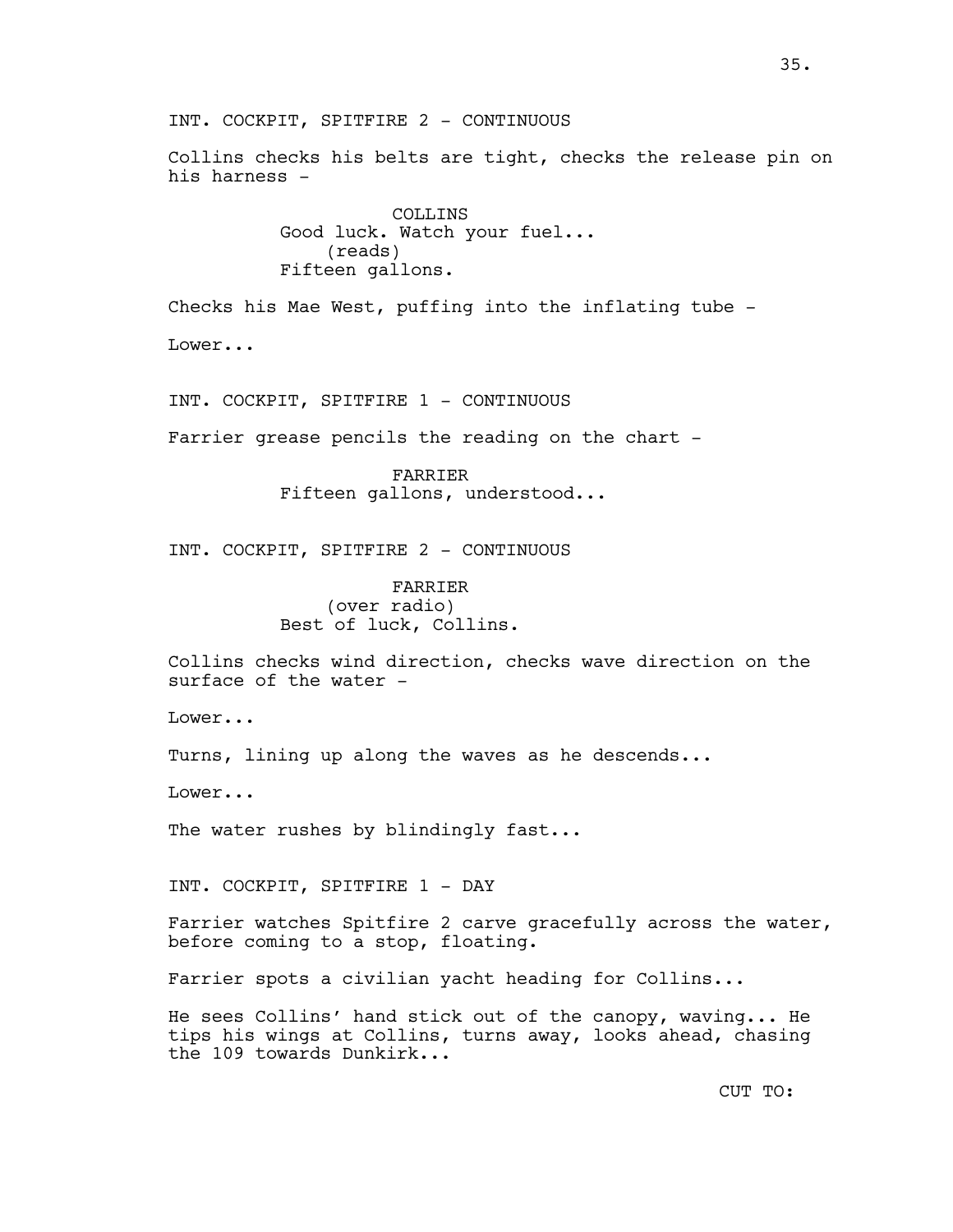EXT. WATER, JUST OUTSIDE DUNKIRK HARBOUR - NIGHT

Tommy and Alex, life jackets on, swim on the swell, bodies and burning wreckage all around, fuel burning on the surface of the water.

Tommy and Alex pull for an overloaded row boat. Tommy grabs the side, tries to climb. He's pushed off by the men inside -

> MALE VOICE Piss off - it's too crowded!

Alex is grabbing at the rail as well -

ALEX You can't leave us! Make some room -

SOLDIER (O.S.) You men, leave off. You'll capsize the boat - it's gone over twice on the way out here...

Tommy looks at the Soldier. It is the Shivering Soldier, not yet shivering, in full control of his faculties.

> SOLDIER (CONT'D) You have to stay calm. There are plenty of boats.

ALEX Calm?! Wait till you get torpedoed, then tell us to be calm!

SOLDIER You have life jackets?

MALE VOICE Yeah, they do.

SOLDIER Don't panic, the water's not too rough, or too cold. We're heading back to the beach -

MALE VOICE Fuck off! Let's go to Dover!

Several voices join in.

### SOLDIER

We can't make it across the Channel on this, lads. We need to get back to the beach and wait for another ride.

(MORE)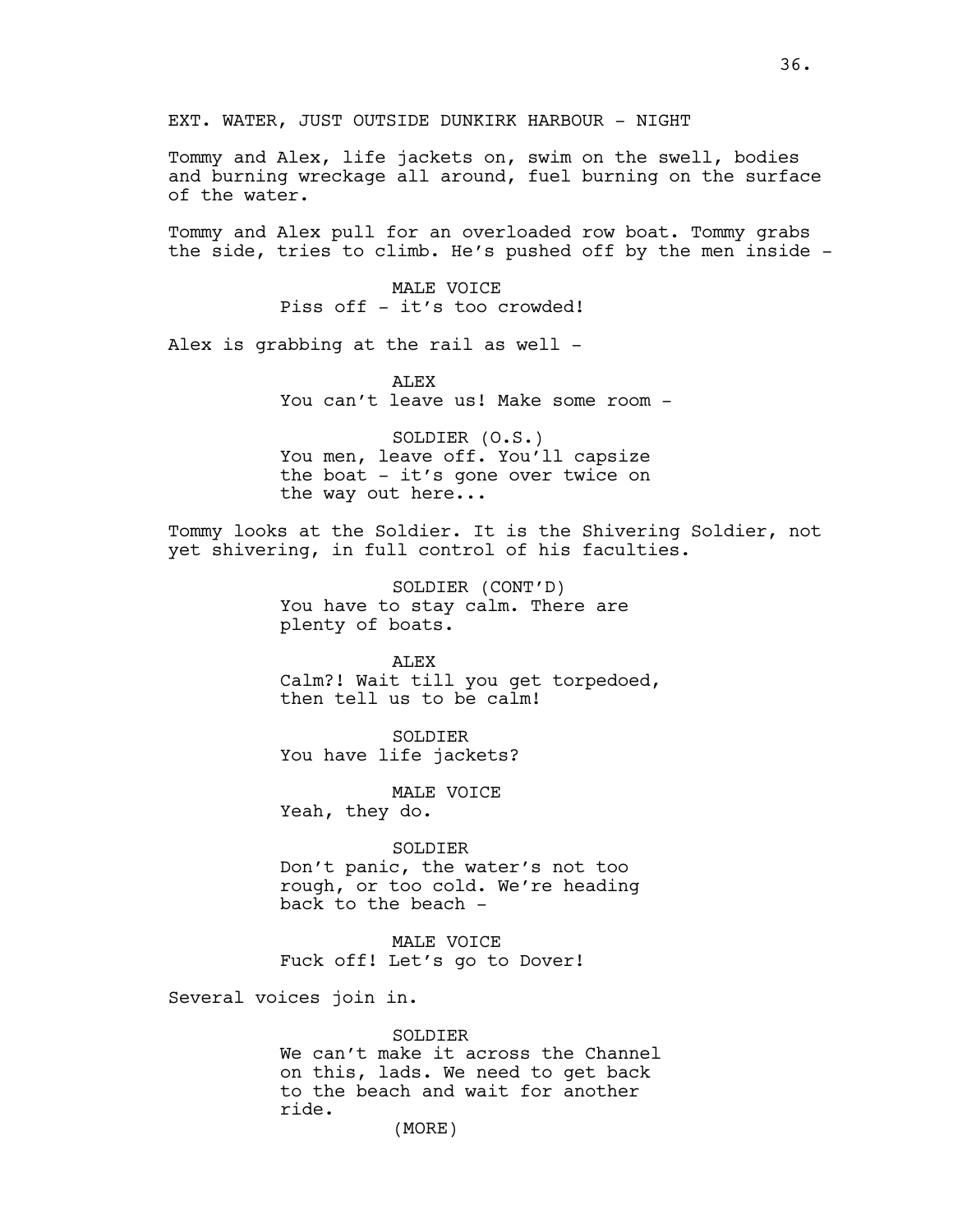(gestures) It's not even half a mile. You men in the water float here, save your strength, we'll come back for you. SOLDIER (CONT'D)

The men start rowing.

Gibson is in the back. Alex spots him.

Gibson quietly drops the rear painter (a small rope attached to the stern) into the black water.

Alex takes it, hands part of it to Tommy and they quietly drag behind the boat as it rows in to the shore... The men in the rear notice, but nobody says anything...

As the dawn breaks, the small, packed boat pulls across the calm water to the vast, packed beach at Dunkirk.

CUT TO:

EXT. MOONSTONE - DAY

The Shivering Soldier steps up to Mr. Dawson -

SHIVERING SOLDIER What is it you think you can do out there?! On this thing?!

MR. DAWSON Not just us. The call went out - we won't be the only ones to answer.

SHIVERING SOLDIER YOU DON'T EVEN HAVE GUNS!

MR. DAWSON Did you have a gun?

SHIVERING SOLDIER Course. A rifle - 303.

MR. DAWSON Did it help you against the dive bombers? Or the U-boats?

The Shivering Soldier glares at Mr. Dawson.

SHIVERING SOLDIER You're an old fool. And you're going to die if you don't turn around.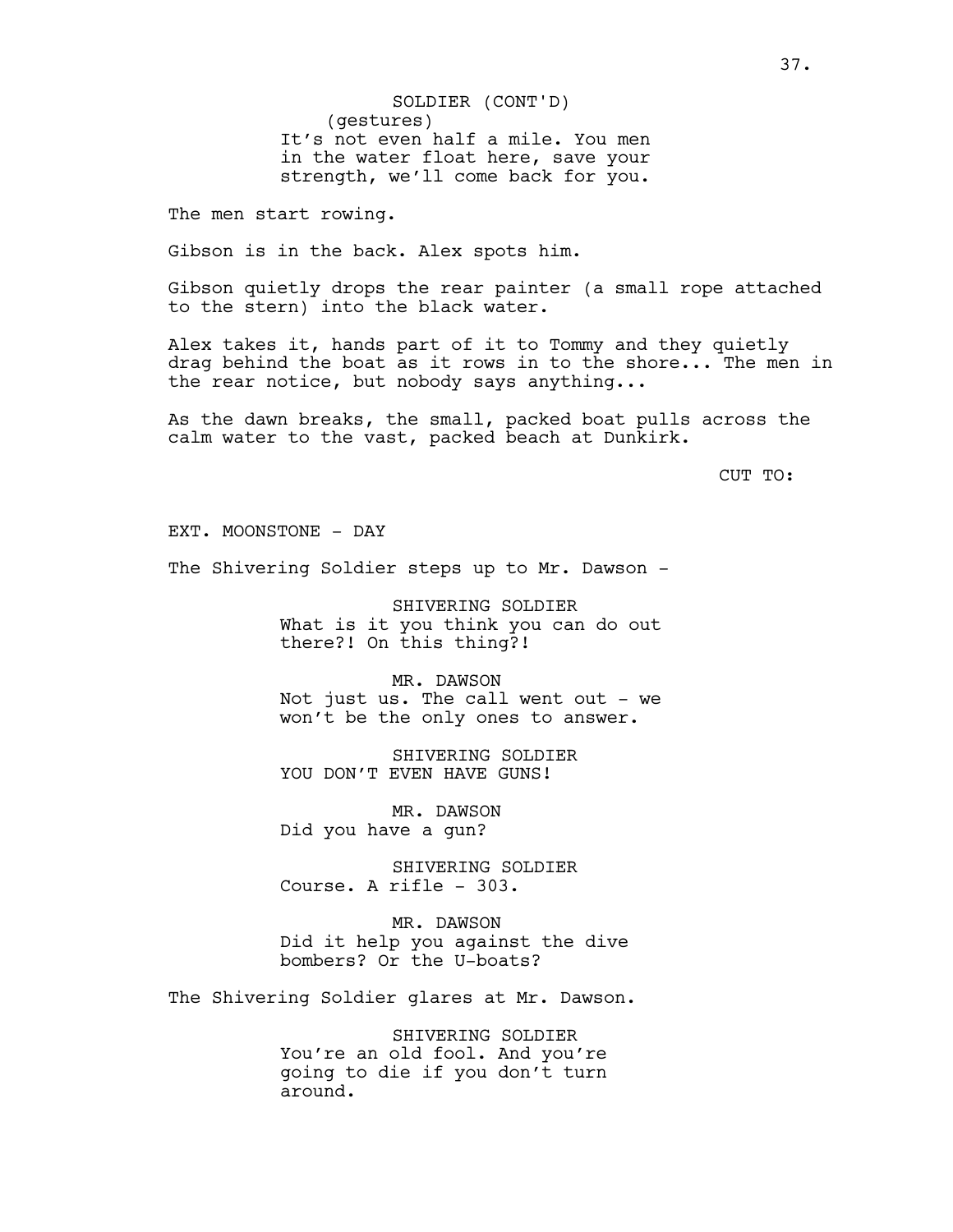The booms echo. Closer now.

SHIVERING SOLDIER (CONT'D) We're turning around, now!

The Shivering Soldier steps towards Mr. Dawson, screaming at the top of his lungs -

> SHIVERING SOLDIER (CONT'D) TURN IT AROUND! TURN IT AROUND! -

Peter, hearing this, makes his way back from the bow. The Shivering Soldier grabs the wheel. George grabs his shoulder -

The Shivering Soldier smashes his elbow into George's face, sending him flying backwards down the companionway -

Peter pulls the Shivering Soldier away from the wheel.

#### PETER

Calm it down, mate.

The Shivering Soldier looks at him, shocked. Confused.

Peter calls down the companionway -

PETER (CONT'D)

George?

Nothing?

PETER (CONT'D)

George?!

Nothing. The Shivering Soldier watches as Peter climbs down to find -

INT. CABIN, MOONSTONE - CONTINUOUS

George, sprawled out at the foot of the steps, on his back, quietly groaning, bleeding from the back of the head. Peter grabs a life jacket and outs it behind George's head.

#### PETER

It's okay. You're okay. It's okay.

George blinks at Peter. Frightened.

CUT TO: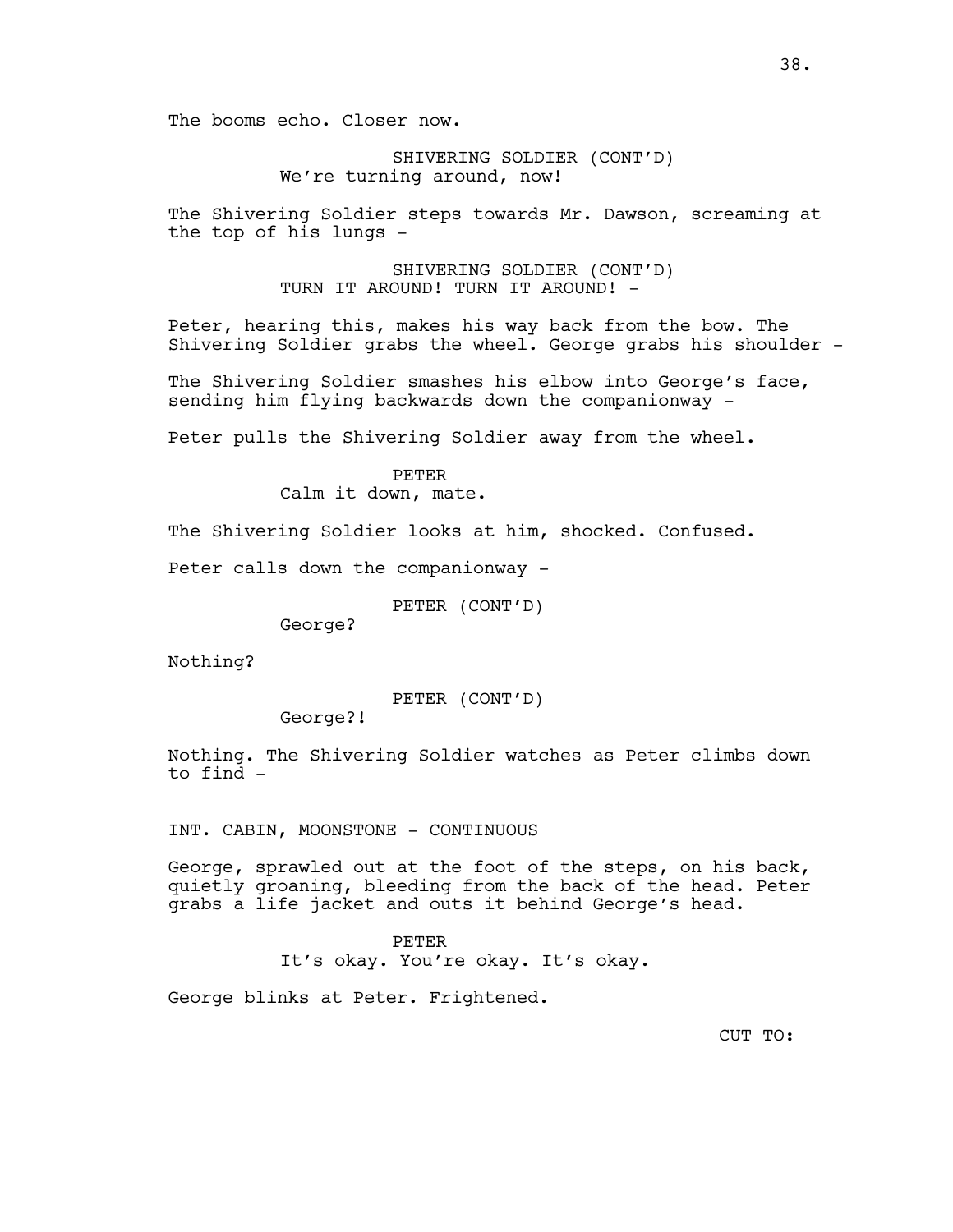INT. COCKPIT, SPITFIRE 1 - DAY

Farrier chases the 109, gradually closing...

Up ahead, a convoy of ships is gathered around the entrance to the harbour...

Farrier passes over a fishing trawler with a blue cabin, covered with soldiers, strangely low in the water, water washing across its decks...

He looks up ahead to the 109, just coming into range...

He spots German planes in the distance, heading towards him he sights the 109... Fires a short burst... Nothing...

He remembers his fuel gauge... Pointlessly pushes the button next to the cracked gauge.

No response.

Farrier checks his position on his chart. Checks the last fuel reading he grease-penciled... knows he should turn around -

Farrier sights the 109, banking slightly to bring it across his sights...

Farrier fires - the 109 starts smoking, dropping -

Farrier spins around - turning away from the approaching planes. Heading for Dover... for home.

As he passes over the sinking blue trawler, he sees men jumping into the water, swimming for a destroyer nearby...

In his rear-view mirror: the enemy planes approaching...

Farrier looks at his cracked fuel gauge... Thinking...

CUT TO:

EXT. BEACH AT ZYDECOTTE (7 MILES EAST OF DUNKIRK) - DAWN The surf has picked up since yesterday...

Tommy, Gibson, Alex lie on the beach, sleeping as the light comes up on a stormy day.

In the distance, towards the dark smoke of Dunkirk, the lines of men extend into the sea.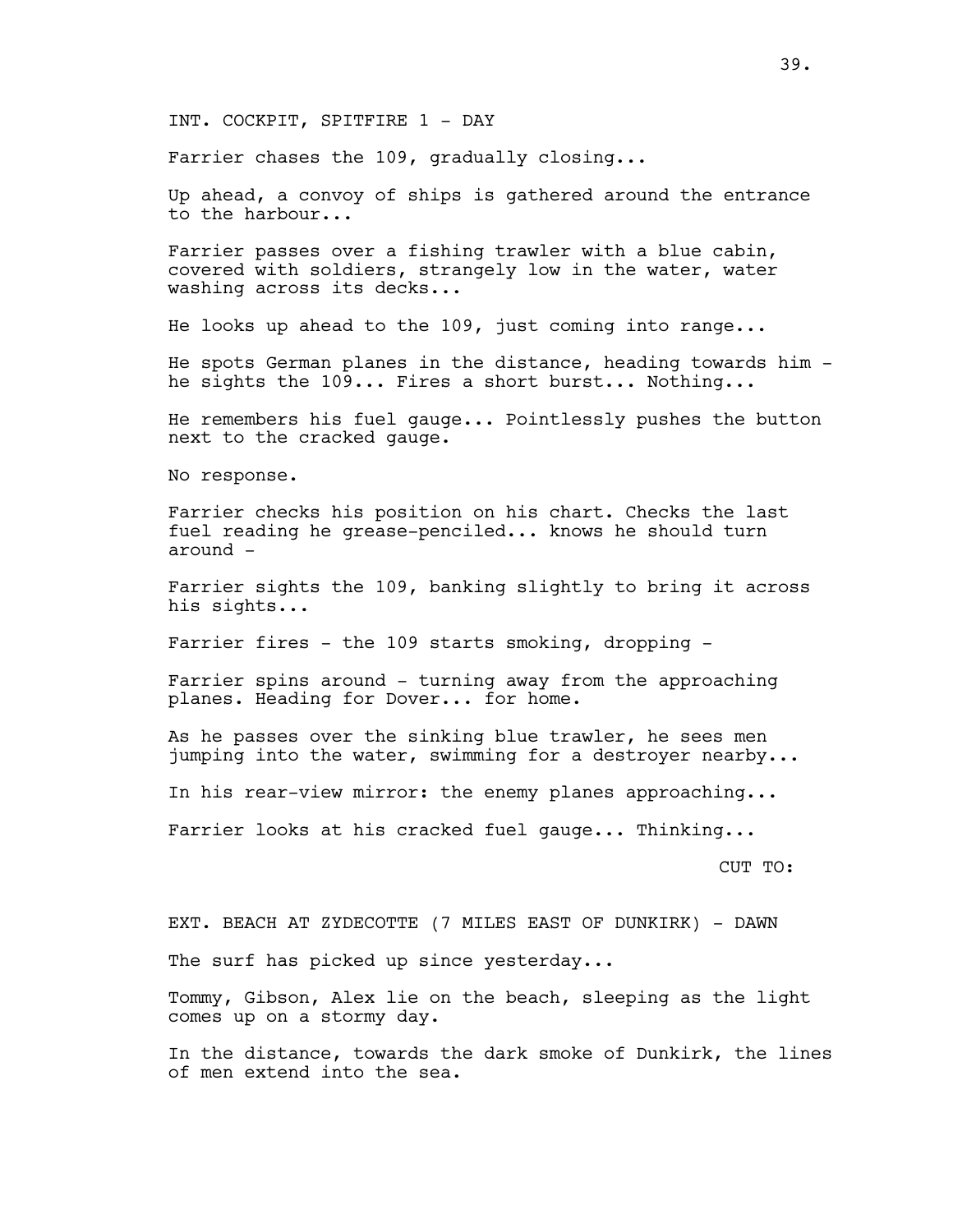Nearby, small groups of soldiers attempt to climb onto small vessels. Row boats are being swamped and overturned in the surf, overcrowded boats are grounded on the sand -

> MALE VOICE Right. Three of you out, or the rest's stuck.

Soldiers give up their places. Some head back out of the surf. Some wade out past the break...

EXT. BEACH AT MALO LES BAINS - CONTINUOUS

Colonel Winnant walks the beach, surveying. He approaches a group of Engineers driving trucks onto the sand, taking the air out of their tires, laying duckboards on top...

ENGINEER

(brightly) A pier. When the water comes back in. Tide's turning, now.

Colonel Winnant looks out at the churning water.

COLONEL WINNANT How can you tell?

ENGINEER (quietly) The bodies come back.

Colonel Winnant looks out at the water - men in line, chest deep, gently push floating bodies aside as they wash in.

EXT. BEACH AT ZYDECOTTE - CONTINUOUS

Tommy bangs a tin of vegetables on a rock. It springs a leak and he sucks the juice. Gibson holds out his hand. Tommy keeps sucking for a beat or two, then hands it over.

Tommy watches Vanquisher loading troops from the vast crowd lining the mole. Despairing.

Alex opens his eyes and sits up. Spots some Highlanders walking past, away from Dunkirk in loose formation...

# **ALEX** Hey! Highlanders!

Tommy watches as Alex gets to his feet, heading over to his regimental comrades.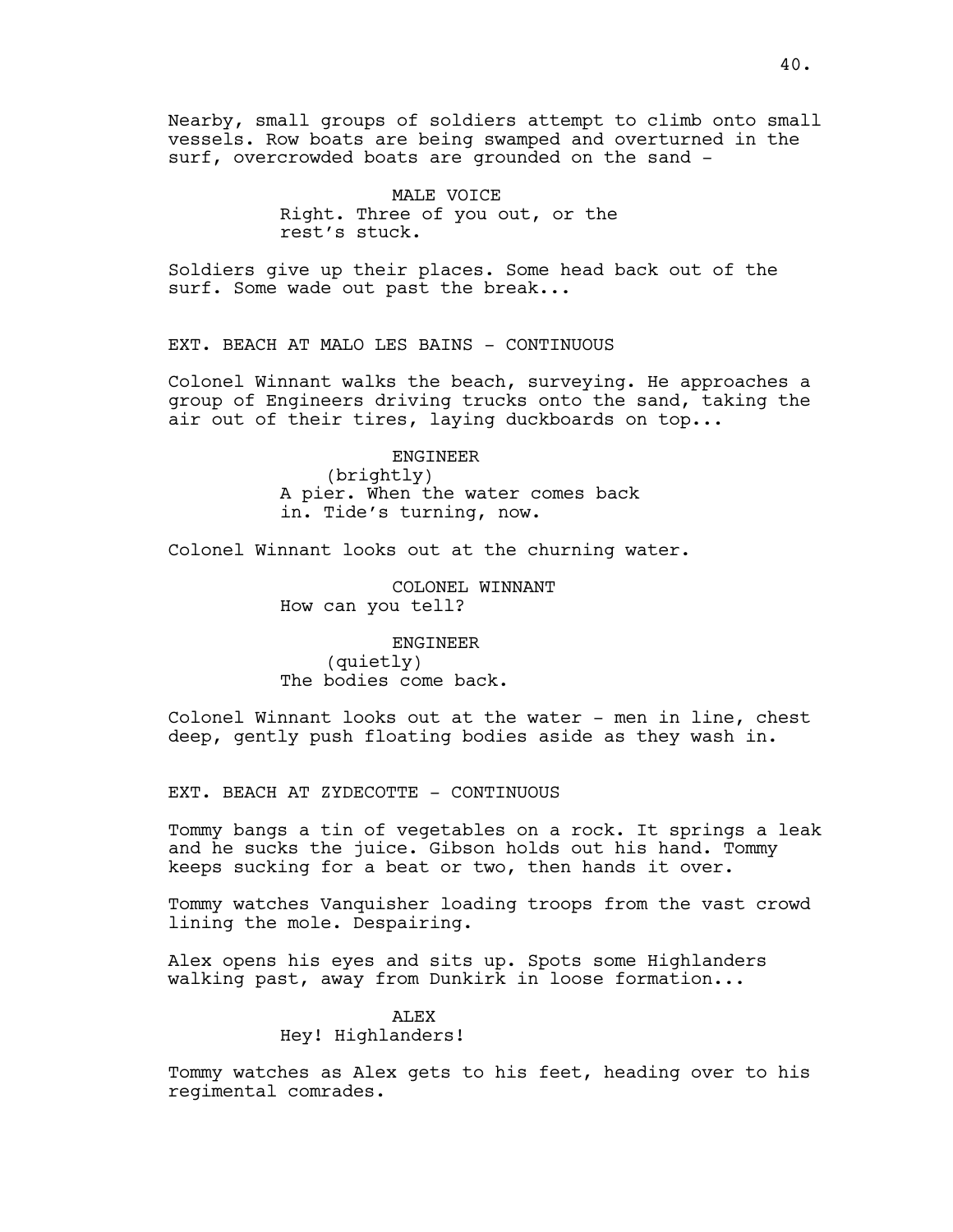ALEX (CONT'D) What's that way?

HIGHLANDER 1 (points) A boat.

Alex follows his gesture to a fishing trawler with a blue cabin, listing in the shallows a mile up the beach.

> ALEX She's grounded.

HIGHLANDER 2 Not when the tide comes in, she isn't.

Tommy and Gibson are already on their feet. Alex nods at them as they follow the highlanders down the beach towards the grounded trawler...

CUT TO:

INT. CABIN, MOONSTONE - DAY

Peter goes down below to check on George. He checks the bleeding on the life jacket behind George's head.

PETER

What'd you want to come along for, George?

GEORGE

Sea cadet? You and Mr. Dawson? Best thing I ever done. Only thing I ever done. I told my dad I never done nothing at school. I told my dad I'd do something one day. Maybe get in the local paper.

PETER The *Herald*? Why?

GEORGE Maybe teachers would see it. Make my school proud.

PETER (laughs) Who cares what your bloody school thinks, George?

George looks up at Peter, desperate.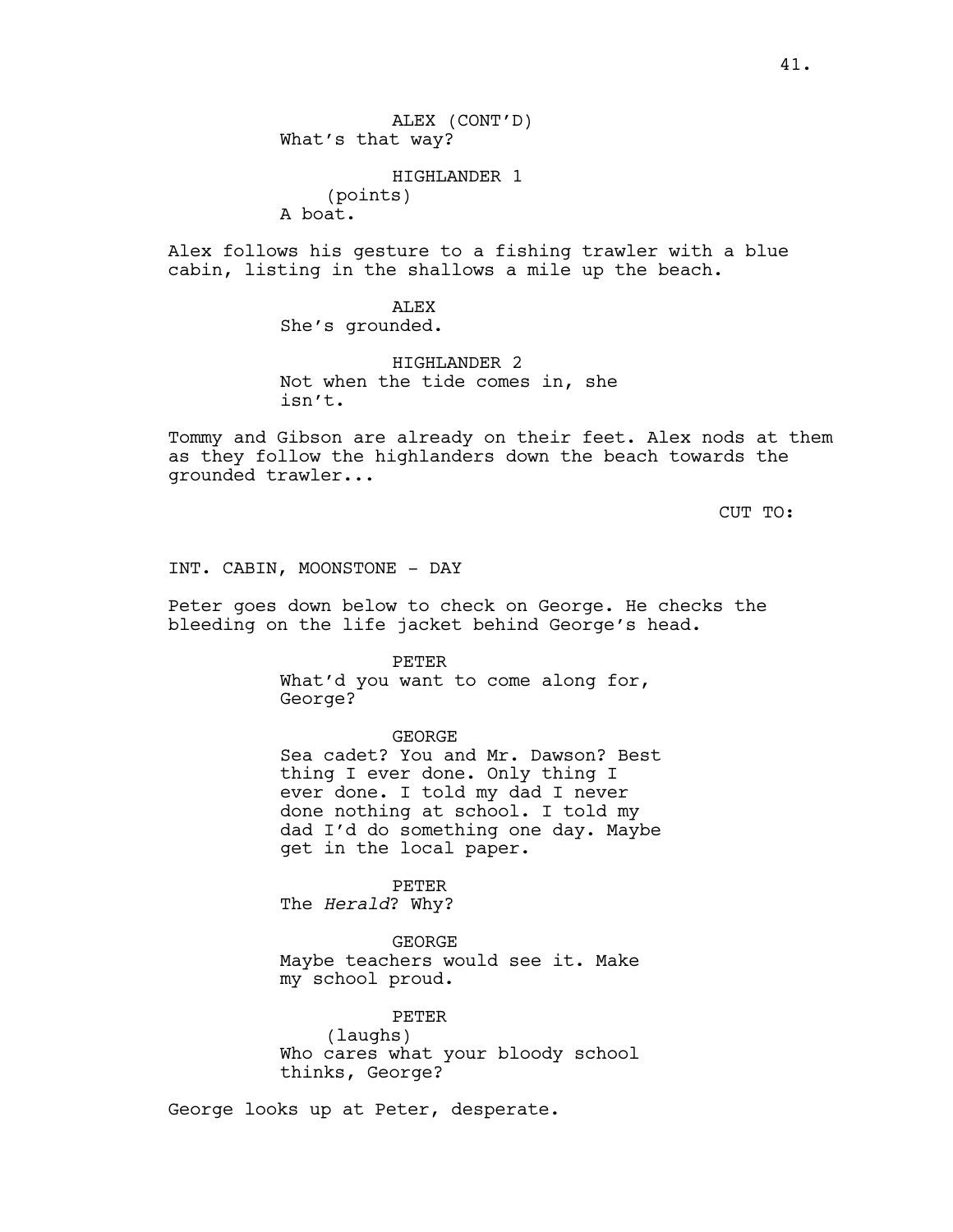GEORGE Please! Please! Don't laugh at me!

Peter looks at George, deciding how to respond.

PETER I'm going to laugh at you, George cos you're being bloody silly.

George is crying.

PETER (CONT'D) Now, stop it. I need you back up on deck.

George keeps crying.

GEORGE I can't. I can't see.

Peter looks at him. Gets a blanket, puts it across George's chest.

#### PETER

Get some rest.

Peter gets up. Looks down at the softly weeping boy.

PETER (CONT'D) I'll need you as soon as you're able.

George nods. Smiling through his tears.

EXT. MOONSTONE, ENGLISH CHANNEL - DAY

Peter comes up on deck.

The Shivering Soldier, crouched in the well, stares at him. Mr. Dawson is at the helm. Peter comes close. Speaking low -

> PETER The blood won't stop. Should we turn back?

Mr. Dawson looks back towards Britain. Then forward to France. Thinking. Shakes his head.

> MR. DAWSON Come too far.

BOOM! Explosions nearby -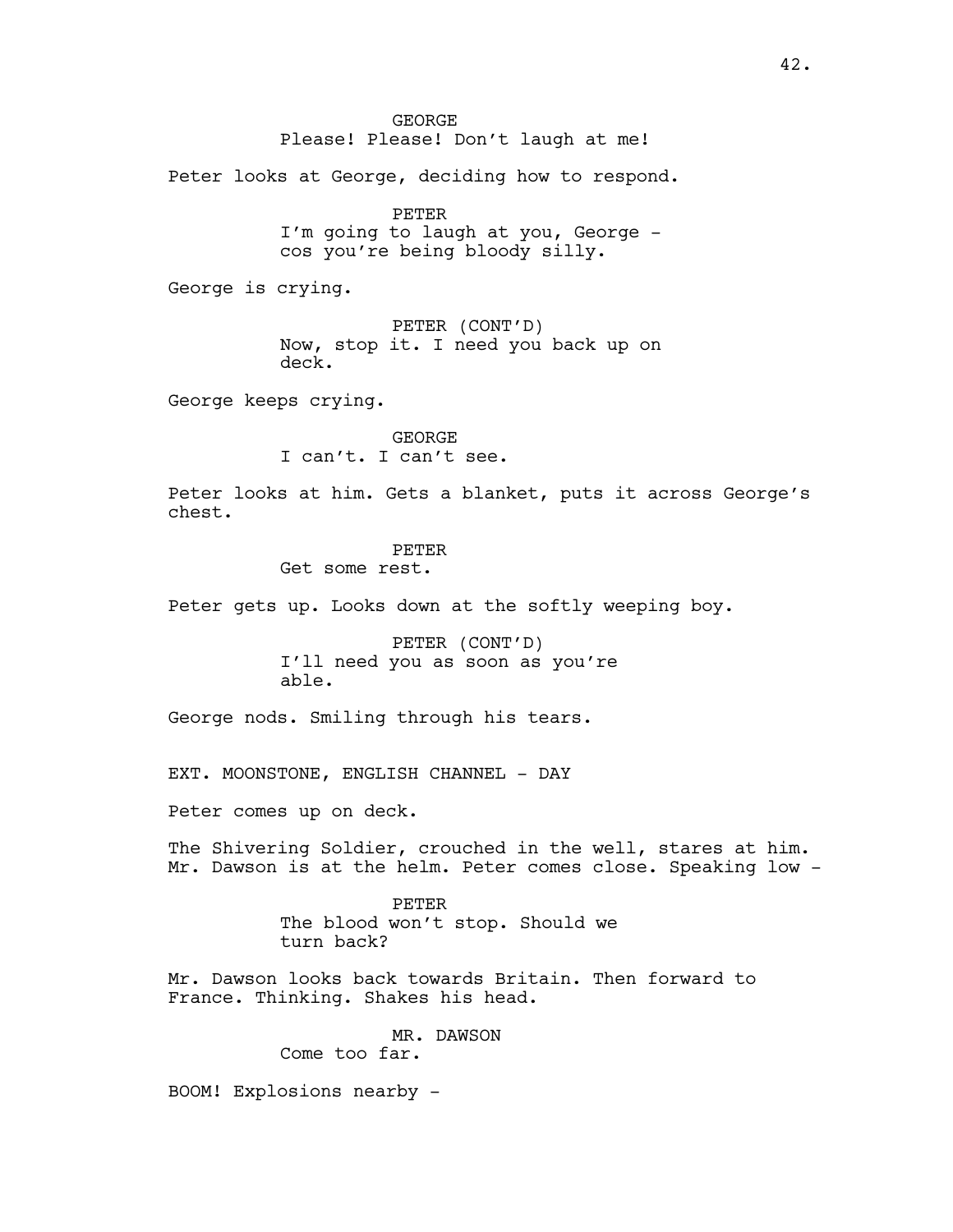The Shivering Soldier moves into a foetal position.

Mr. Dawson and Peter look ahead to where plumes of water rise, seemingly in slow motion, amongst the ships up ahead. German bombers drifting overhead, 109 fighters buzzing around them...

Mr. Dawson holds his course...

CUT TO:

INT. COCKPIT, SPITFIRE 1 - DAY

Farrier flies, distracted, glancing from his broken fuel gauge to the switch for his reserve fuel tank...

FARRIER

Sod it.

Farrier banks, coming around...

Farrier climbs, trying to gain advantage for the coming encounter, lining up on the German planes threatening the destroyer and the blue trawler...

CUT TO:

EXT. BASE OF THE MOLE - CONTINUOUS

Colonel Winnant makes his way towards the crowded mole. Stretchers of French troops are brought down to the mole. A Private comes out of the crowd, breathless.

> PRIVATE The French've been forced back on the western side, sir.

Colonel Winnant looks at explosions over the warehouses.

COLONEL WINNANT But they're still holding perimeter?

PRIVATE

For now.

Colonel Winnant pushes on down the mole...

EXT. THE MOLE - MOMENTS LATER

He finds Bolton, but no ships...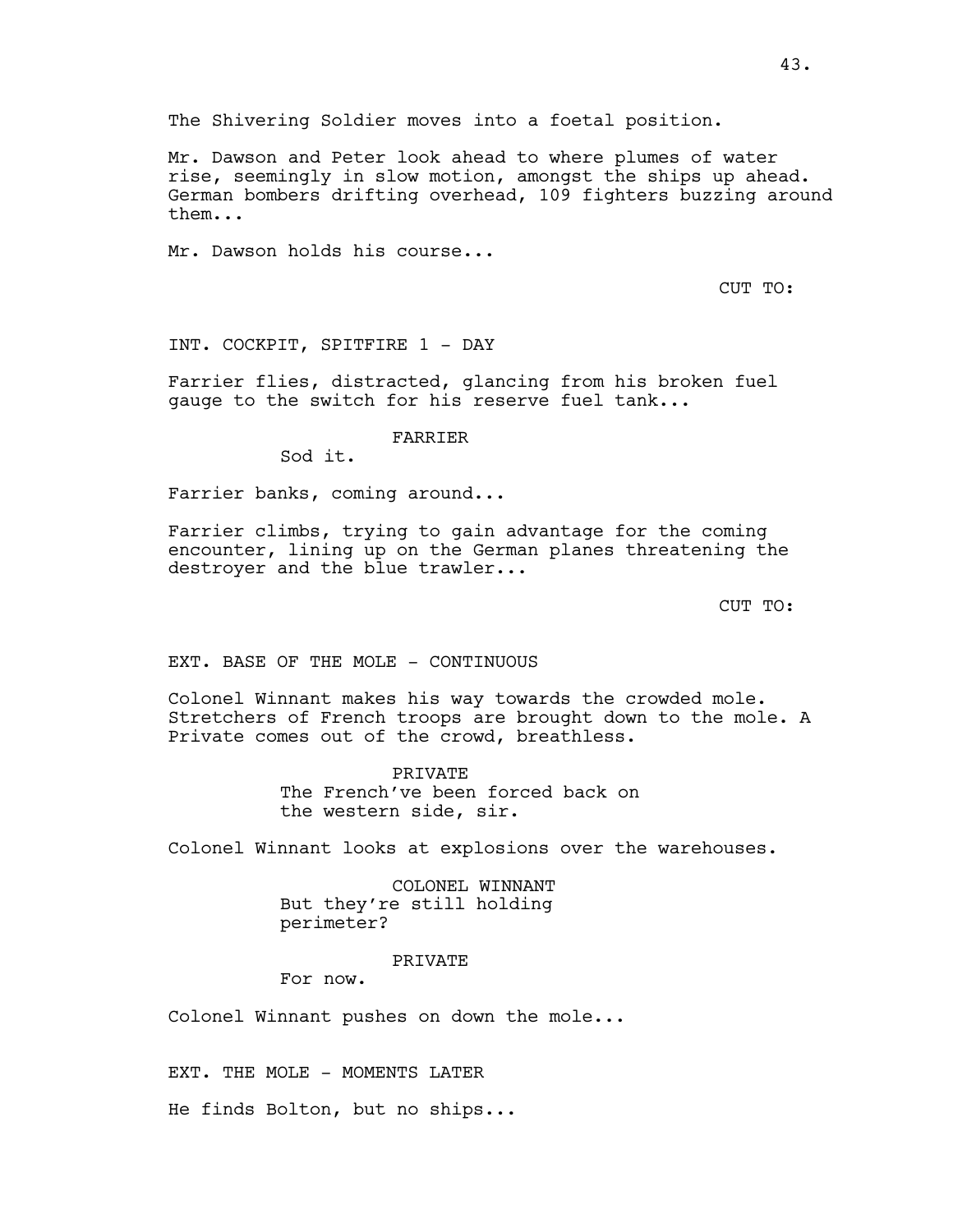COLONEL WINNANT Where're the destroyers?

COMMANDER BOLTON There'll be one soon.

COLONEL WINNANT One?

COMMANDER BOLTON After yesterday's losses, it's one ship on the mole at a time.

COLONEL WINNANT The battle's here, what're they saving them for?

COMMANDER BOLTON The next battle. The one for Britain. Same with the planes.

COLONEL WINNANT (peers through his field glasses) But it's right there! You can practically -

COMMANDER BOLTON Seeing home doesn't help us get there, Captain.

Colonel Winnant turns to the flaming town at their backs.

COLONEL WINNANT They need to send more ships, dammit! Every hour the enemy pushes closer.

COMMANDER BOLTON They've activated the small vessels pool -

COLONEL WINNANT Vessels pool?

COMMANDER BOLTON The list of civilian boats for requisition -

COLONEL WINNANT Civilian? We need destroyers.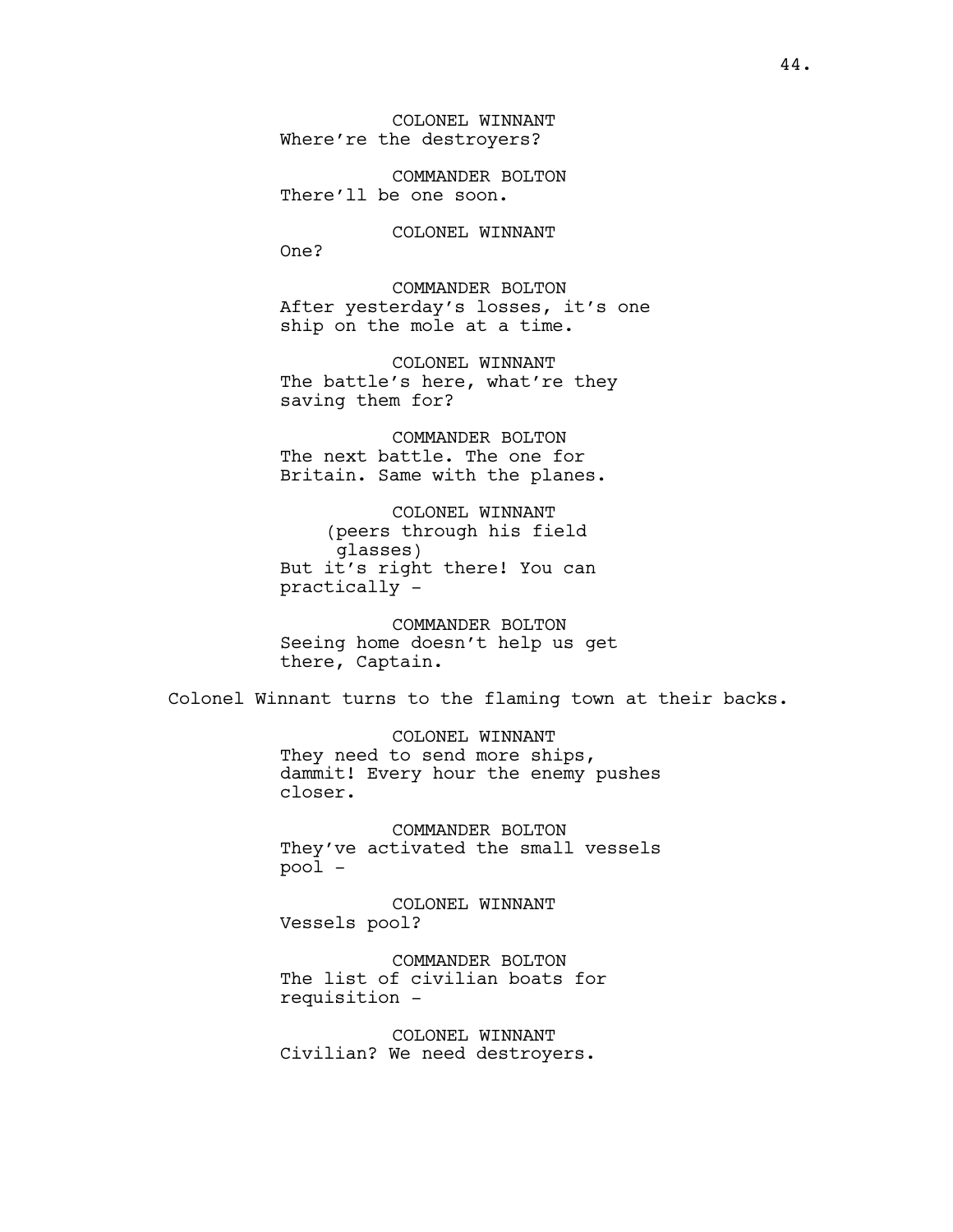COMMANDER BOLTON Small boats could load from the beach.

Colonel Winnant watches men struggling to load in the surf.

COLONEL WINNANT Not in these conditions.

COMMANDER BOLTON I'd rather face waves than dive bombers.

Colonel Winnant looks up at the cloudy sky -

COLONEL WINNANT You're right - they won't get up in this... (points) The Royal Engineers are building piers from lorries - should help when the tide comes back.

COMMANDER BOLTON We'll know in six hours.

COLONEL WINNANT I thought tides were every three?

COMMANDER BOLTON Then it's good that you're army and I'm navy, isn't it?

Colonel Winnant allows himself a smile. Commander Bolton spots a shape on the horizon.

> COMMANDER BOLTON (CONT'D) Vanquisher...

> > CUT TO:

EXT. MOONSTONE, ENGLISH CHANNEL - DAY

Mr. Dawson, at the helm, studies the horizon. Peter joins him, glaring at the Shivering Soldier before taking a seat.

Mr. Dawson hears something, starts scanning the sky...

Spots a distant plane... Peter follows his gaze.

Mr. Dawson throws the wheel, bearing to starboard, hard, throttling up.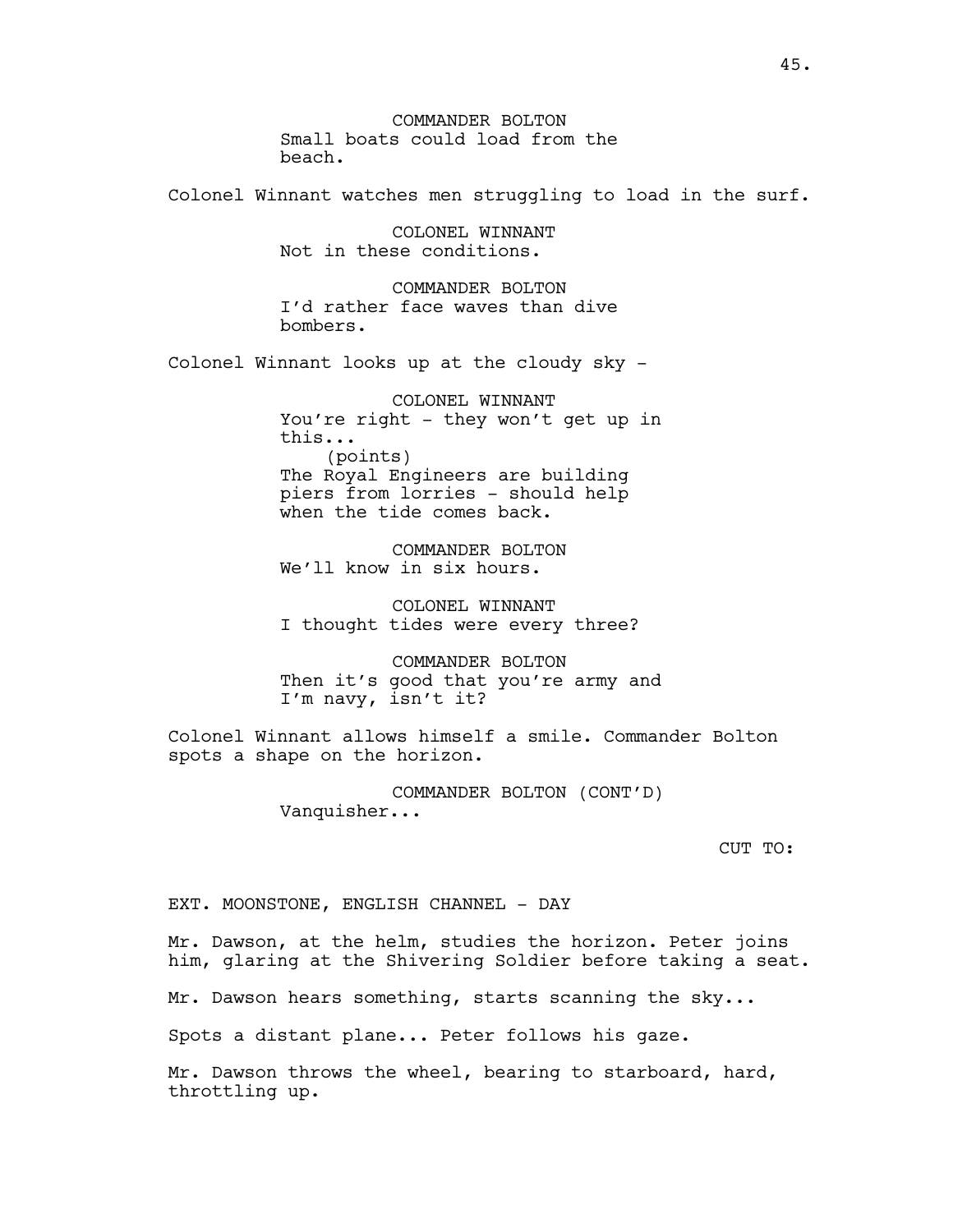Heinkel.

Mr. Dawson points at a minesweeper heading towards them...

MR. DAWSON (CONT'D) They'll go for the minesweeper.

PETER Shouldn't we stand by? To pick up survivors?

MR. DAWSON To do that we have to survive ourselves.

As the boat motors away, Peter looks back to see the Heinkel and its two fighters moving towards the minesweeper...

CUT TO:

EXT. GROUNDED TRAWLER - DAY

The Highlanders approach, cautiously. The beach is deserted here - just disabled army vehicles and dead bodies...

The blue trawler is tilted towards them. They circle the hull, checking it... it seems sound enough.

Tommy and Gibson follow the Highlanders as they climb up onto the abandoned trawler...

EXT. DECK OF GROUNDED TRAWLER - CONTINUOUS

Tommy looks over at the dunes above them. Alex looks around the boat, turns to Highlander 1.

> ALEX Where's the crew?

HIGHLANDER 1 Probably got spooked after they ran aground. Scarpered up the beach.

ALEX

Why?

HIGHLANDER 2 We're outside the perimeter. Enemy could be right there - (points at the dunes) (MORE)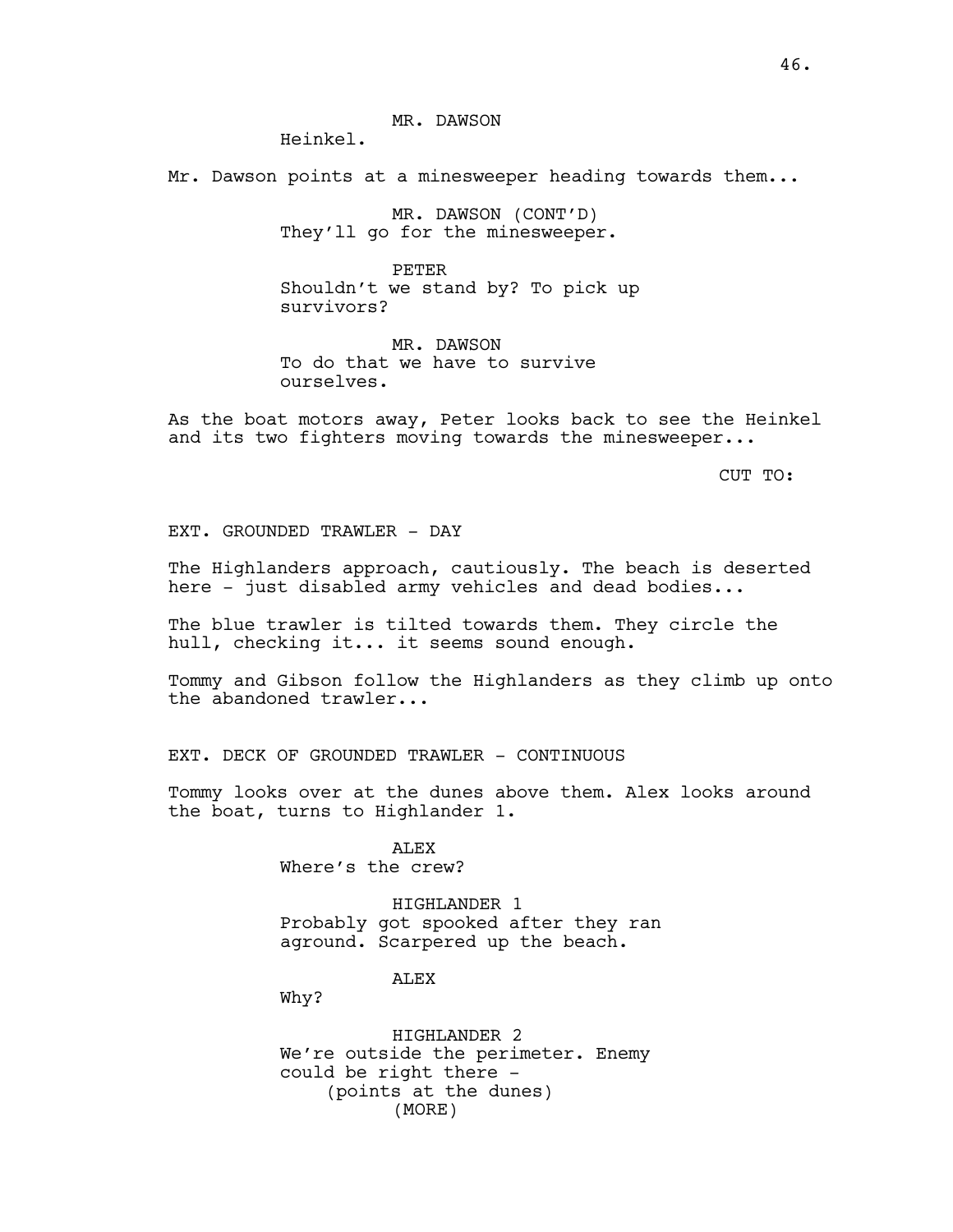Highlanders heads down the companionway into the small hold.

# ALEX How long's that?

## HIGHLANDER 3 Every three hours.

They descend into the hold, shutting the door behind them.

CUT TO:

EXT. MOONSTONE, ENGLISH CHANNEL - DAY

As the Moonstone ploughs through the swell, Peter looks back at the Heinkel coming over the minesweeper...

Peter spots -

PETER Spitfire! Dad, Spitfire!

Mr. Dawson turns to see two Spitfires diving at the German bomber and its fighter escort. One Spitfire dives right between two 109s, setting one alight.

> PETER (CONT'D) He got him, he got him!!

The other Spitfire flies close over the Heinkel, which turns away from the ship. Mr. Dawson eases back on the speed...

> MR. DAWSON The Heinkel's moved off...

As they watch, one of the Spitfires starts smoking...

## PETER

Oh no...

Mr. Dawson sees the smoke, throws the wheel, spinning the yacht around to head back -

> MR. DAWSON Watch for a parachute!

Mr. Dawson throttles up...

CUT TO: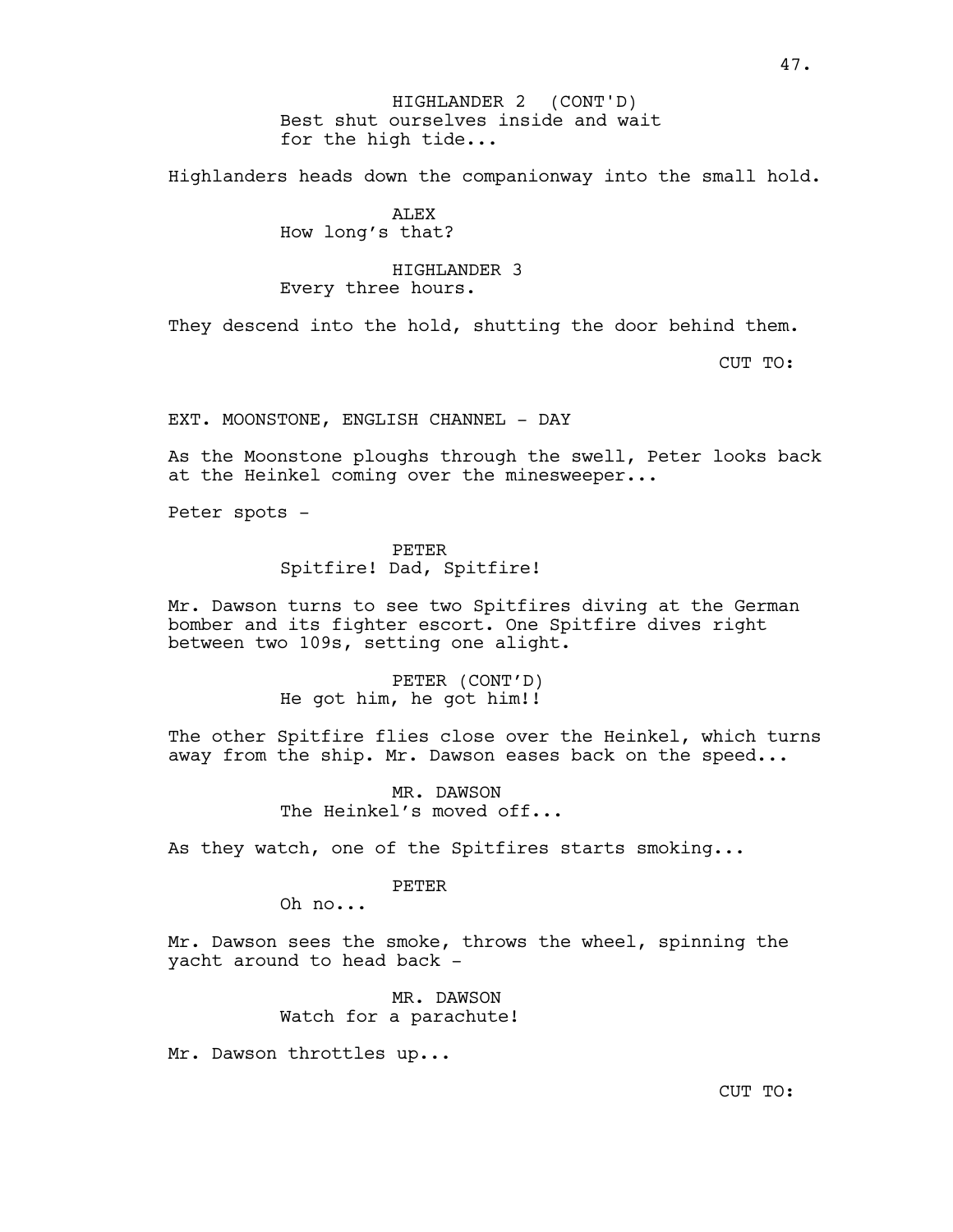INT. COCKPIT, SPITFIRE 1 - DAY

Farriers hears his engine skip a beat, puts his gloved finger on the reserve tank toggle switch, listening... His engine evens out again. He puts his hand back on the stick, focusing on the German planes...

He throttles up, speeding into the fray, climbing...

CUT TO:

INT. HOLD, GROUNDED TRAWLER - DAY

Dimly lit by a couple of small, dirty portholes.

The soldiers lie around the hold. Sleeping or chatting. Alex is scrounging around the hold, finding nothing useful.

> ALEX (to Gibson) Poke your head out, see if the water comes in.

Gibson shakes his head, pulling his arms tight around himself. Alex glares at him -

> ALEX (CONT'D) Talkative sod.

Tommy gets up, climbs up to the door, cracks it. Crawls up into the well - peeks over the rail -

The boat is in inches of water.

**TOMMY** Bugger. Barely come in at all.

ALEX For fuck's sake.

HIGHLANDER 3 Calm down. What goes out comes back in, right?

ALEX Yeah, but how long?

Silence answers this. Clearly no sailors aboard.

CUT TO: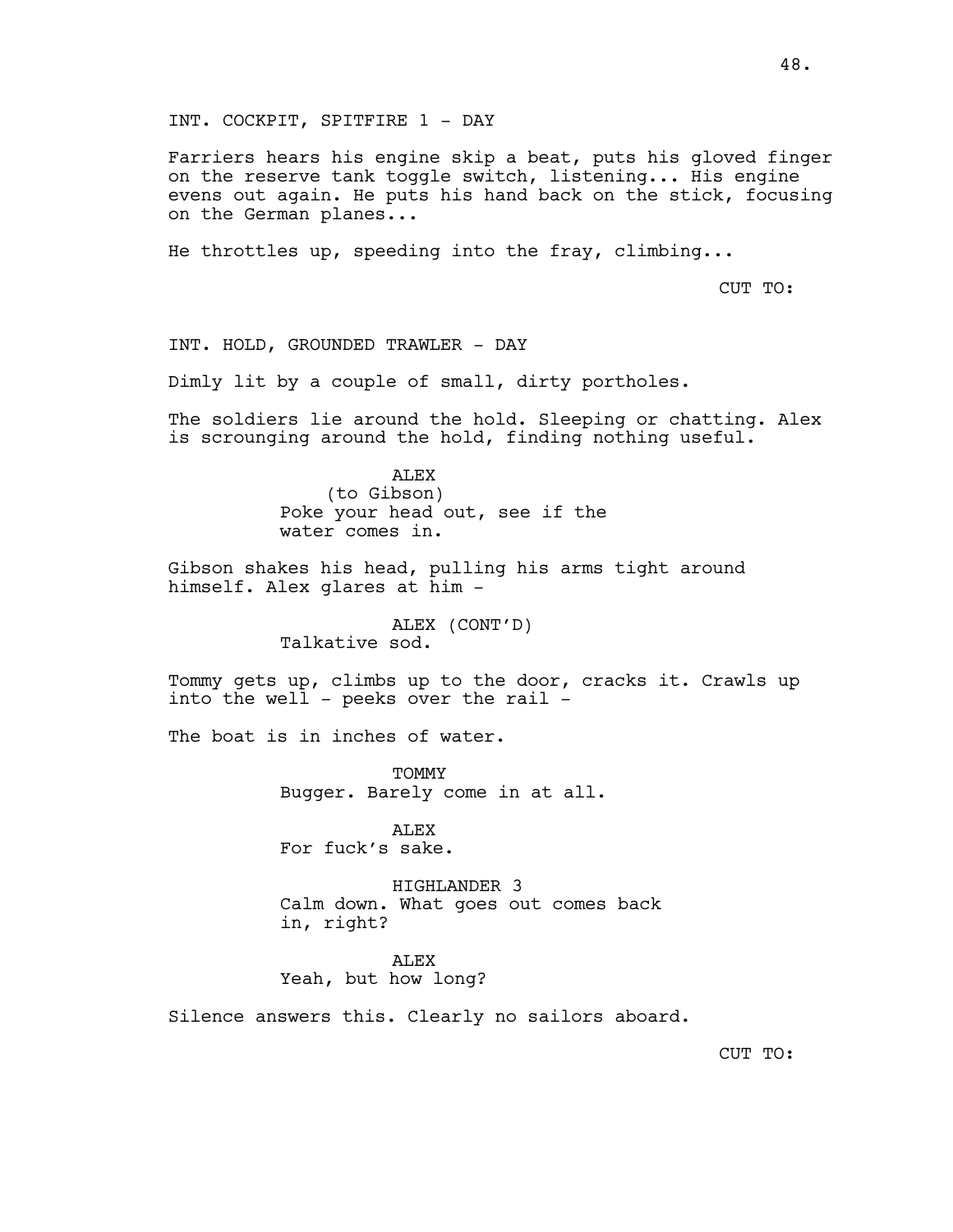EXT. MOONSTONE, ENGLISH CHANNEL - DAY

The Moonstone pushes through the swell, full speed, diesel engine straining...

Peter watches the smoke-trailing Spitfire fly lower and lower...

### PETER

### No parachute...

Mr. Dawson is watching the plane like a hawk, steering around the waves by instinct...

INT. COCKPIT, SPITFIRE 2 - CONTINUOUS

The water flashes by blindingly fast...

Collins pulls back on the stick, raising the nose as the plane -

Hits the water with a jolt and a tearing sound. Collins trashed against his belts, forward/back/left/right -

Bang -

EXT. MOONSTONE - CONTINUOUS

Peter watches the Spitfire 'land' on the surface of the water -

#### PETER

He's down.

INT. COCKPIT, SPITFIRE 2 - CONTINUOUS

With a shooosh, the plane is floating over the swell, like a sprinter hearing the gun. Collins releases his belts, starts inflating his life vest, pulls the catch on the canopy, yanking it back along its track. It jams... He thrusts his hand through the gap, struggling... From outside it looks like he is waving...

He looks up to see Farrier's Spitfire shoot over, dipping a swing in salute...

Collins sits in the gently bobbing plane, collecting himself as he watches the water start to rise around the slowly sinking plane.

Collins tries the canopy again -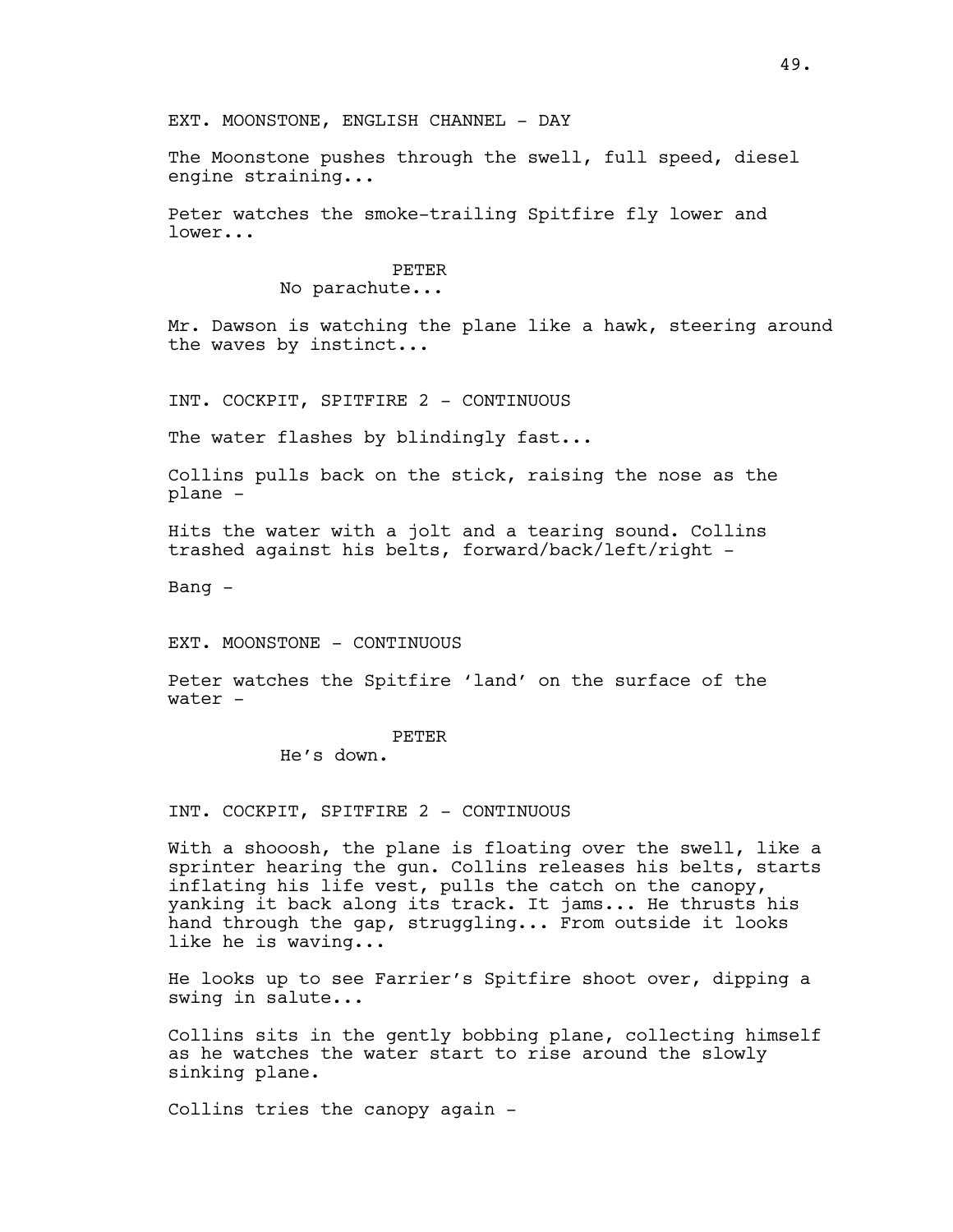Jammed.

He is trapped in the sinking plane...

CUT TO:

INT. COCKPIT, SPITFIRE 1 - DAY

Farrier levels off, looking down at the Heinkel approaching -

It has a single fighter escort - an ME 109 off the port wing...

CUT TO:

INT. HOLD, GROUNDED TRAWLER - DAY

Tommy jolts awake - there are steps outside. He moves up to the door. Highlander 1 gets his rifle, moves in front of the door. Aims. Nods at Tommy...

Tommy throws open the door. A Seaman stands there -

SEAMAN

Nee, nee!

Highlander 1 is confused.

Tommy grabs the Seaman, pulling him down into the hold. Highlander 1 holds his gun on him -

## **ALEX**

Kraut?

The Seaman looks uncomprehendingly up at Alex -

ALEX (CONT'D) Are you German?!

SEAMAN Dutch! Dutch! Merchant navy. Here to pick you up. To help you.

They sit him up.

ALEX Why'd you leave your boat?

SEAMAN In case German come. We wait up the beach with the soldiers. Wait for the tide.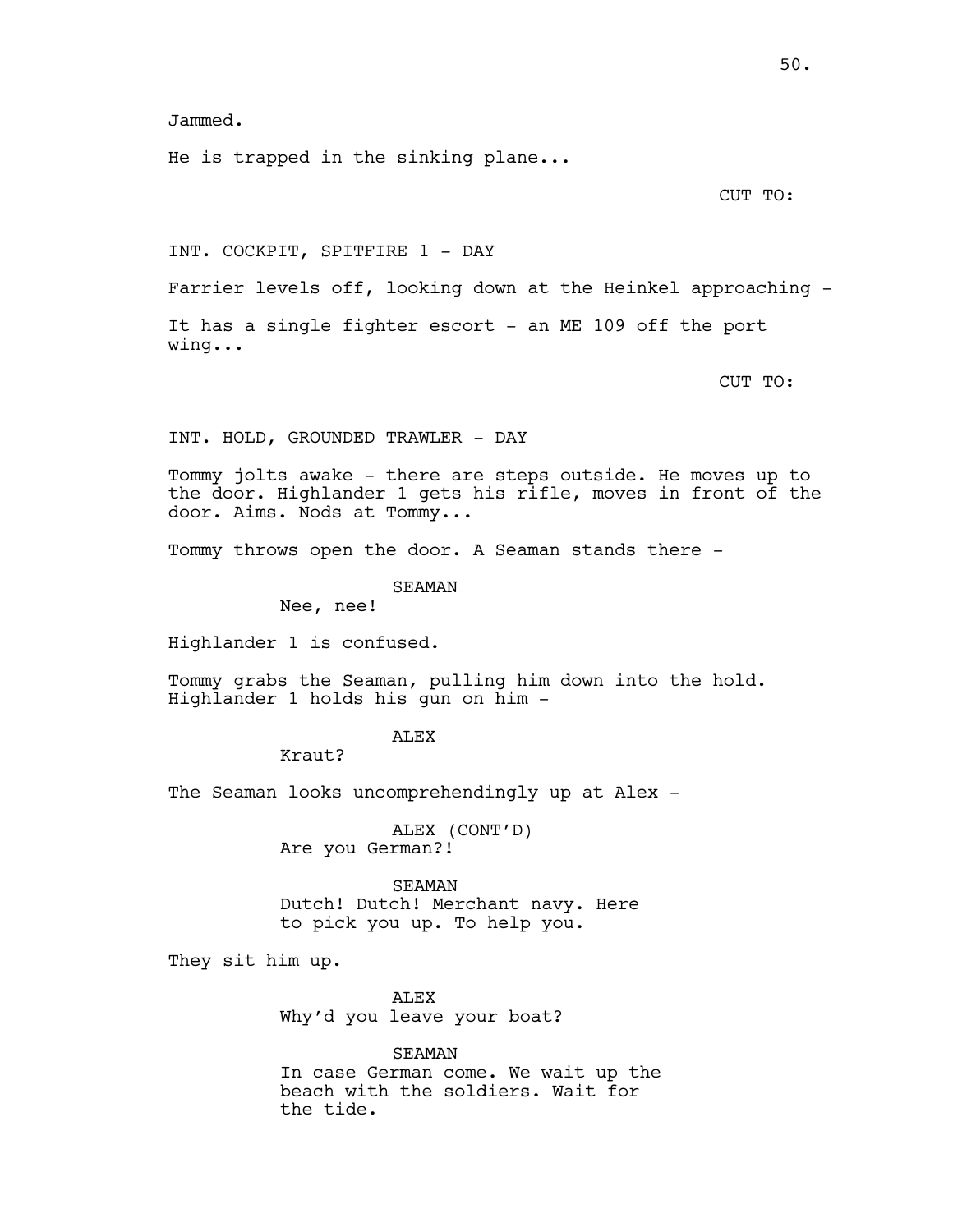SEAMAN Coming, yes. But more hours till we float.

ALEX Hours?! Why'd you come back?

The Seaman gestures around the packet hold -

SEAMAN Not so heavy when I left!

Alex and the others take this in.

A gunshot penetrates the hull - everybody lies flat, Tommy stares at the bullet hole, which lets in light...

CUT TO:

EXT. MOONSTONE, ENGLISH CHANNEL - DAY

Mr. Dawson pushes the boat towards where the plane went down.

PETER There was no 'chute, dad...

Mr. Dawson ignores him. The engine is screaming...

PETER (CONT'D) Dad, there was no 'chute. He's probably dead -

MR. DAWSON (snaps) Damn it, he might be alive!!

Peter is shocked at his dad's outburst.

Mr. Dawson stares at where the plane went down...

CUT TO:

INT. COCKPIT, SPITFIRE 1 - DAY

Farrier lines up for his attack... Sighting the Heinkel as it commits to its bombing run over the destroyer, Farrier pushes forward on his stick, going into his dive...

CUT TO: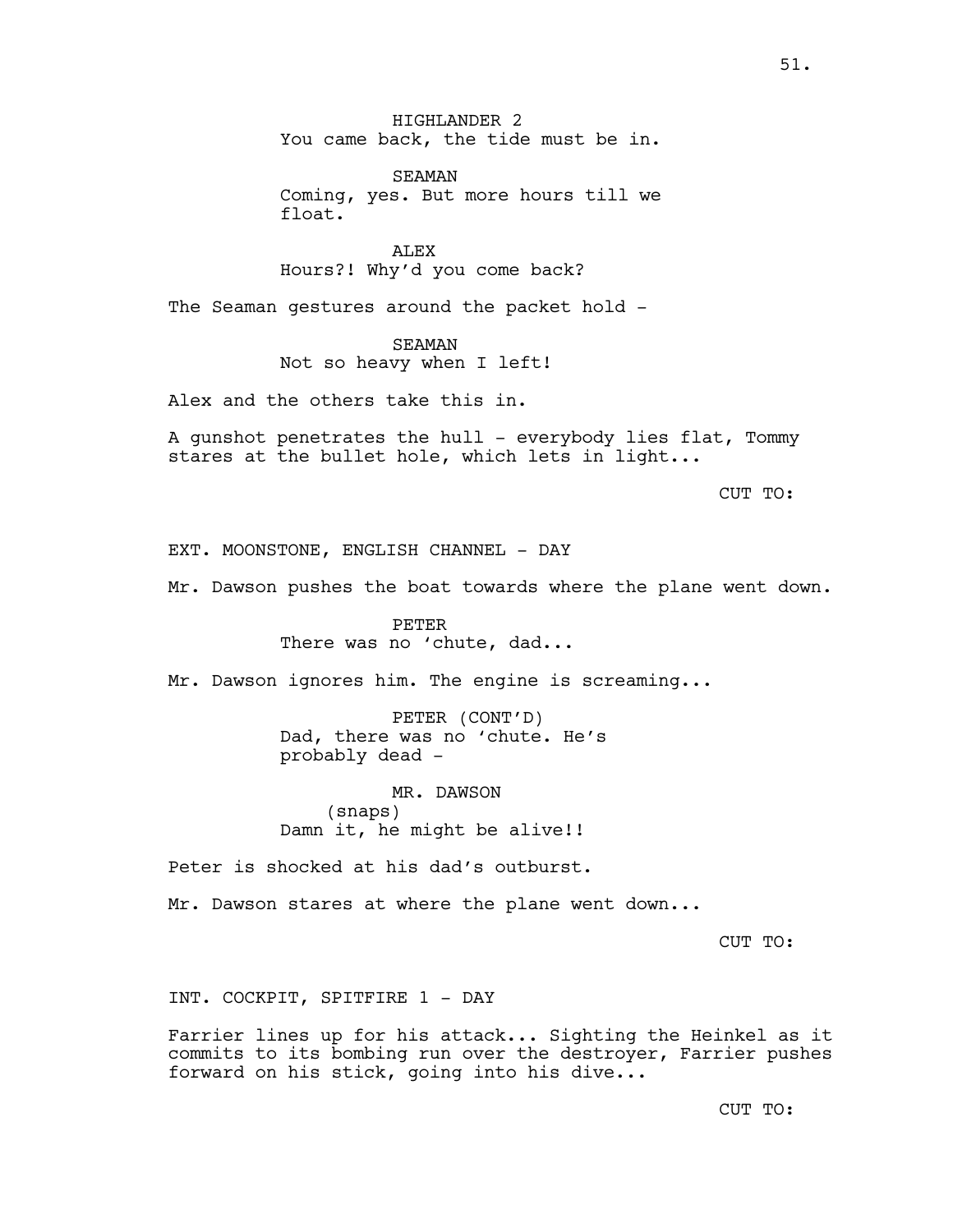INT. HOLD, GROUNDED TRAWLER - DAY

Everybody stares at the bullet hole, not making a sound...

Another shot punches a hole two feet from the first -

Highlanders near the holes ease away, squeezing up against the other soldiers...

BANG! A third shot, directly above the first...

Two Highlanders grab their rifles, going for the stairs -

**TOMMY** No! Then they'll know we're in here.

HIGHLANDER 1 Why else are they shooting at us?!

**TOMMY** Look at the grouping...

Everybody looks at the three bullet holes.

TOMMY (CONT'D) Target practice.

BANG! A fourth hole, near the others...

CUT TO:

EXT. MOONSTONE, ENGLISH CHANNEL - DAY

The Moonstone is getting closer to the Spitfire bobbing on the waves.

Close enough to see that it is sinking...

MR. DAWSON Peter, go forward with the boat hook.

INT. COCKPIT, SPITFIRE 2 - CONTINUOUS

Collins smashes the canopy back and forth on its track... Jammed, jammed, jammed.

Water starts pouring in, streaming through the gap in the half-open canopy. He shuts it... Trapped... Opens it, yanking, water pouring in...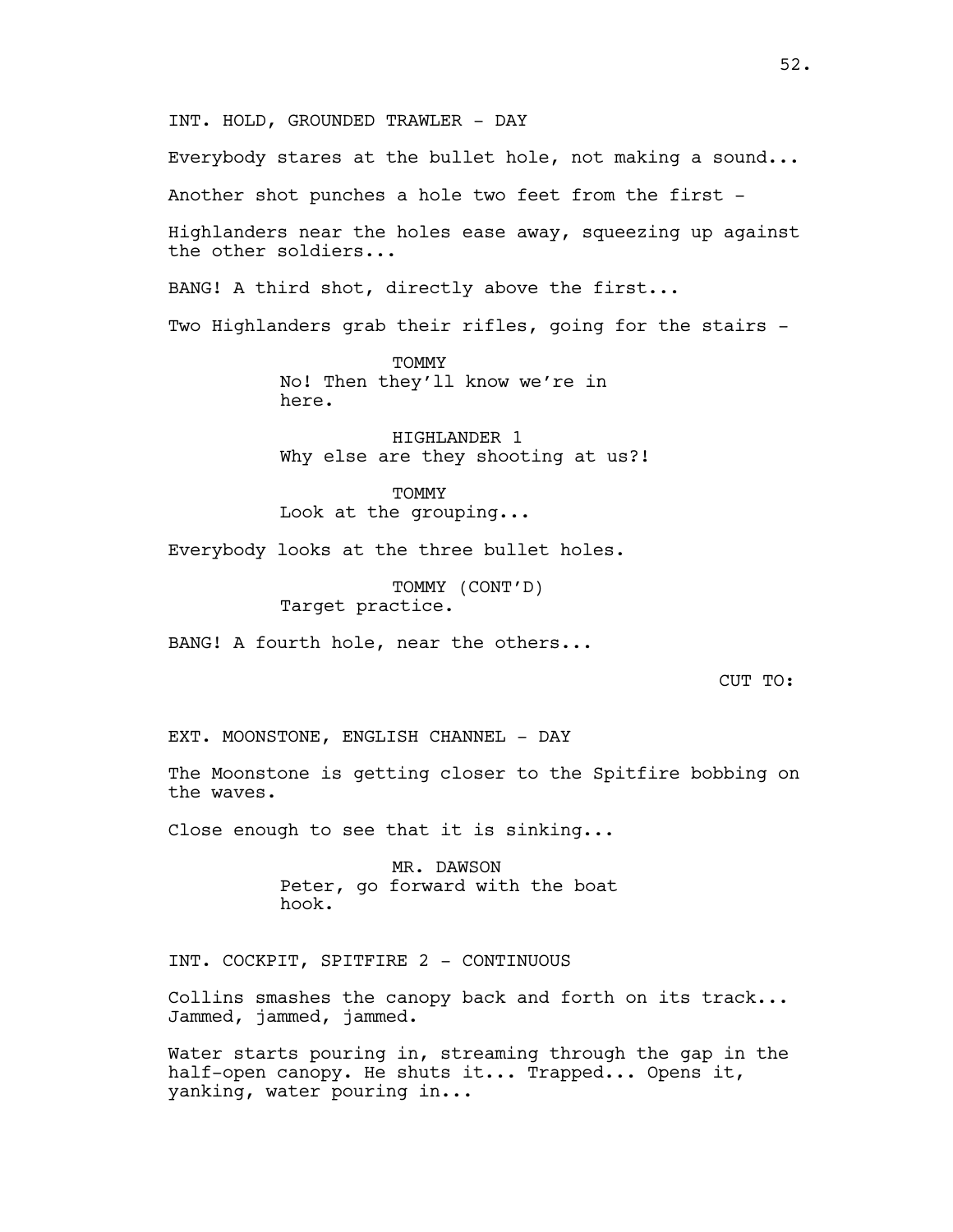Collins searches around looking for inspiration, for an implement, for anything -

Water rising past his ankles... his calves...

CUT TO:

INT. COCKPIT, SPITFIRE 1 - DAY

Farrier dives, plummeting towards the Heinkel...

He glances across at the 109, which suddenly banks towards him, clearly reacting to Farrier's attack...

INT. HOLD, GROUNDED TRAWLER - DAY

As the men stare at the bullet holes, water starts slopping through the lowest ones... A Highlander goes to plug the holes.

BANG! The Highlander screams, clutching his face. His comrades pull him back, trying to smother his cries...

The water pours in steadily through the lowest holes. Alex points at the target zone -

> ALEX We have to plug it!

### HIGHLANDER 1

After you, mate!

They stay back from the holes, wary. Watching the water pour in...

CUT TO:

INT. COCKPIT, SPITFIRE 2 - DAY

Collins pulls the steel flare gun from its holder. Water is coming up over his legs now... he smashes the flare gun into the canopy, again and again...

CUT TO:

INT. COCKPIT, SPITFIRE 1 - DAY

Farrier fires at the Heinkel. Tracers zipping at the bomber. The 109 rises at him, guns blazing. Farrier rolls away, trying to dodge the fire -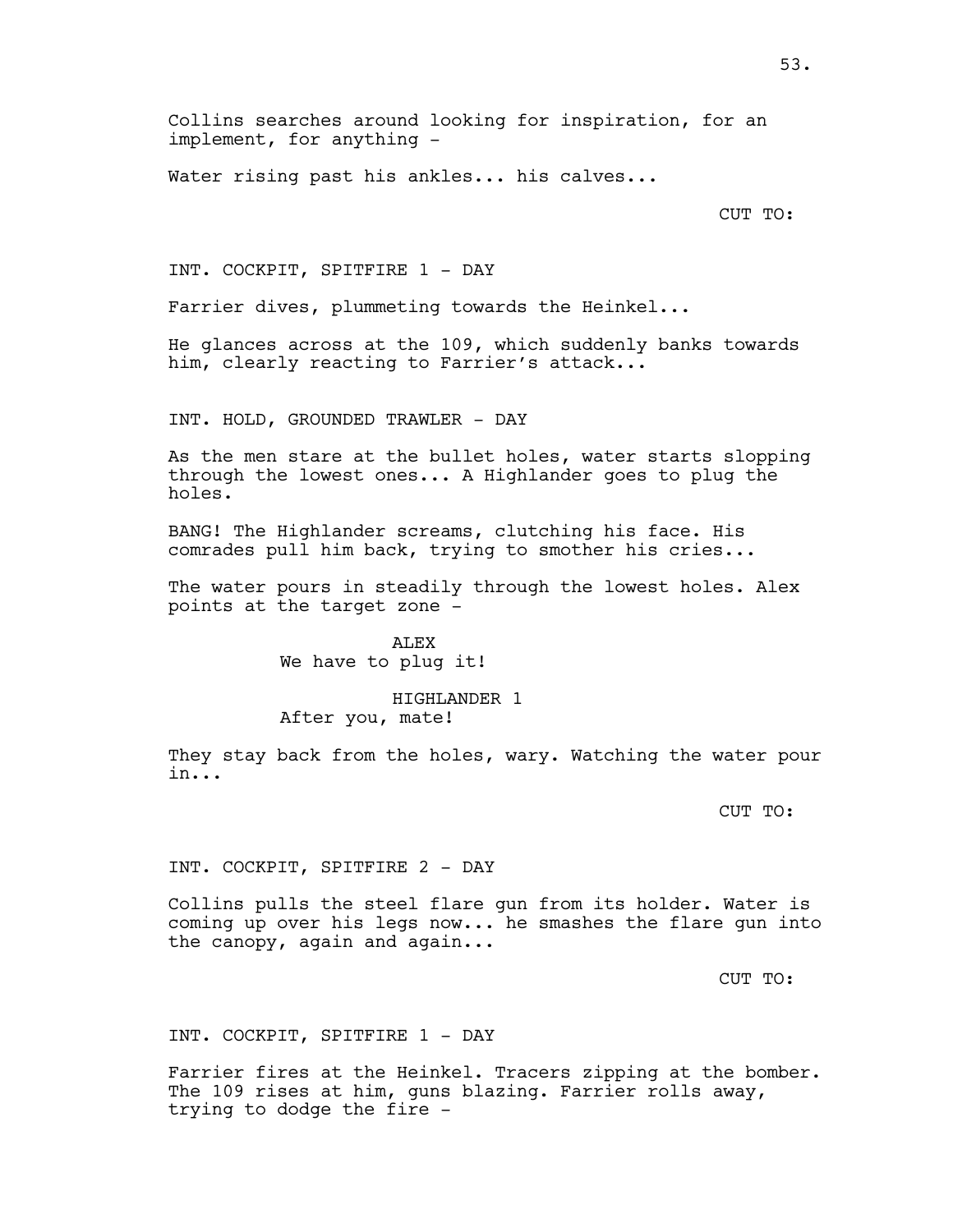As Spitfire 1 rolls way, the Heinkel releases its load bombs falling around the destroyer -

CUT TO:

INT. HOLD, GROUNDED TRAWLER - DAY

A burst of machine guns fire opens a new group of holes beside the first -

Alex watches the water spraying in. He turns to the Dutch Seaman  $-$ 

> ALEX How do we get off?! Do we need to ditch some ballast?!

The Dutch Seaman looks at him, uncomprehending -

ALEX (CONT'D) Weight! Do we need to lose weight!

The Dutch Seaman shrugs.

### SEAMAN

Weight, yes.

Alex turns to face the group -

ALEX Somebody needs to get off.

HIGHLANDER 1 Well volunteered.

ALEX We don't need a volunteer. I know someone who ought to get off...

Alex turns to Tommy and Gibson. Points at Gibson.

ALEX (CONT'D) This one. He's a German spy.

TOMMY Don't be daft.

Alex stares Gibson down...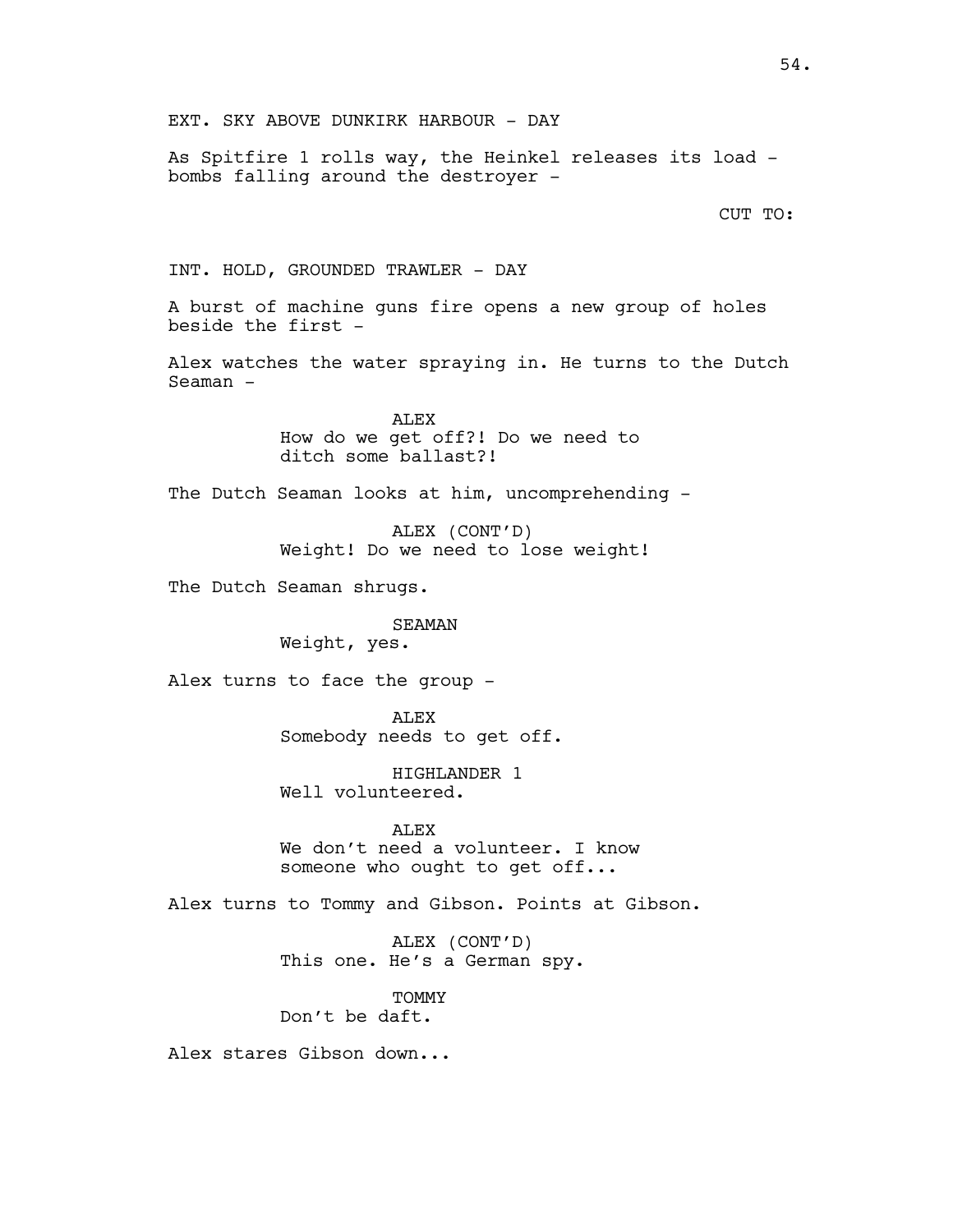**ALEX** 

He's bloody Jerry. You might not've noticed that he hasn't said a word, but I have. He doesn't speak English - or if he does it's with an accent thicker than sauerkraut sauce -

TOMMY You're daft. Tell him.

Gibson just stares at Alex...

**ALEX** Yeah, tell me.

Nothing. Just the sound of water spraying in hard, jetting in through the bottom holes...

CUT TO:

INT. COCKPIT, SPITFIRE 2 - DAY

Collins smacks the canopy. The flare gun bounces off. He drops the flare gun, scrambles to find it under the water. The water is rising up his chest...

CUT TO:

INT. COCKPIT, SPITFIRE 1 - DAY

Farrier cuts right, dodging away from the 109 -

Banking hard, he gets a clear look at the destroyer weathering the explosions.

A plume of water right next to the destroyer comes so high he flies through the top of its spray.

CUT TO:

INT. HOLD, GROUNDED TRAWLER - DAY

Alex turns to Highlander 1, holds out his hand for his gun. Highlander 1 hands it over. Alex moves to Gibson, pointing the rifle, hooks the barrel on Gibson's tags, pulling them closer to read -

> ALEX Tell me... Gibson!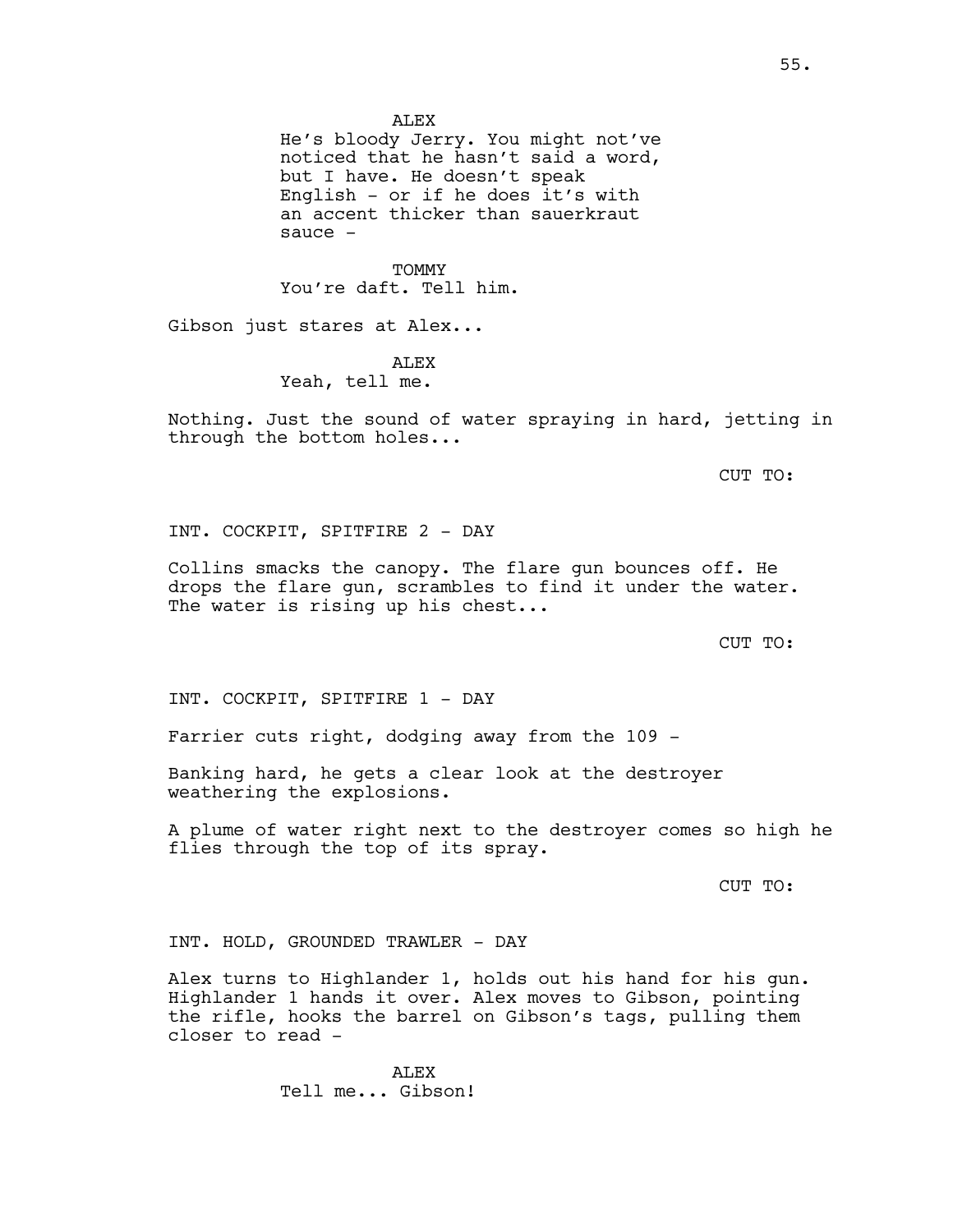Tommy looks at Gibson, panicking -

**TOMMY** Tell him, for God's sake!

Alex pushes the rifle against Gibson's cheek. Gibson cracks -

### GIBSON FRANÇAIS! JE SUIS FRANÇAIS!

Tommy stares, shocked. Alex moves back slightly, taking this in.

A burst of machine-gun fire. Everyone ducks from ricochets.

**ALEX** A Frog. A bloody Frog. A cowardly little queue-jumping Frog...

With the end of his rifle Alex shakes Gibson's tags -

ALEX (CONT'D) Who's Gibson, eh? A naked dead Englishman lying out on that sand. Or did you at least have the decency to bury him?

"Gibson" just stares.

TOMMY He did. I helped him. I thought it was his mate.

**ALEX** Maybe he killed him -

**TOMMY** He didn't kill him -

ALEX How do we know?!

### **TOMMY**

How hard is it to find a dead Englishman on Dunkirk beach, for God's sake?! He didn't kill anyone he was looking for a way off the damned sand like the rest of us!

The water is spraying in from more and more holes as the water level rises...

Alex has the rifle on Gibson. Another burst of machine-gun fire.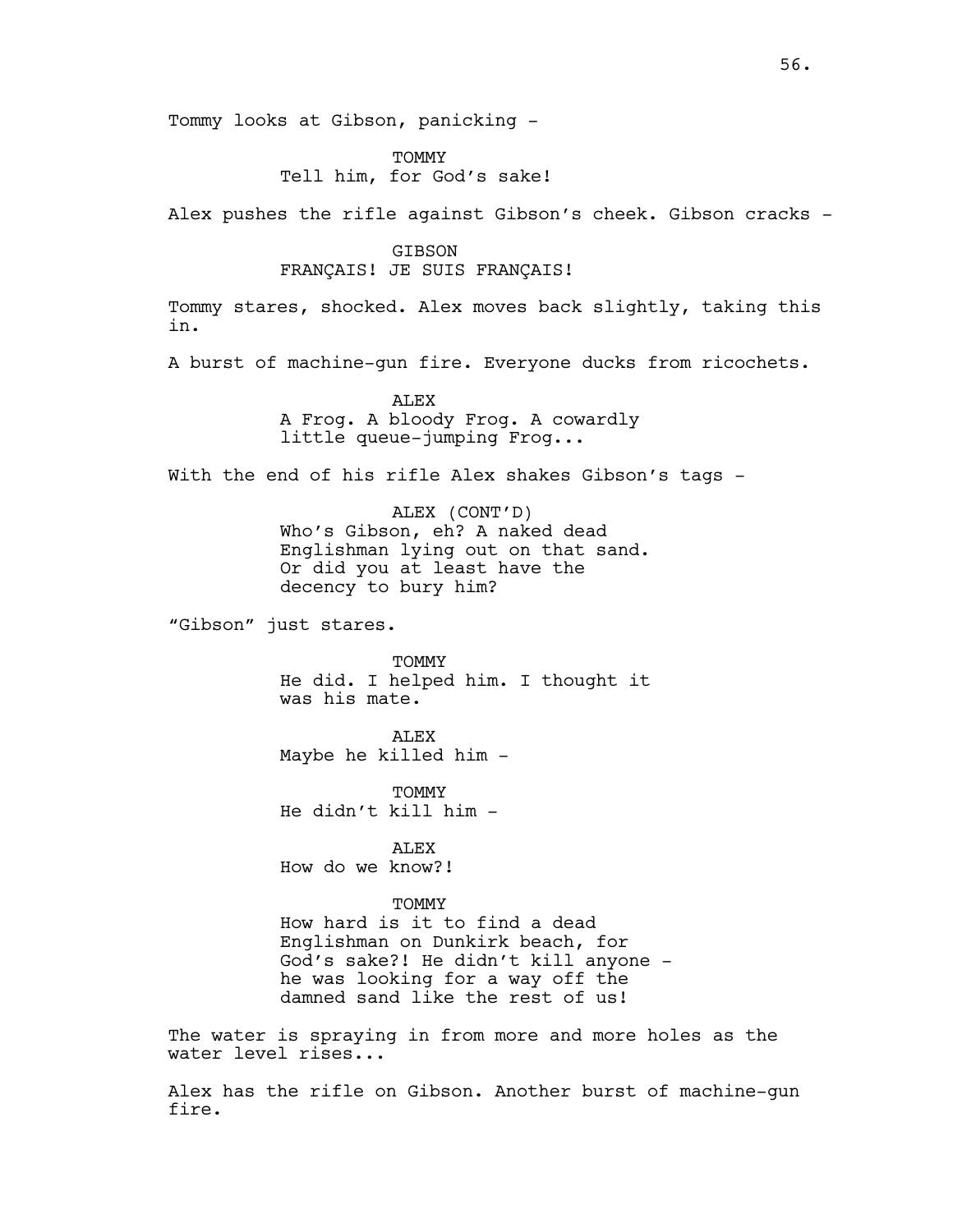HIGHLANDER 2 Hadn't they had enough practice by now?!

HIGHLANDER 1 They're making sure she won't float.

Highlander 2 looks at the holes spraying water, the water is pooling in the bottom of the hold. He turns to the Seaman -

> HIGHLANDER 2 Will she still float?!

The Seaman assesses the leaks...

SEAMAN Float, yes. With less weight, yes -

ALEX And we know who's getting off -

**TOMMY** You can't do that. We're on the same side.

Alex nudges Gibson with the rifle -

ALEX Go on, up you go -

**TOMMY** As soon as he pokes his head out they'll slaughter him.

**ALEX** Better him than me -

TOMMY It's not fair -

ALEX Survival's not fair.

HIGHLANDER 1 No, it's shit. It's fear and greed. Fate squeezed through the bowels of men. Shit.

TOMMY He saved our lives.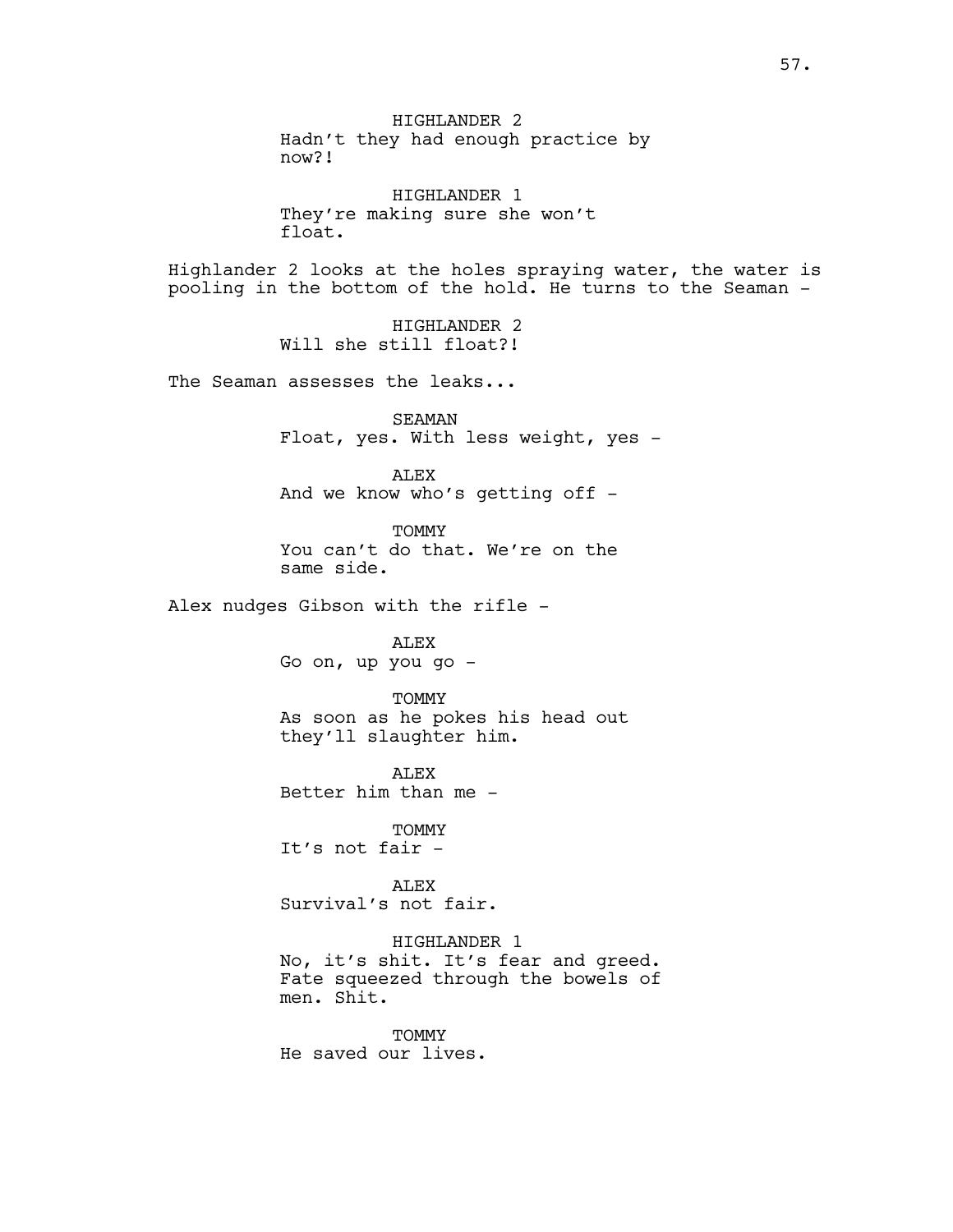HIGHLANDER 2 And he's about to do it again - Go  $on -$ Alex starts shoving Gibson up the stairs. TOMMY No! Just stop! Alex turns to Tommy, looks him in the eye - ALEX We need someone to get off so the rest of us can live - You want to volunteer? TOMMY Fuck no. I'm going home. ALEX And if this is the price? **TOMMY** I'll live with it, but it's wrong. Alex shoves Gibson up another step, opens the door -

> TOMMY (CONT'D) Alex, one man's not going to make enough difference -

HIGHLANDER 1 You'd best hope it does, cos you'd be volunteering next -

**TOMMY** 

What?

ALEX (indicate Highlanders) We're regimental brothers, mate. Just the way it is.

Gibson grabs for the rifle. Tommy jumps at Alex to help Gibson. They smash against the hull - as they drop into the water, the ship levels -

> SEAMAN FLOAT! WE FLOAT!

HIGHLANDER 2 START THE BLOODY ENGINE!

The Seaman is already crawling out the hatch, reaching up -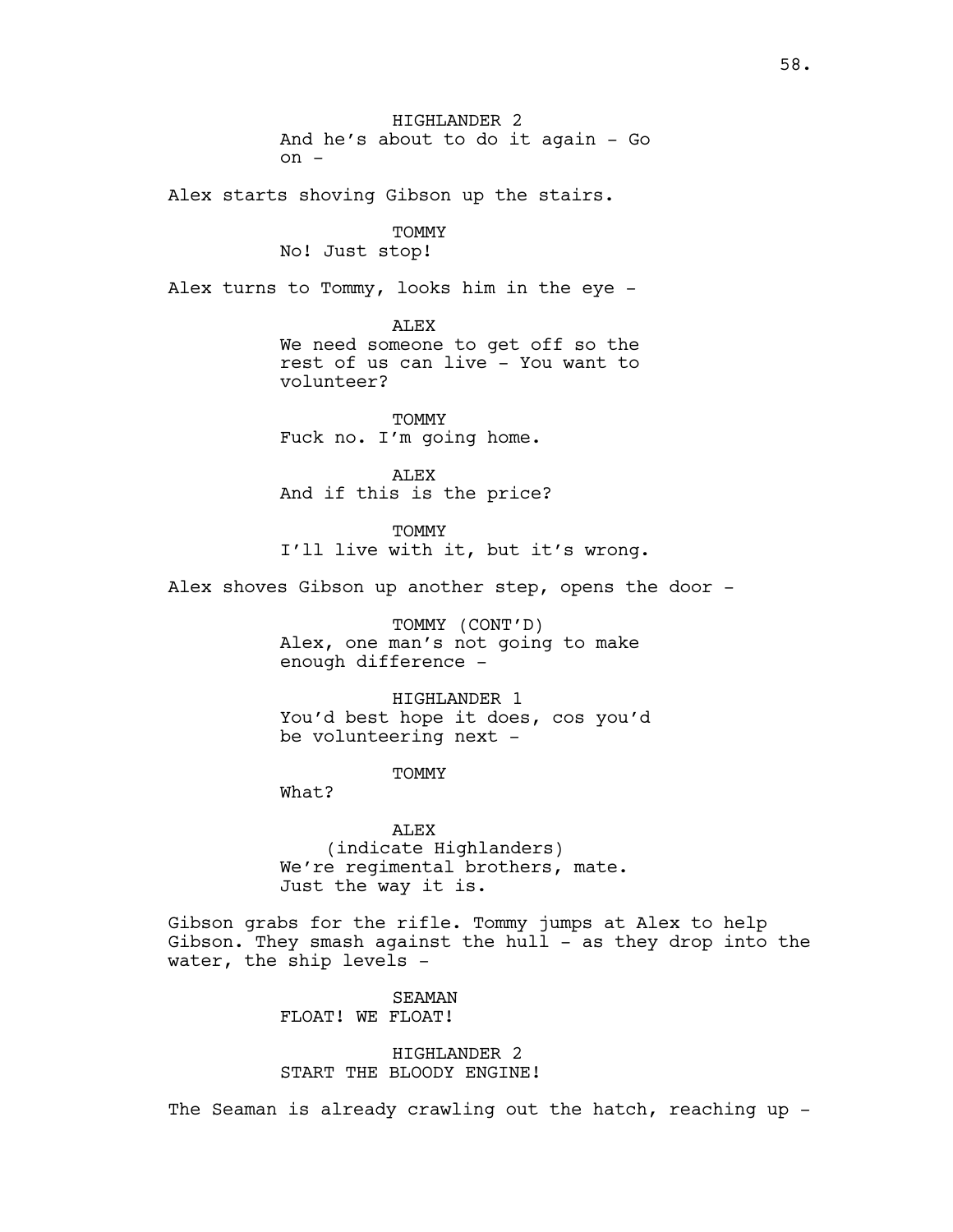The engine starts, loud as loud can be -

Machine-gun fire strafes the hull. The men duck below the waterline...

The Seaman throws the screw into reverse, full throttle...

The men hold their breaths under the water at the bottom of the hold as bullets pepper the hull...

CUT TO:

INT. COCKPIT, SPITFIRE 2 - DAY

Collins, water up ti his ears now, grabs the flare gun swinging underwater less effective.

Now he panics, pushing his face up against the canopy, banging with his fists, instinct taking over, no more thought, no more plan - banging, banging, water rising over his ears. Smash - something cracks into the canopy right above his head. He recoils. It impacts the canopy again, smashing the hole -

It is a boat hook...

Collins pulls himself through the hole, elbow first, forcing himself through, pushing off his seat, underwater, he pushes up from the sinking plane...

EXT. WATER, JUST OUTSIDE DUNKIRK HARBOUR - CONTINUOUS

Collins breaks the surface, gasping, looks around -

A private yacht with a young man on the bow, boat hook extended...

Collins grasps the boat hook.

COLLINS (breathless) Afternoon.

CUT TO:

INT. COCKPIT, SPITFIRE 1 - DAY

Farrier comes around again, searching the sky for the German planes...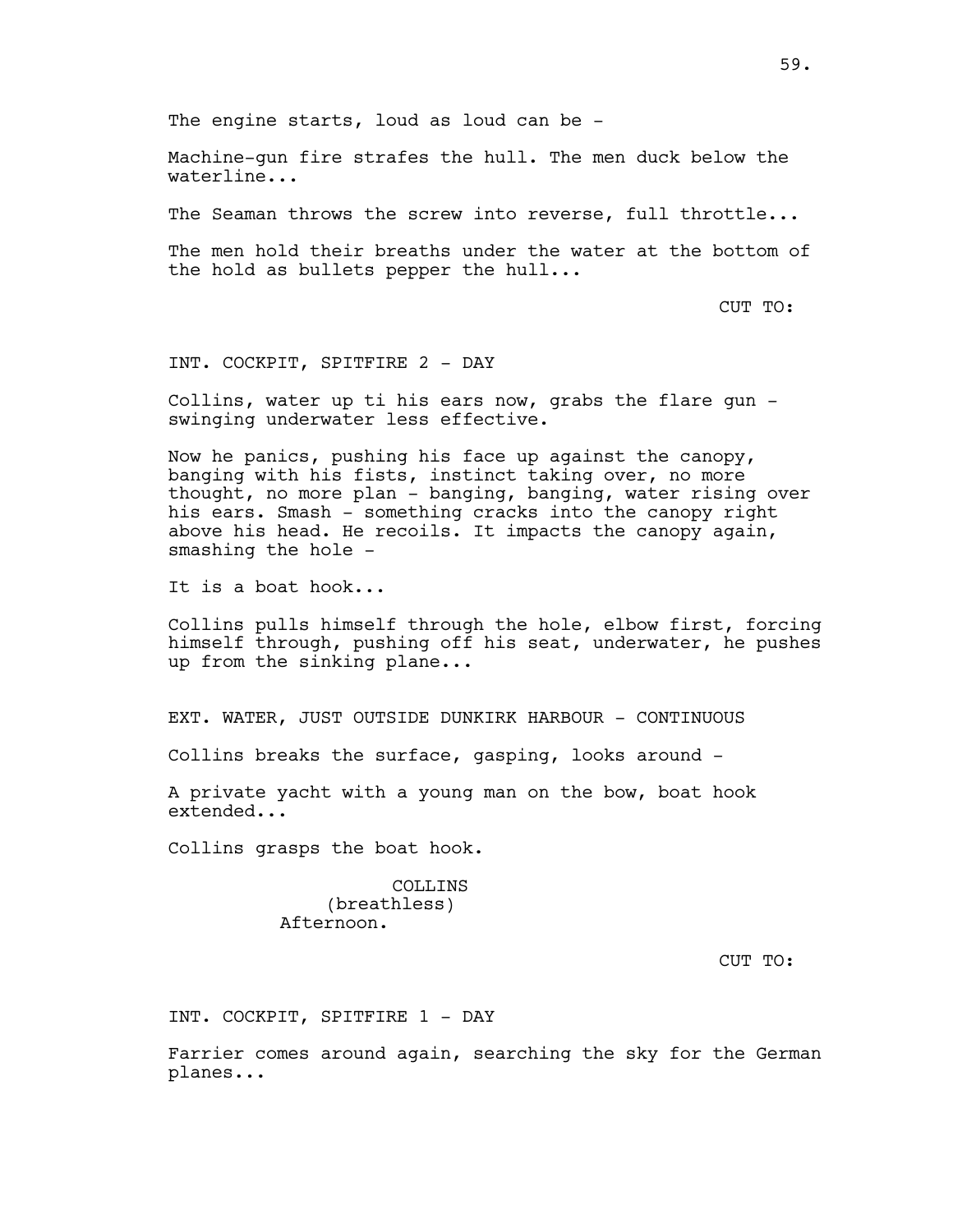He looks down at the destroyer. It is leaking oil from a large hole in its side...

The dark oil slick spreads quickly across the water, covering the men in the water between the trawler and the destroyer...

CUT TO:

EXT. THE MOLE - DAY

The destroyer Basilisk casts off. Men cover every available piece of deck.

Commander Bolton watches her wake. Colonel Winnant approaches -

> COLONEL WINNANT We've wasted the day, Commander.

COMMANDER BOLTON I share your frustration, Colonel.

They hear distant shots -

Commander Bolton raises his field glasses... He sees a blue trawler stuck in the shallows miles down the beach.

> COMMANDER BOLTON (CONT'D) Grounded trawler, taking fire.

Colonel Winnant takes the field glasses...

COLONEL WINNANT The enemy's breaking through the dunes to the east. This is it.

INT. HOLD, GROUNDED TRAWLER - DAY

Tommy comes up for air, gasping, spluttering...

Water is pouring in from dozens and dozens of holes...

Alex comes up, coughing, with Gibson...

### ALEX

We're off!

Alex crawls over to the stairs, climbs out into the well -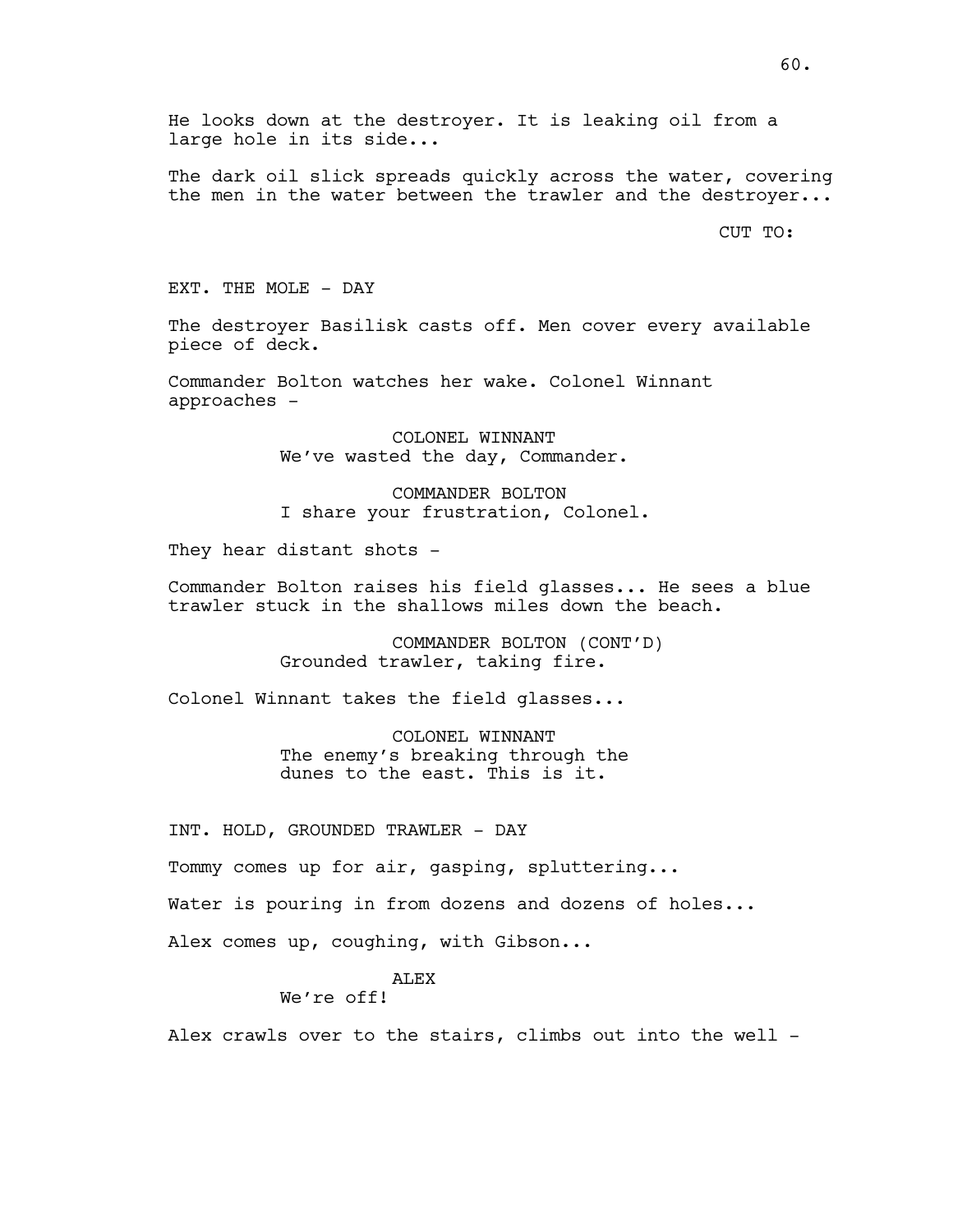Alex pokes his head out as the Seaman is sneaking up to see where they are headed -

The Dutch Seaman turns the wheel, jumps back onto the floor of the well as bullets impact the cabin. He throws the engine into forward gear, turns to Alex -

> DUTCH SEAMAN THE HOLES! PLUG THE HOLES!

Alex crawls back downstairs -

INT. HOLD, TRAWLER - CONTINUOUS

Alex falls down the stairs -

ALEX PLUG THE HOLES! PLUG THE HOLES!

The men stuff rags, bolts, fingers, anything they can lay hands on to plug as many holes as possible...

CUT TO:

INT. CABIN, MOONSTONE - MOMENTS LATER

Collins, drying himself with a blanket, looks down at George, whose breathing is shallow, sightless eyes open.

> COLLINS (to Peter) I don't really know, son. You were right not to move him. (reassuring) You've done the best for him you can.

EXT. MOONSTONE, WATER OUTSIDE DUNKIRK HARBOUR - CONTINUOUS The Shivering Soldier watches Collins come out on deck -

> SHIVERING SOLDIER Is he alright?

> > PETER (O.S.)

No.

Peter is glaring at the Shivering Soldier.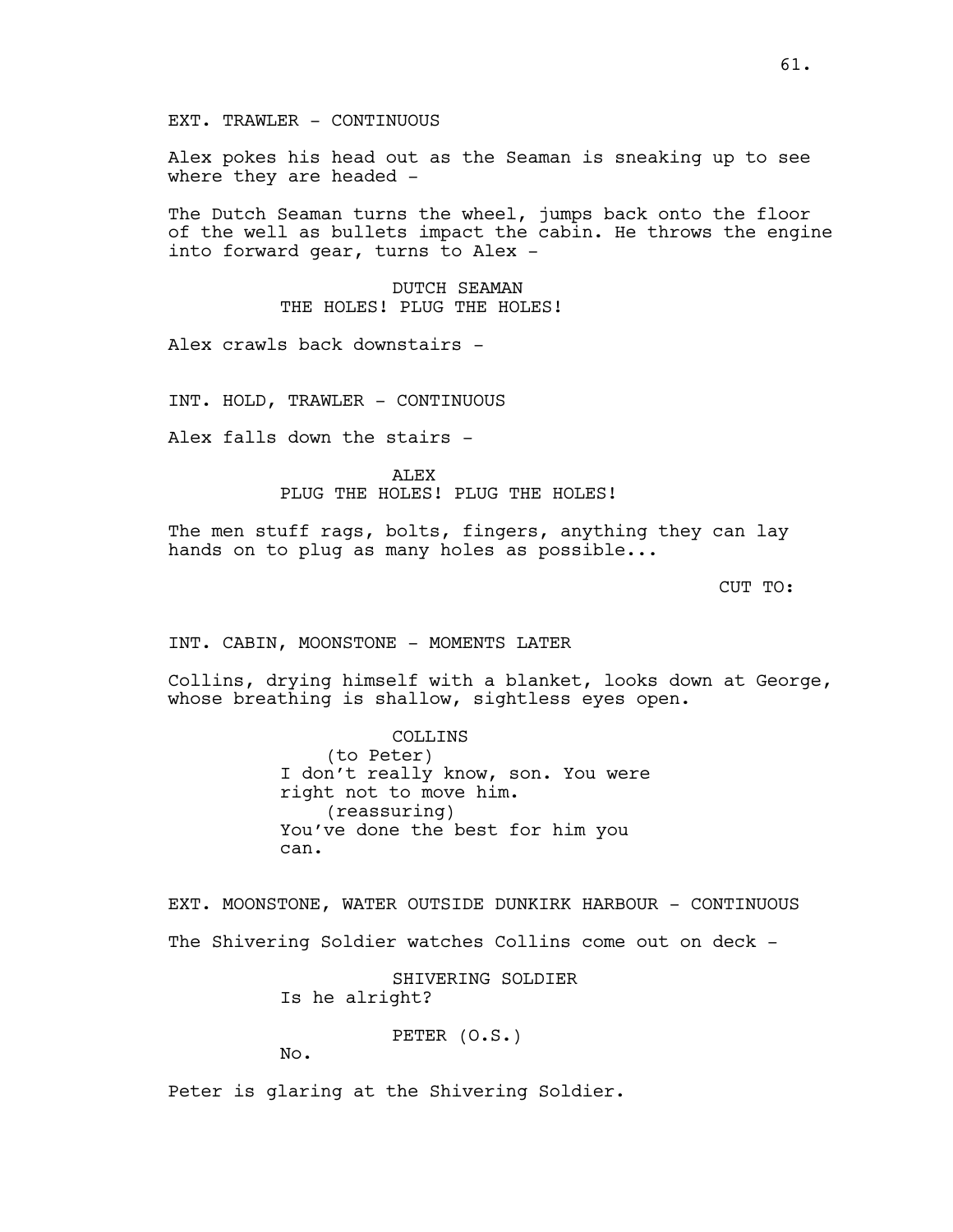BOOM! Collins follows Mr. Dawson's gaze to a destroyer up ahead being bombed by a Heinkel, huge plumes of water rising just beside her.

The Shivering Soldier retreats into himself. Peter runs up to the bow -

A blue fishing trawler a quarter of a mile off, sinking...

PETER (CONT'D) Dad, there's men in the water!

Mr. Dawson looks ahead to where Peter is pointing. He puts the throttle forward, heading into the fray...

Collins spots Spitfire 1 arcing around, trying to get a bead on the Heinkel...

> COLLINS Come on, Farrier...

> > CUT TO:

INT. COCKPIT, SPITFIRE 1 - DAY

Farrier pulls on the stick, lining up behind a 109...

He fires, chasing down the plane, firing again... Smoke from the German plane, which starts to drop...

Farrier is in a heavy dive, when his engine chokes.

Farrier's hand darts forward, switching to his reserve tank before the engine can die...

The engine catches again. Farrier pulls out of the dive...

CUT TO:

EXT. THE MOLE - DAY

Through the binoculars Colonel Winnant watches the blue trawler pushing out to the sea, low in the water...

Commander Bolton watches a destroyer, under full steam, heading out to the Channel...

Where there are shapes of boats on the horizon...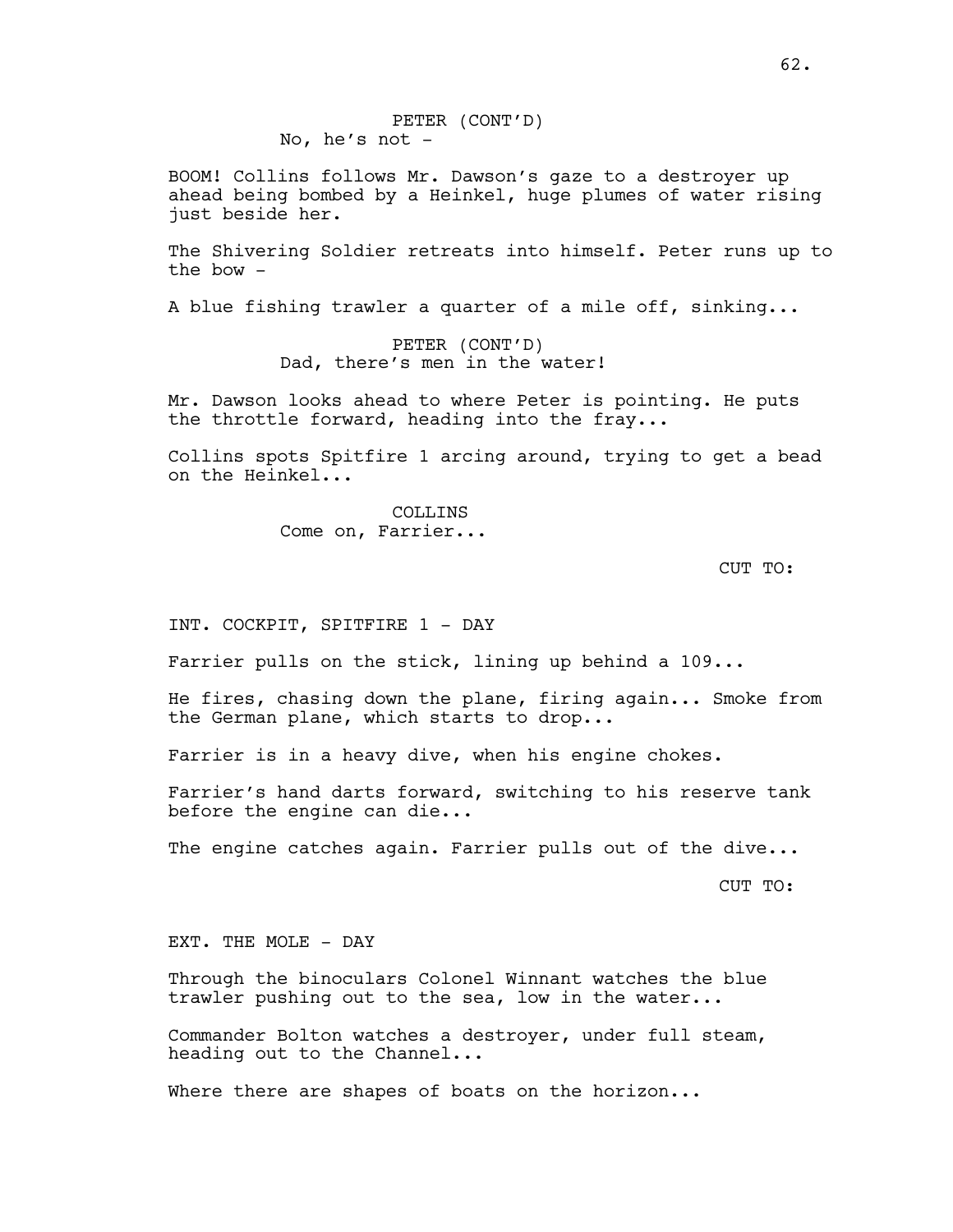EXT. DECK OF TRAWLER - CONTINUOUS

The Dutch Seaman aims the boat at a destroyer out at the mouth of the harbour...

#### EXT. HOLD, TRAWLER - DAY

Tommy, Gibson, Alex, Highlander 1 and the others stuff the holes as best they can. The makeshift plugs pop out every few seconds - the soldiers scrabble under water to find them and stuff them back in, hands pressed against water jets, spray coming in everywhere...

#### EXT. THE MOLE - CONTINUOUS

Omitted.\*

\* In previous drafts of the script, this is the point at which Bolton and Winnant first see the Little Ships. Ultimately in the cutting room, they returned the entrance of the Little Ships to this location in the film.

#### EXT. DECK OF TRAWLER - CONTINUOUS

The Dutch Seaman looks over the rail, concerned, to see how fast his boat is lowering into the swell...

CUT TO:

EXT. MOONSTONE, WATER OUTSIDE DUNKIRK HARBOUR - DAY

Collins watches Farrier spin around to get after the Heinkel.

The Moonstone comes up on the men in the water. Collins comes to the side, to help Peter fish men out, notices the surface of the water -

## COLLINS (to Mr. Dawson) Oil. We're getting into oil!

Mr. Dawson puts the screw into reverse, stopping the boat.

They fish men out of the water - the men covered in oil, anonymous in their glossy black filth...

CUT TO: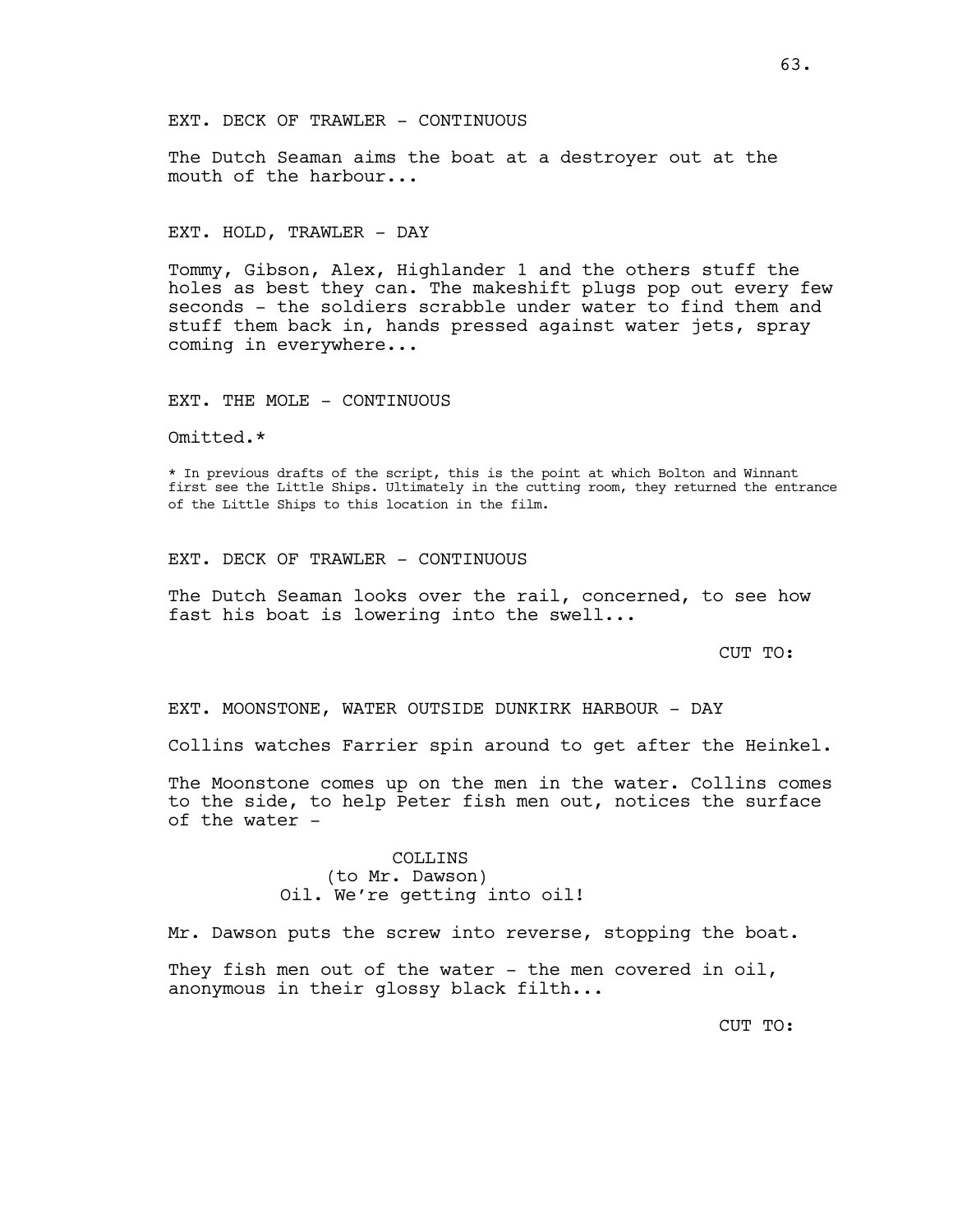INT. COCKPIT, SPITFIRE 1 - DAY

Farrier chases down the Heinkel, closing in as its top turret opens up on him, tracer fire lighting up all around him -

He dives down under the range of the rear turret, then angles up, firing at the bomber's tail...

CUT TO:

EXT. BLUE TRAWLER - DAY

The Dutch Seaman sees water sloshing over the deck.

## DUTCH SEAMAN ABANDON SHIP! ABANDON SHIP!

# INT. HOLD, TRAWLER - CONTINUOUS

The soldiers, holding back the water, cannot hear him... One by one they start to abandon the task. More and more water pouring in... Alex and Gibson are last - Alex turns, sees they are alone, grabs Gibson by the shoulder then jumps for the exit. Gibson, still holding back the water, notices too late -

EXT. BLUE TRAWLER 0 C

Tommy gets on deck, sees the Keith, a quarter of a mile away. He dives into the water, pulling away from the swamped trawler -

All the men dive off the sinking boat, swimming for the Keith.

INT. HOLD, TRAWLER - CONTINUOUS

Gibson dives for the exit. He is blasted back by water, dragged down with the sinking trawler...

CUT TO:

EXT. MOONSTONE, WATER OUTSIDE DUNKIRK HARBOUR - DAY

Peter, Collins and the first oil-covered men pull more oily men from the water, the decks of the yacht rapidly filling. Mt. Dawson looks at the oil slick, concerned. He addresses the oily survivors -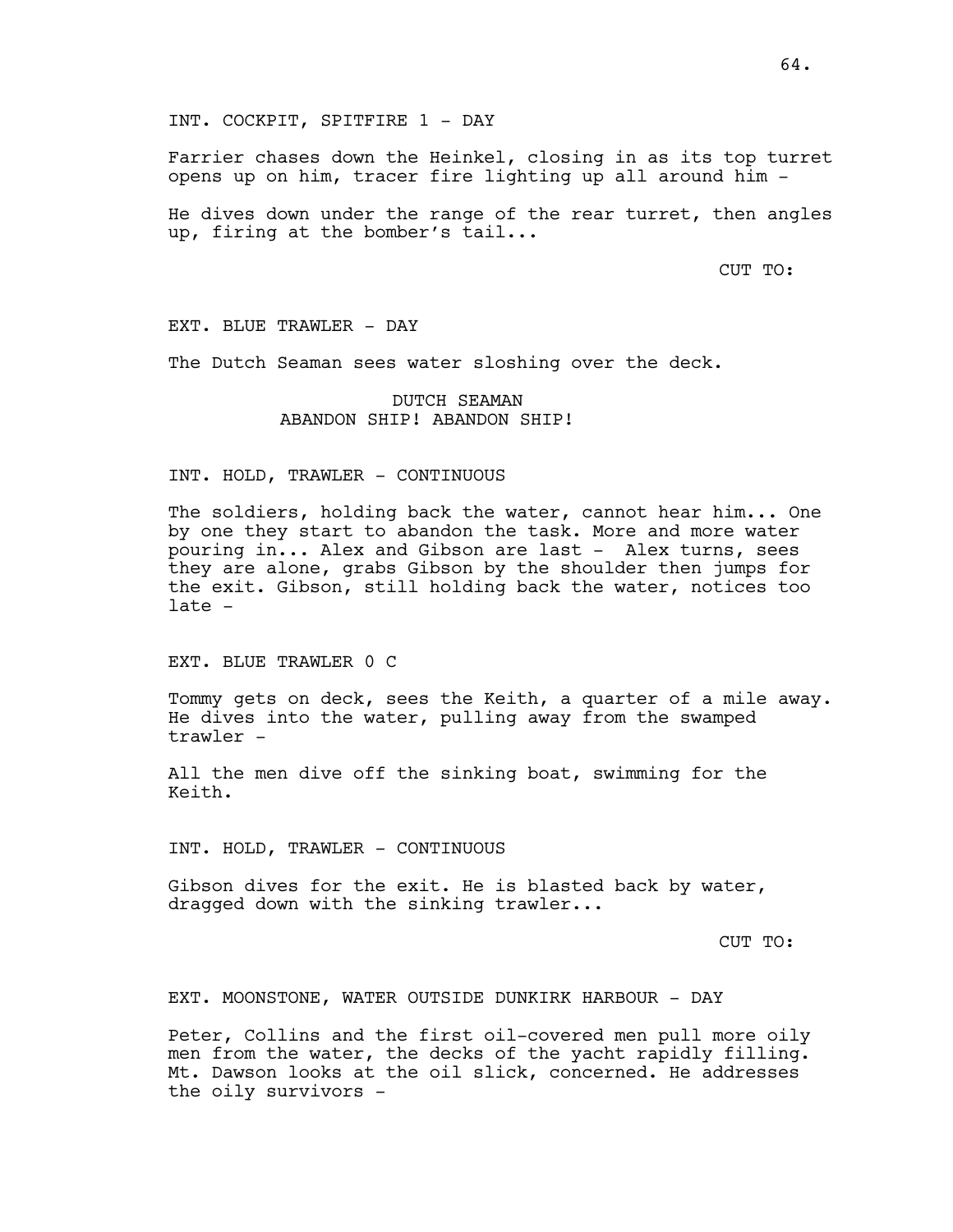OILY SURVIVOR

No fear.

MR. DAWSON We need to get as many of you on board as we can before the oil catches fire. Get below or get off my boat - your choice.

The oily survivors head below decks. Peter runs back to the companionway to shout down -

> PETER Careful there!

INT. CABIN, MOONSTONE - CONTINUOUS

Peter pokes his head down, sees two oily survivors moving George from the bottom of the steps =

## PETER

Careful!

The oily survivors look up at him. Alex is one of them -

## ALEX (quiet) He's dead, mate.

Peter takes this in...

PETER So be bloody careful with him!

EXT. THE MOLE - CONTINUOUS

Commander Bolton stares at the shapes in the distance...

He grabs the field glasses from Colonel Winnant, puts them to his eyes -

Boats. Civilian boats. All shapes and sizes. An armada.

Colonel Winnant peers over Commander Bolton's shoulder...

COLONEL WINNANT What can you see?

Commander Bolton slowly lowers the glasses.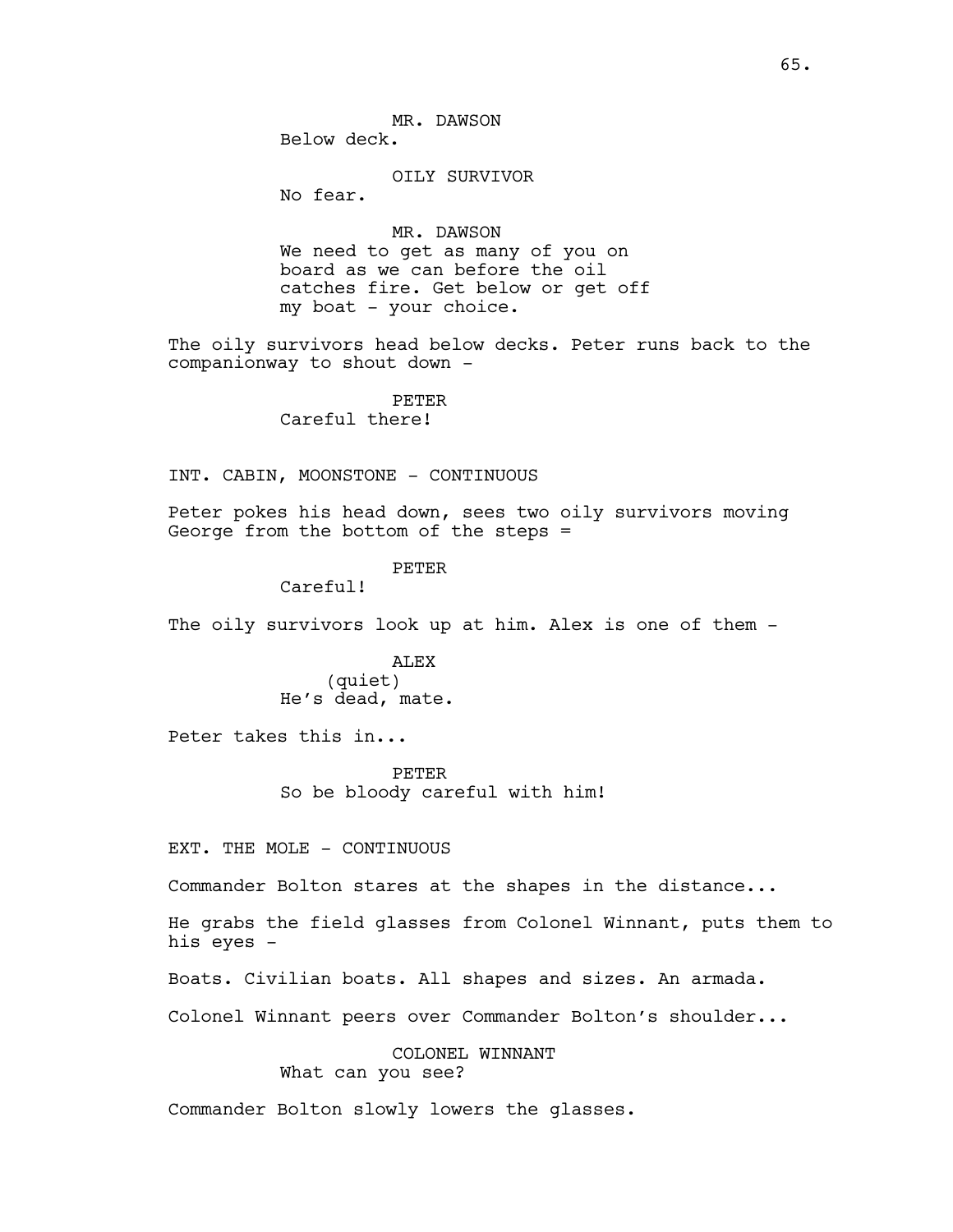Colonel Winnant grabs the glasses, confused...

EXT. DECK OF DESTROYER - CONTINUOUS

The soldiers peer over the railing at the absurd collection of vessels passing them in the opposite direction:

Yacht, paddle steamers, fishing trawlers, day sailors, ferries, dredgers, dinghies, row boats...

Crewed by:

Fisherman, merchant navy sailors, naval officers, civilian crew, naval crew, nurses, retired sailors...

The exhausted soldiers lining the decks of the Basilisk start to clap, then to cheer... Some are crying...

EXT. MOONSTONE, WATER OUTSIDE DUNKIRK HARBOUR - CONTINUOUS

Peter steps out of the cabin, reeling. Meets his dad's questioning glance with unmistakable shock -

> SHIVERING SOLDIER (O.S.) The lad...

Peter turns. The Shivering Soldier is looking up at him with terrified eyes, blanket tight around his shoulders.

> SHIVERING SOLDIER (O.S.) (CONT'D) Will he be okay?

Peter looks at the Shivering Soldier. Sees the white knuckles clasping the edge of the rough blanket. Peter nods.

The Shivering Soldier turns, staring out at the destroyer.

Peter catches Mr. Dawson looking at him. Approving.

Collins, pulling a man from the water, looks up at the Spitfire 1 chasing down the Heinkel -

> COLLINS Come on, Farrier...

CUT TO: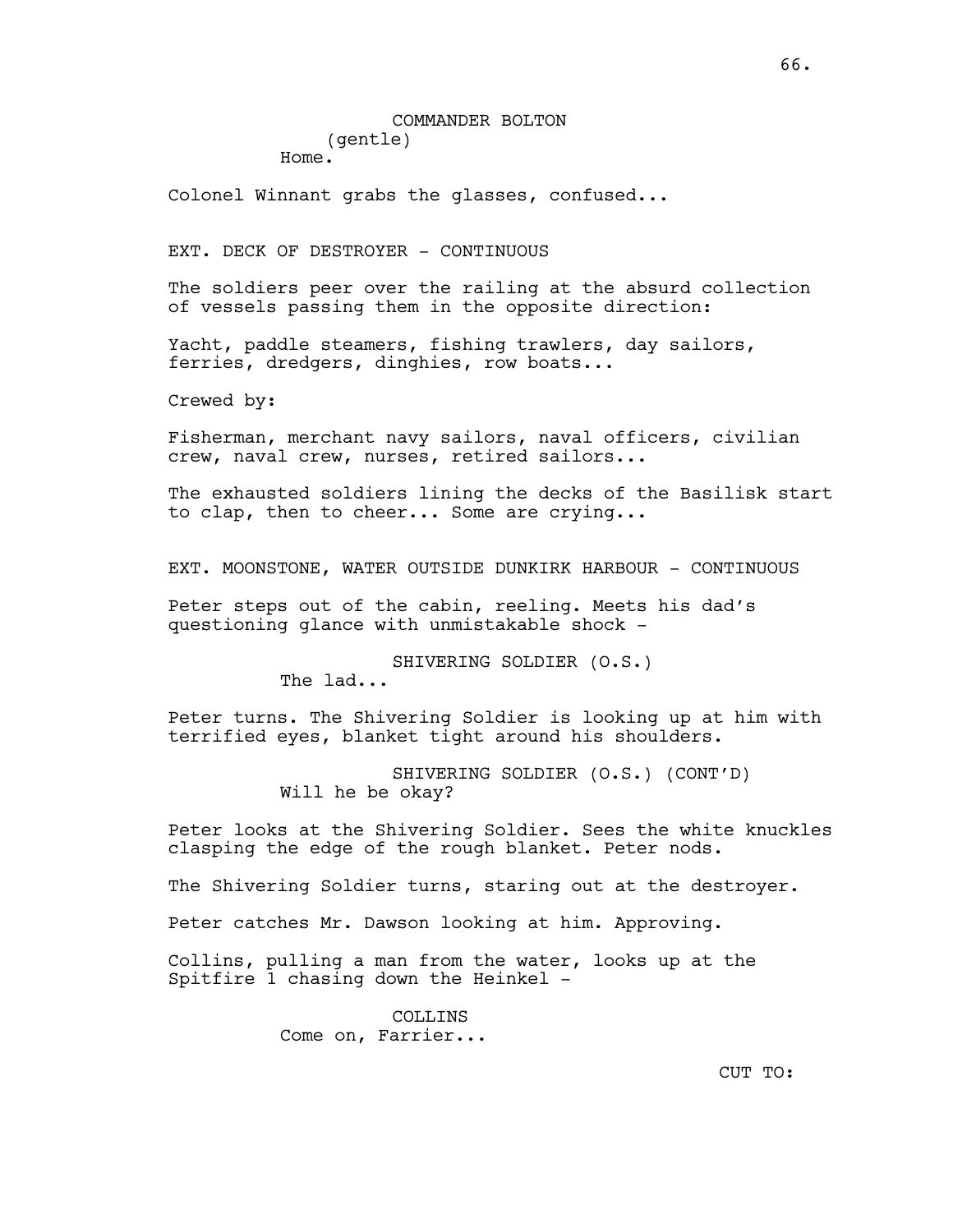INT. COCKPIT, SPITFIRE 1 - DAY

Farrier strafes the Heinkel - no apparent effect. Zipping over it, he dives down out of range of its turret, banks hard left to line up another shot. A 109 cuts across him, Tracer fire shooting past.

CUT TO:

EXT. WATER, JUST OUTSIDE DUNKIRK HARBOUR - DAY

Tommy swims for the Keith...

He hears an airplane... looks up to see a Heinkel coming in over the Keith... The bombs drop, plumes of water shoot upwards all around the ship. Tommy dives under the water for protection. The explosions are deafening - he holds his ears with his hands -

Tommy breaks the surface. The barrage is over, the Keith is still afloat. Tommy swims for it. Getting closer, Tommy realizes he's swimming oil, the black sludge covering his head and arms. He looks back - the blue trawler is gently slipping beneath the water...

Tommy makes for the Keith, even as he sees men jumping into the water from her decks, lifeboats being lowered...

Tommy spots another craft - a yacht heading towards them. Tommy pulls for the yacht as hard as he can...

CUT TO:

EXT. BEACH AT MALO LES BAINS - CONTINUOUS

The rag-tag collection of small ships works the beach, picking men up in the shallows, ferrying them out to bigger ships...

Small open boats use the truck 'pier' to load men as the Engineer looks on with pride...

EXT. MOONSTONE, WATER OUTSIDE DUNKIRK HARBOUR - DAY

The Moonstone is filled with oil-covered men, throughout the hold and across the decks - many more still in the water.

The Keith lists, men jump off the far side, away from the oil slick, where small ships are gathering to pick them up...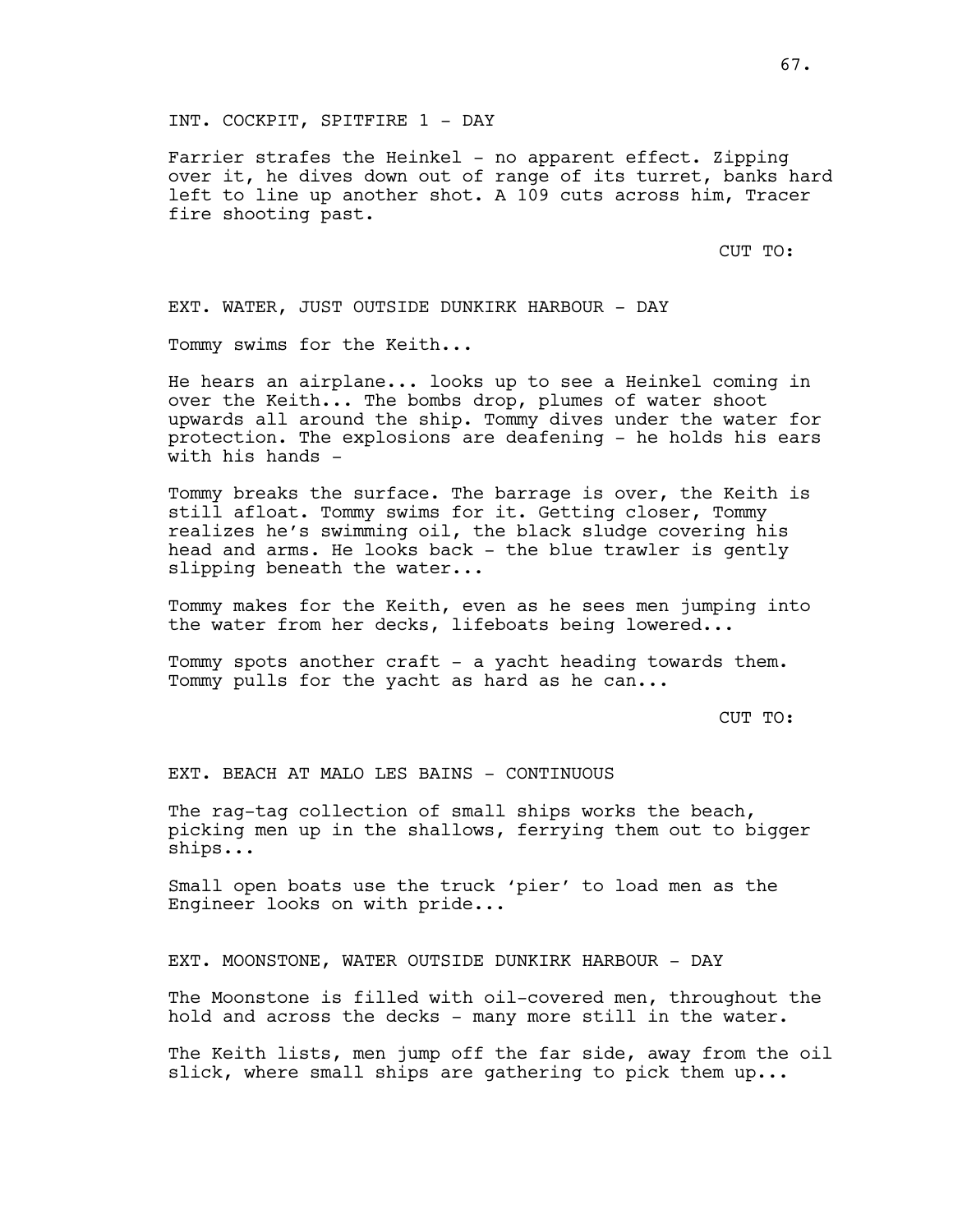Collins moves up the side, watching Farrier bank hard to get behind the Heinkel. A 109 zips across his path, guns blazing...

Collins looks down at the oil-covered water...

INT. COCKPIT, SPITFIRE 1 - CONTINUOUS

Farrier pulls around, hard. The Heinkel is in front of him, side on, heading in for another run at the Keith.

Farrier banks and pulls up to keep the bomber in his sights as he fires his cannons -

The Heinkel catches fire and starts falling...

EXT. MOONSTONE, WATER OUTSIDE DUNKIRK HARBOUR - CONTINUOUS Collins sees the heinkel catch fire - turns to Mr. Dawson.

### COLLINS

GO! GO! GO!

Mr. Dawson throws the engine into gear, turns the wheel -

The Heinkel falls flaming towards the oil slick...

Peter has hold of one last oil-covered survivor, who hangs on for dear life as the boat drags him through the oily water -

The men left in the water shout with despair as the Moonstone motors away -

The flaming Heinkel hits the water - explodes -

The surface of the water catches fire, spreading across the water. Men duck underwater to escape the flames.

Underwater: Highlander 1 pushes down under, looking up at the fire. The surface is aflame as far as he can see...

Peter holds on to the oil-covered soldier -

Who is now being washed with cleaner water as they come out of the slick. As the oil comes off his face we see that it is Tommy...

Collins watches, appalled, as the men in the water are engulfed by relentless flames... The Keith is going down survivors on the far side are picked up by the various small ships...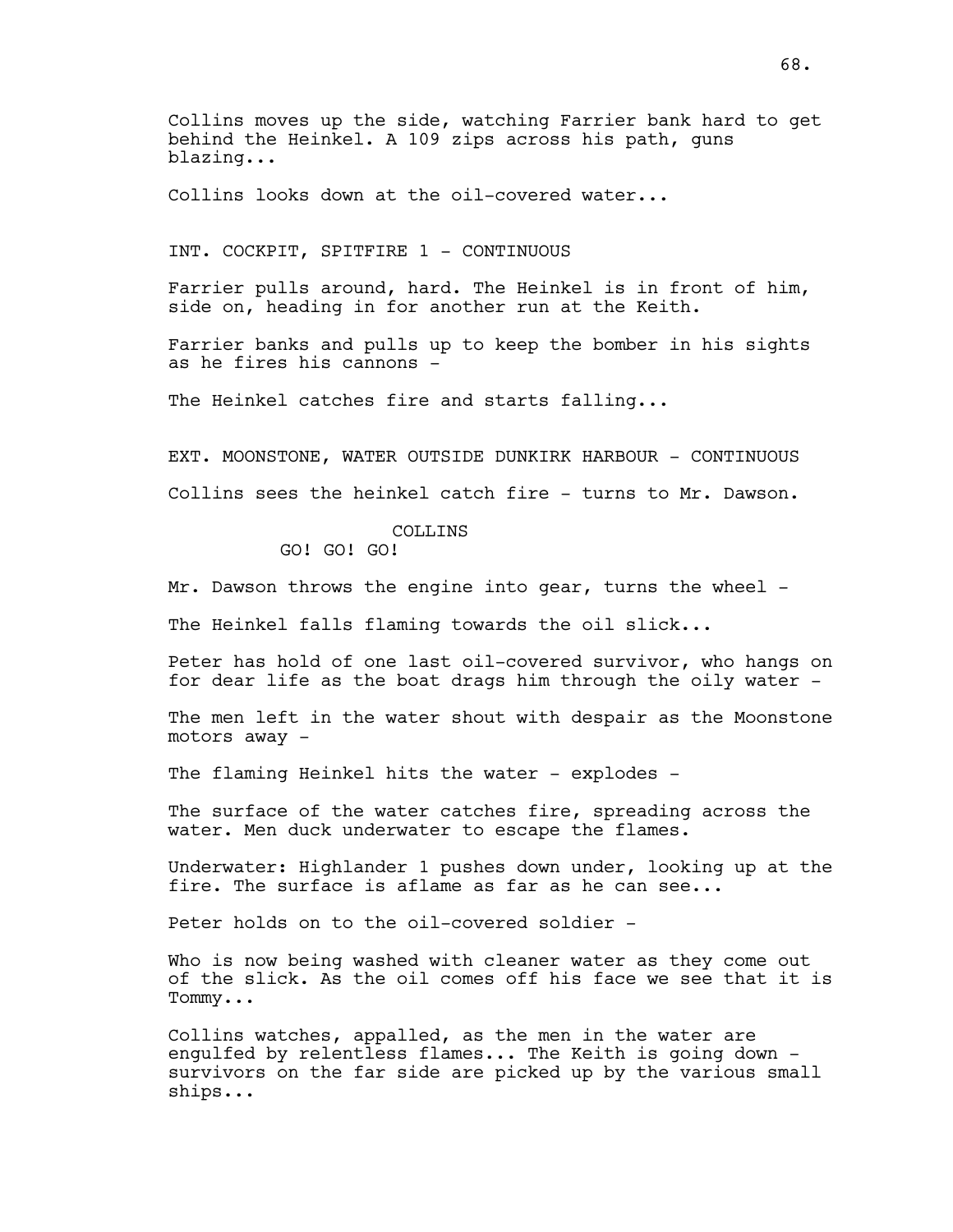Under the water, Highlander 1's air runs out. The flames rage above...

His instinct to breath pushes him up into the flames where he is engulfed, screaming, dying -

Tommy lies on the deck at Peter's feet, eyes closed...

TOMMY (a whisper) Take me home.

CUT TO:

INT. COCKPIT, SPITFIRE 1 - DAY

Farrier sees the Heinkel explode, turns away towards the beaches...

He looks down at -

The thousands of men on the beach.

The small ships ferrying out to the larger vessels.

The narrow mole with its endless rope of men...

Farrier is awestruck...

He hears his engine starts to sputter...

It dies and the prop stops...

EXT. THE MOLE - CONTINUOUS

Commander Bolton watches with satisfaction as a paddle steamer ties up. He calls up to a Stewardess (fifty-nine) -

> COMMANDER BOLTON Where's you from?

STEWARDESS Out of Dartmouth!

Bolton shakes his head in joyous disbelief. He watches men load into a small open sailboat crewed by two young men.

COMMANDER BOLTON

From Deal?

They nod.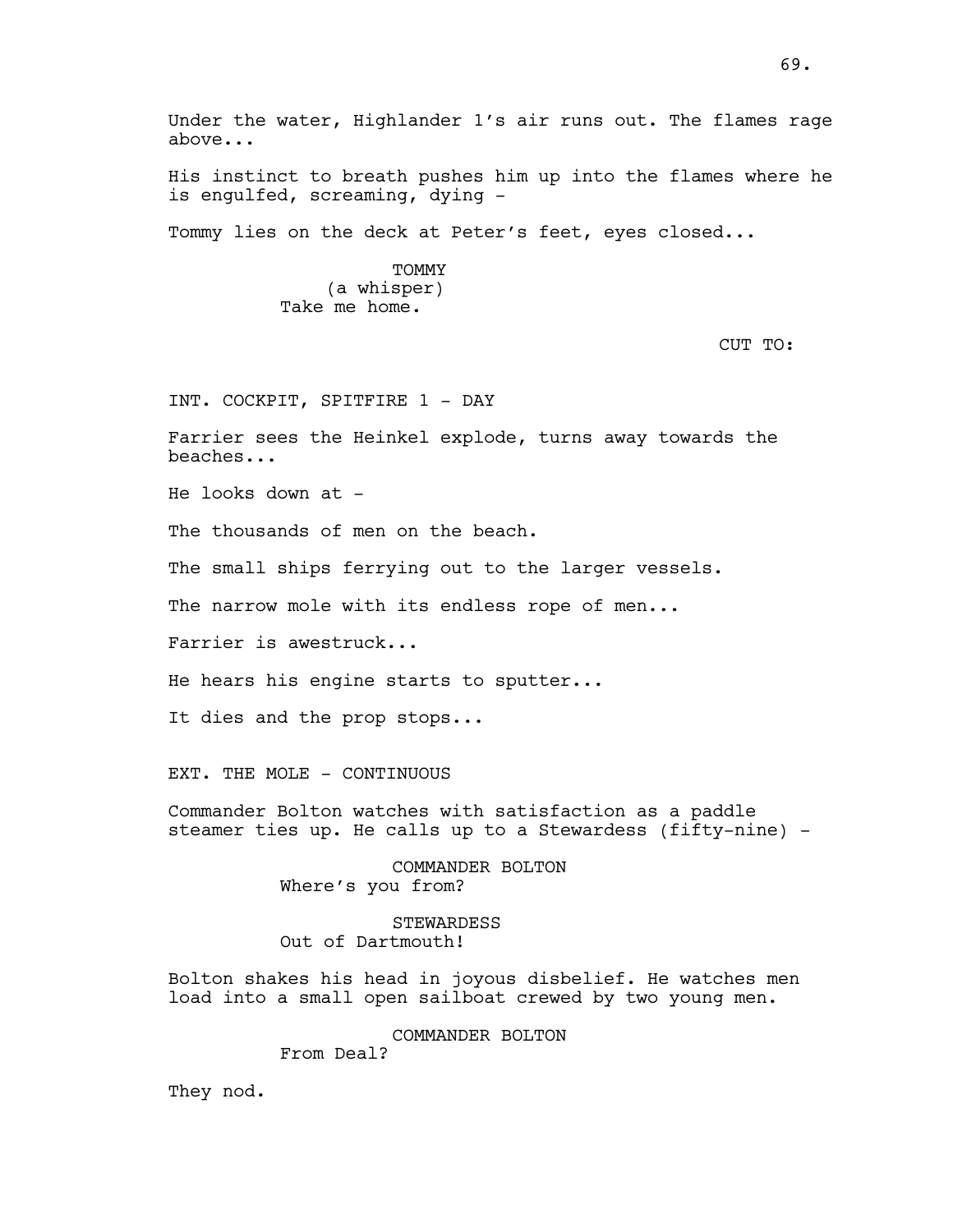COMMANDER BOLTON (CONT'D) Mind the current at the mouth, boys. Bolton spots Spitfire 1. It soars overhead. He waves - MALE VOICE (O.S.) Where've you all been all my life?! Commander Bolton sighs at this... then notices. No engine noise. He watches the Spitfire, concerned, until -Hears something - another engine... A high whine... He turns to see - A Stuka... The men lining the mole shift restlessly. Trapped... CUT TO: EXT. MOONSTONE, ENGLISH CHANNEL - EVENING The Moonstone chugs along, low in the water, men laying down along her decks... INT. CABIN, MOONSTONE - CONTINUOUS Men lie on every available space, packed in like sardines. Tommy catches sight of Alex looking at him. Tommy nods. EXT. MOONSTONE, ENGLISH CHANNEL - CONTINUOUS Mr. Dawson is at the helm. Collins hears a distant engine - COLLINS That's a fighter -MR. DAWSON ME 109, from the South. Peter, take the wheel, listen for my instructions.

Mr. Dawson steps up onto the seat to look above the roof of the cabin...

> MR. DAWSON (CONT'D) Point her south.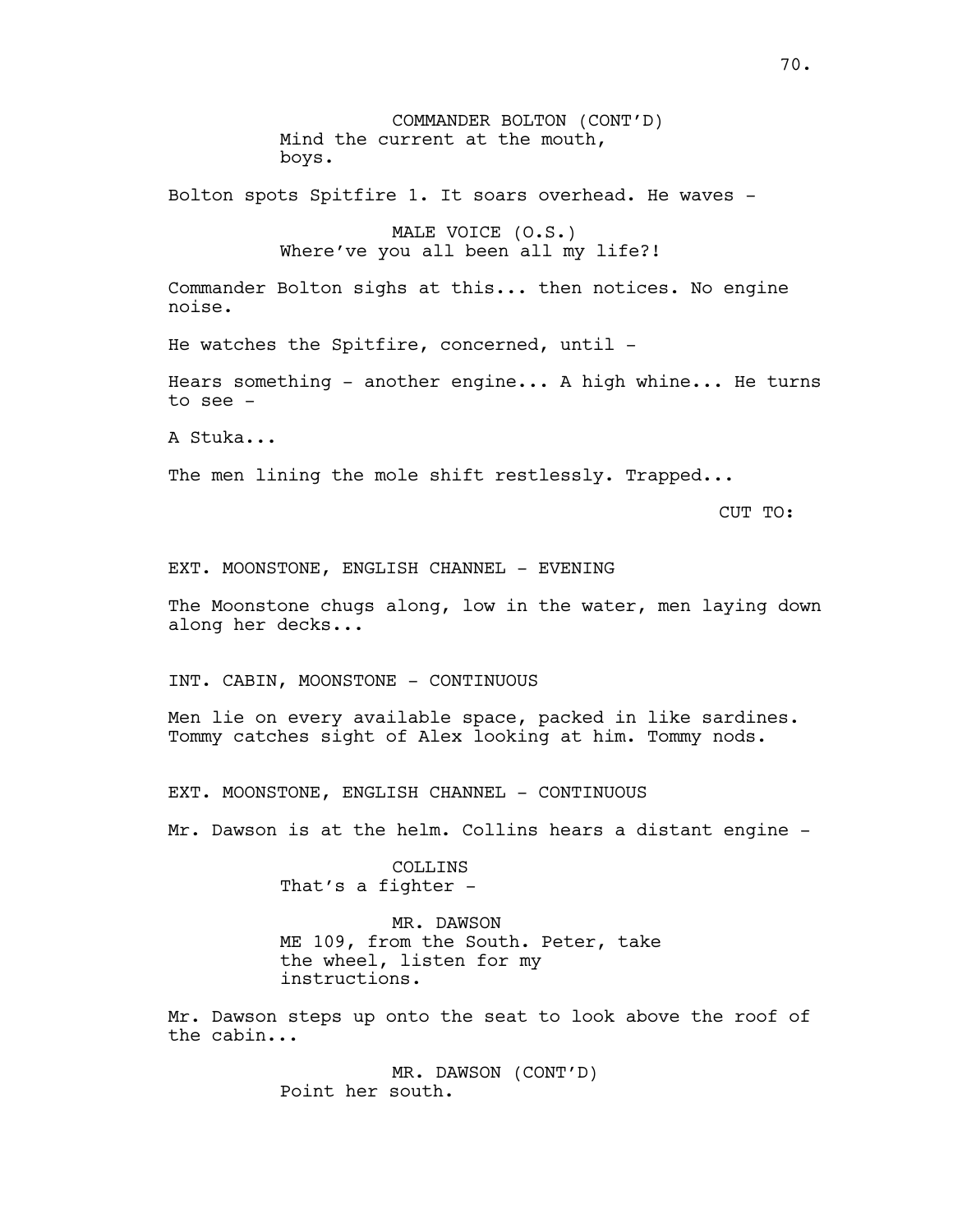Peter turns the wheel, the Moonstone swings to port, straightens up. Mr. Dawson spots the 109, closing...

CUT TO:

EXT. THE MOLE - DAY

Commander Bolton turns to see the Stuka approaching, its distinctively kinked-wing silhouette bearing down like an awful bird of prey...

The soldiers stir, some crouching, some closing their eyes. Commander Bolton takes a knee, bracing. He bites his lip as the Stuka goes into its dive, that terrible whine building...

CUT TO:

EXT. MOONSTONE, ENGLISH CHANNEL - EVENING

Mr. Dawson stares at the approaching 109-

MR. DAWSON Full speed ahead.

Peter throttles up -

The 109 is growing close now...

MR. DAWSON (CONT'D) Get ready to pull hard to port... before he fires he'll have to lower his nose, I'll give you the signal...

Peter reaches over to the side of the wheel, ready to throw it. The 109 is practically upon them...

CUT TO:

EXT. THE MOLE - DAY

Commander Bolton is mumbling a prayer as he watches the Stuka come at them -

BLAM BLAM BLAM BLAM BLAM!!

The Stuka is strafed with fire as Spitfire 1 flashes past -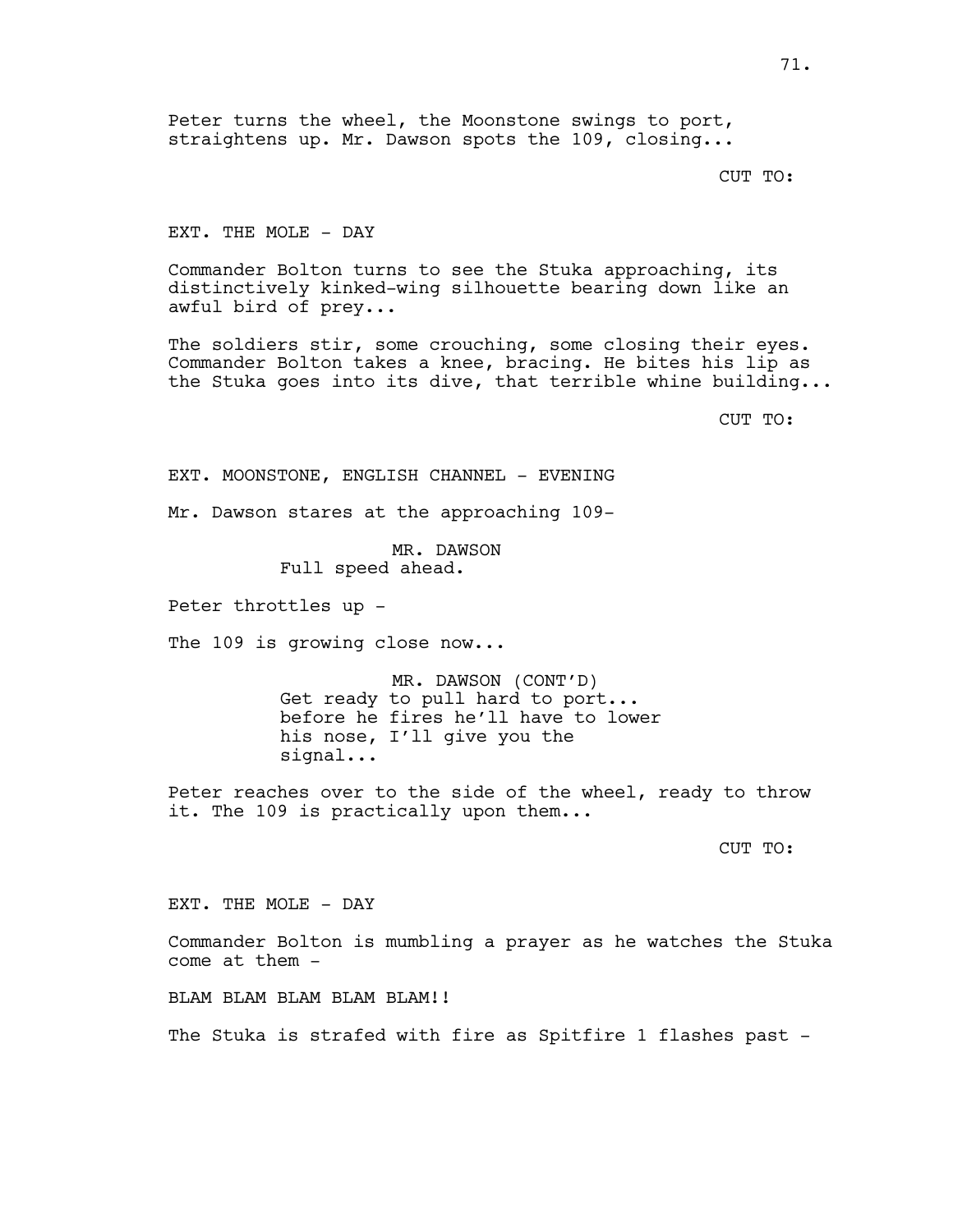Farrier darts past the Stuka, gliding, guns blazing...

EXT. THE MOLE - CONTINUOUS

The Stuka never fires, it just smashes into the sea... The soldiers all along the mole cheer.

INT. COCKPIT, SPITFIRE 1 - CONTINUOUS

Farrier watches the Stuka disintegrate on the surface of the water. He nods... feeling the unaccustomed silence...

CUT TO:

EXT. MOONSTONE, ENGLISH CHANNEL - EVENING

Mr. Dawson stares at the approaching 109. Peter glances back and forth between the 109 and his father...

> MR. DAWSON Wait for it... wait till he's committed to his line...

The nose of the 109 dips down -

MR. DAWSON (CONT'D)

NOW!

-

Peter throws the wheel, the Moonstone lurches to port -

The guns on the 109 light up, strafing the water to starboard

The 109 flashes over... Collins watches it recede.

COLLINS He's off.

MR. DAWSON Bigger fish to fry.

Collins looks at Mr. Dawson. Curious.

COLLINS How'd you know all that, anyway?

Mr. Dawson steps onto the deck.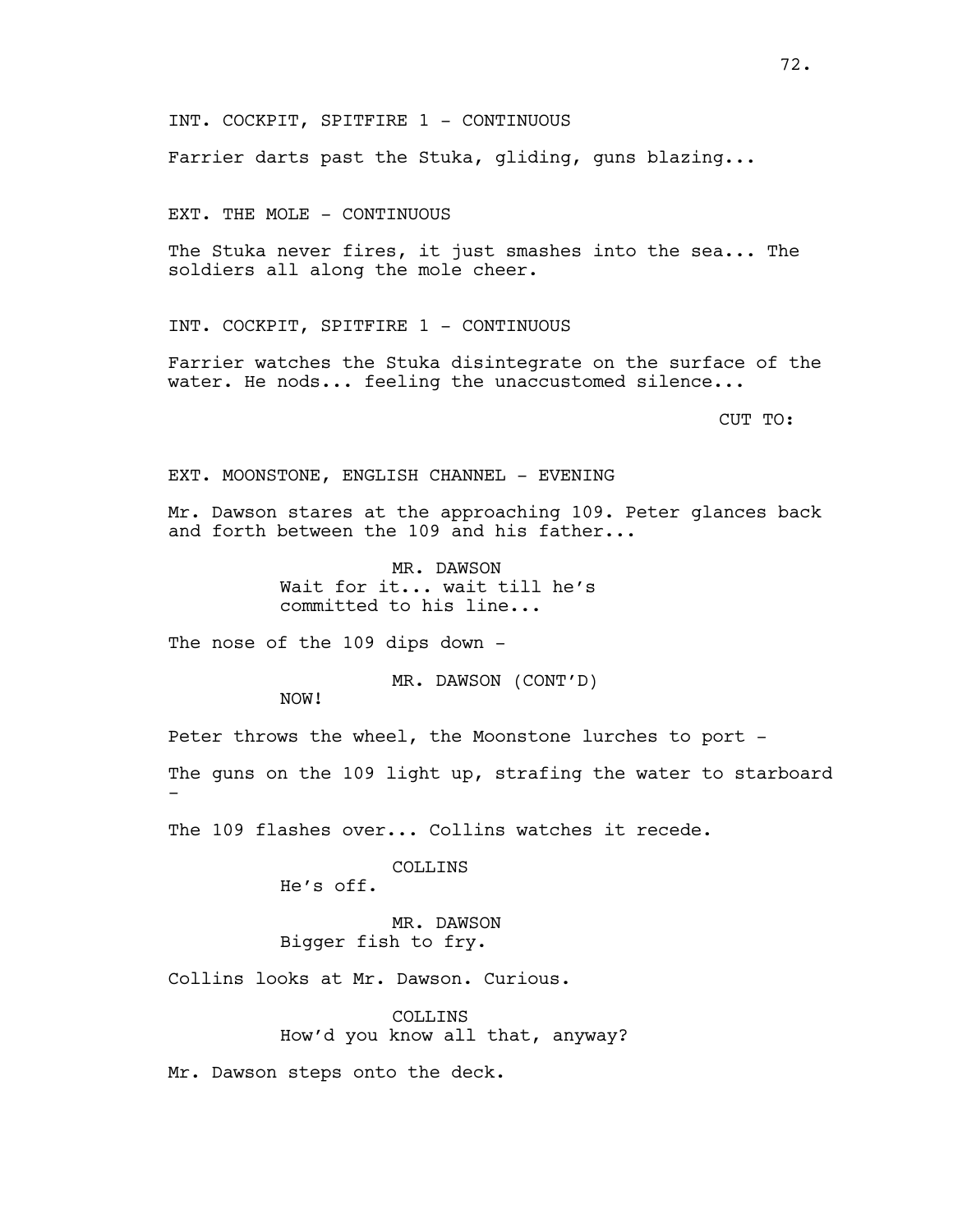MR. DAWSON My son's one of you lot. I knew he'd see us through.

Mr. Dawson moves forward. Collins steps up beside Peter.

## COLLINS You're RAF?

MR. DAWSON Not me. My brother. Flew Hurricanes. He died third week into the war.

Collins looks forward at the proud father standing by the mast.

CUT TO:

INT. COCKPIT, SPITFIRE 1 - DAY

Farrier sits in the silence, gliding... looking to see how far he might make it up the beach...

CUT TO:

INT. CABIN, MOONSTONE - EVENING

Tommy gets to his feet, steps over other men as he slips over to the stairs...

EXT. MOONSTONE, ENGLISH CHANNEL - EVENING

Tommy and Alex poke their heads out -

PETER Stay below, please.

#### **TOMMY**

We just want to see the cliffs -

Tommy looks over at white cliffs, ghostly above the dark water.

TOMMY (CONT'D)

Dover?

Peter shakes his head, amused.

PETER

Weymouth.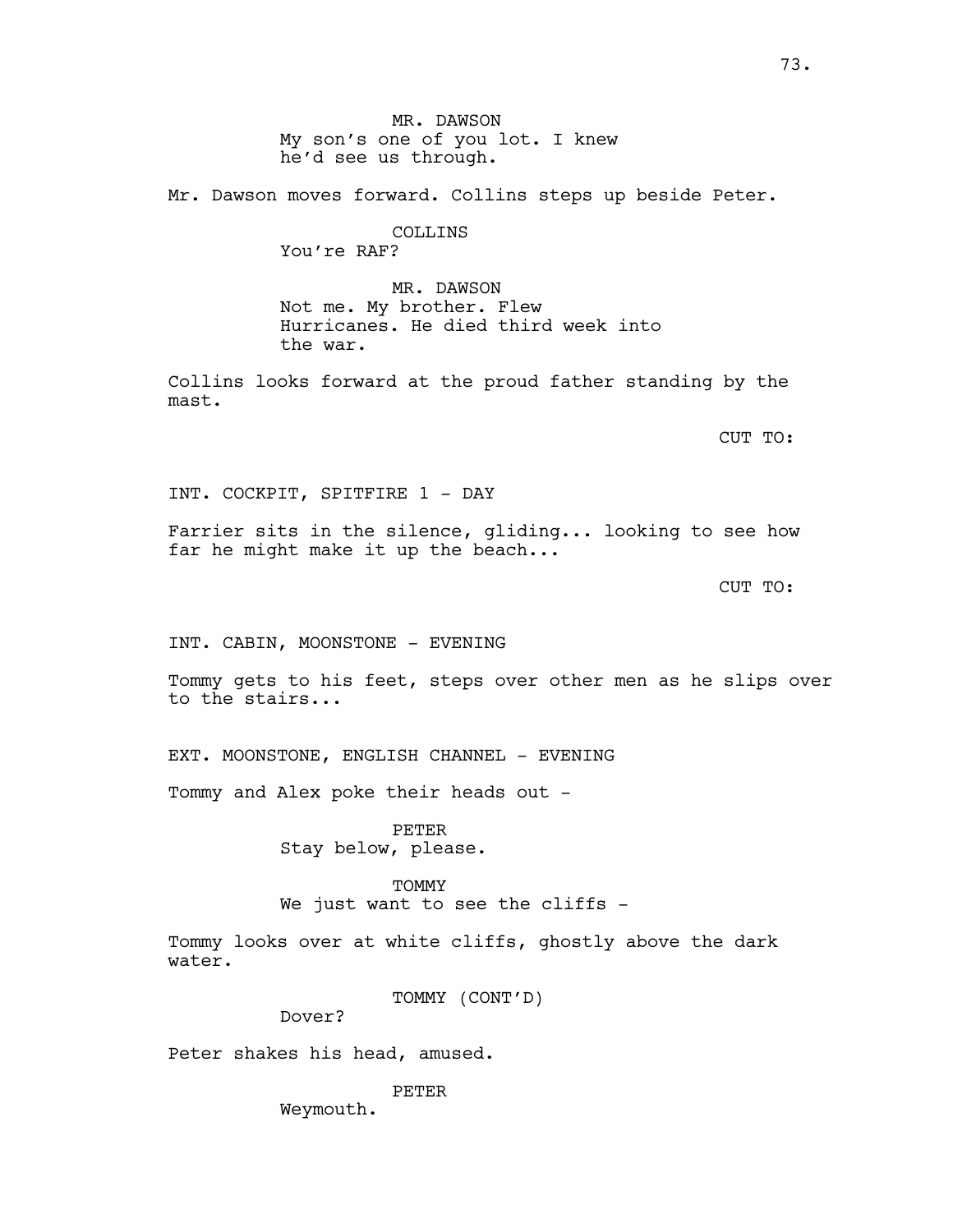Alex shakes his head, sadly.

ALEX We let you all down, didn't we?

Peter just looks at this exhausted, ragged boy his own age.

CUT TO:

INT. COCKPIT, SPITFIRE 1 - DAY

Farrier glides, banking, looking for a suitable stretch of beach to ditch...

In the strangely silent plane, he passes over the troops, lines up on the vast stretch of sand beyond Malo Les Bains...

CUT TO:

EXT. HARBOUR AT WEYMOUTH - NIGHT

Soldier after soldier climbs out of the yacht. The Corporal handing out travel chits marvels at the absurd amount...

# CORPORAL How many you got in there?

The Shivering Soldier is taken ashore, wrapped in blankets.

Tommy and Alex stick together as they are handed hot cups of tea and shepherded out of the harbour in long lines.

Peter supervises as George's body is taken ashore.

As Collins steps off the boat a soldier from another boat spots his RAF uniform -

> SOLDIER (furious) Where the hell were you!

Collins just stands there. He feels a hand on his shoulder. It is Mr. Dawson. He indicates the men filing off the Moonstone -

> MR. DAWSON They know here you were.

Mr. Dawson puts his hat on. To go home.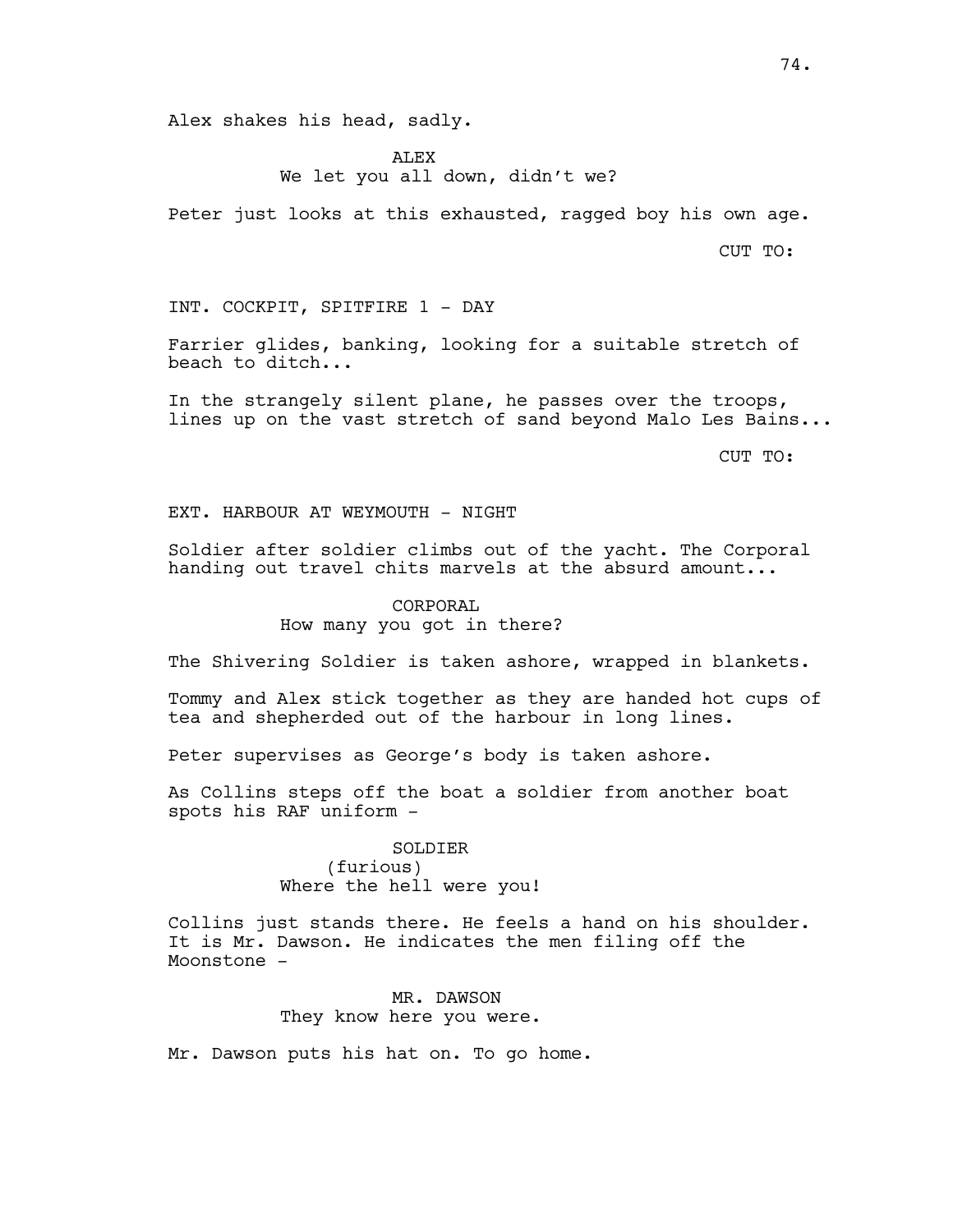EXT. WEYMOUTH RAIL YARD - NIGHT

Tommy and Alex, exhausted, downcast, are herded across the tracks towards a train. Before getting on they are handed a blanket and cup of tea by an Elderly Man, who looks at their hands, not their faces, as he hands the rough blankets over -

> ELDERLY MAN Well done, lads... well done, lads...

ALEX All we did is survive.

ELDERLY MAN That's enough. Well, done, lads, well done, lads...

Alex steps up onto the train. The Elderly Man reaches out to Tommy, touching his face - clearly blind.

INT. TRAIN - CONTINUOUS

Tommy flops down, lying across the seat. Alex is slumped opposite, tears starting to roll down his cheeks.

> ALEX That old bloke wouldn't even look us in the eye.

No response. He looks over. Tommy is already asleep.

CUT TO:

EXT. THE MOLE - EVENING

The mole is empty but for bodies.

A Private opens his eyes. He sits up, alone on the deserted mole, his comrades gone, mistaken for dead...

> COMMANDER BOLTON (O.S.) Come on, then, Private...

The Private looks down at the water to see Commander Bolton standing in a launch full of army officers.

> COMMANDER BOLTON (CONT'D) I know we're officers, but it's us or the enemy, so now's not the time to be particular...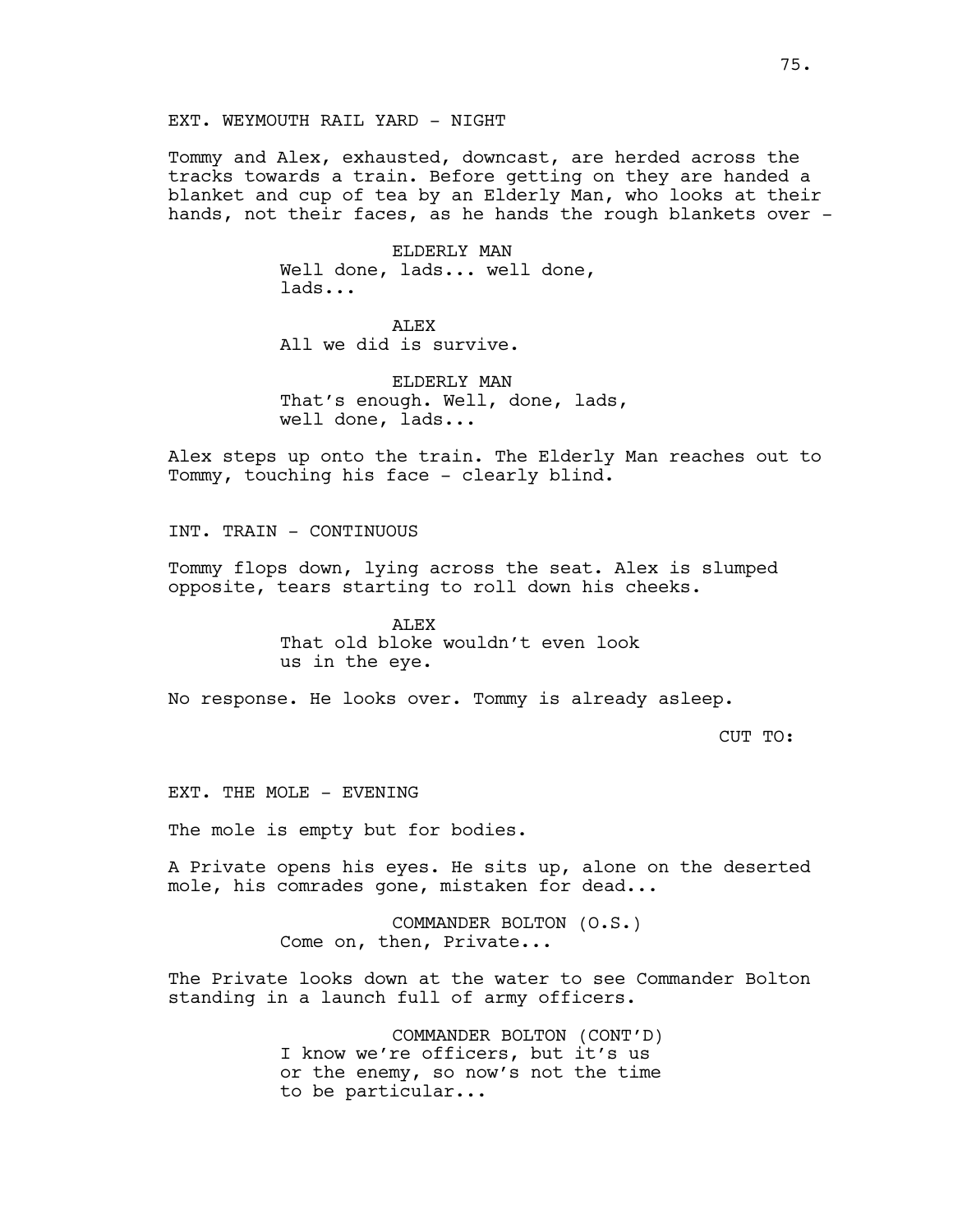The Private scrambles down into the launch, where Colonel Winnant stands talking to Commander Bolton.

They look out at the vast deserted beach, littered with corpses and abandoned equipment...

> COLONEL WINNANT (to Commander Bolton) Churchill got his thirty thousand.

COMMANDER BOLTON And then some. Almost three hundred thousand. So far.

Commander Bolton steps back up onto the mole.

COLONEL WINNANT So far? COMMANDER BOLTON I'm staying.

(off look) For the French.

The launch pulls away from Commander Bolton on the mole.

CUT TO:

INT. TRAIN - MORNING

Sunlight flickering on Tommy's eyelids wakes him. We have the sense that he has been asleep for a very long time.

The train full of soldiers rolls to a halt. Alex opens the window, spots a Boy near the tracks -

> ALEX Hey! Where are we?!

BOY Siding. You'll put in in a minute -

ALEX What station?

BOY (surprised) Woking.

Alex spots stacks of newspapers waiting to be loaded.

**ALEX** 

Grab me one of them papers.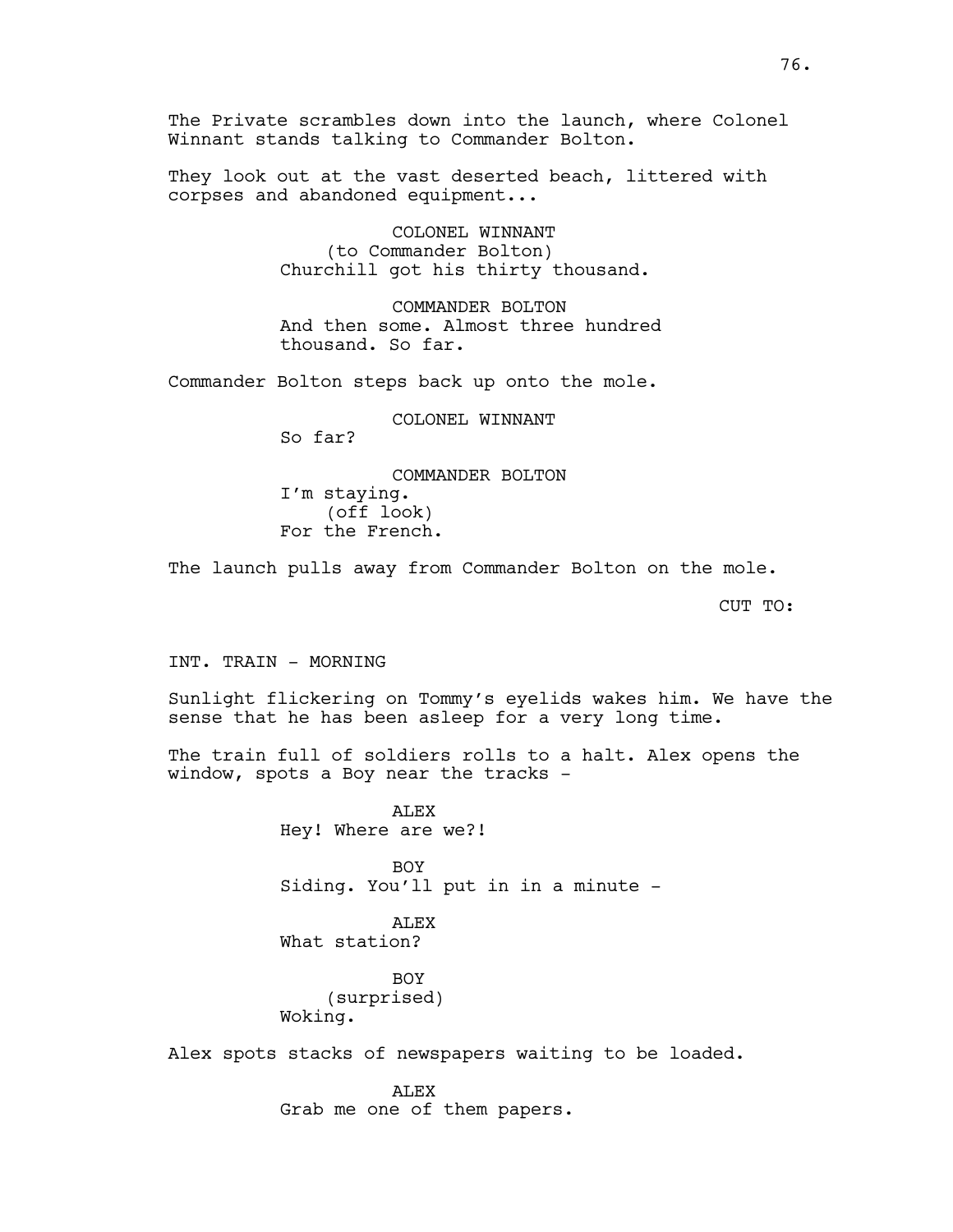## ALEX (CONT'D)

Go on!

The Boy pulls the paper off the top and stretches up to hand it to Alex. Alex slumps into his seat. The headline:

> CHURCHILL ADDRESSES DUNKIRK EVACUATION IN COMMONS

Alex thrusts the paper at Tommy.

ALEX (CONT'D) I can't bear it. You read it.

TOMMY Can't bear it?

ALEX They'll be spitting at us in the streets. If they're not locked up waiting for the invasion.

CUT TO:

EXT. WEYMOUTH TOWN - DAY

Peter walks down the deserted high street. He stops. Walks into the office of the local paper, the Herald...

INT. HERALD OFFICE - CONTINUOUS

Peter hands the Editor a photograph. Of George.

CUT TO:

INT. COCKPIT, SPITFIRE 1 - CONTINUOUS

Farrier checks his canopy is locked, stows loose items, pumping the handle all the while...

EXT. SPITFIRE 1 - DAY

The landing gear inches out of its housing...

CUT TO: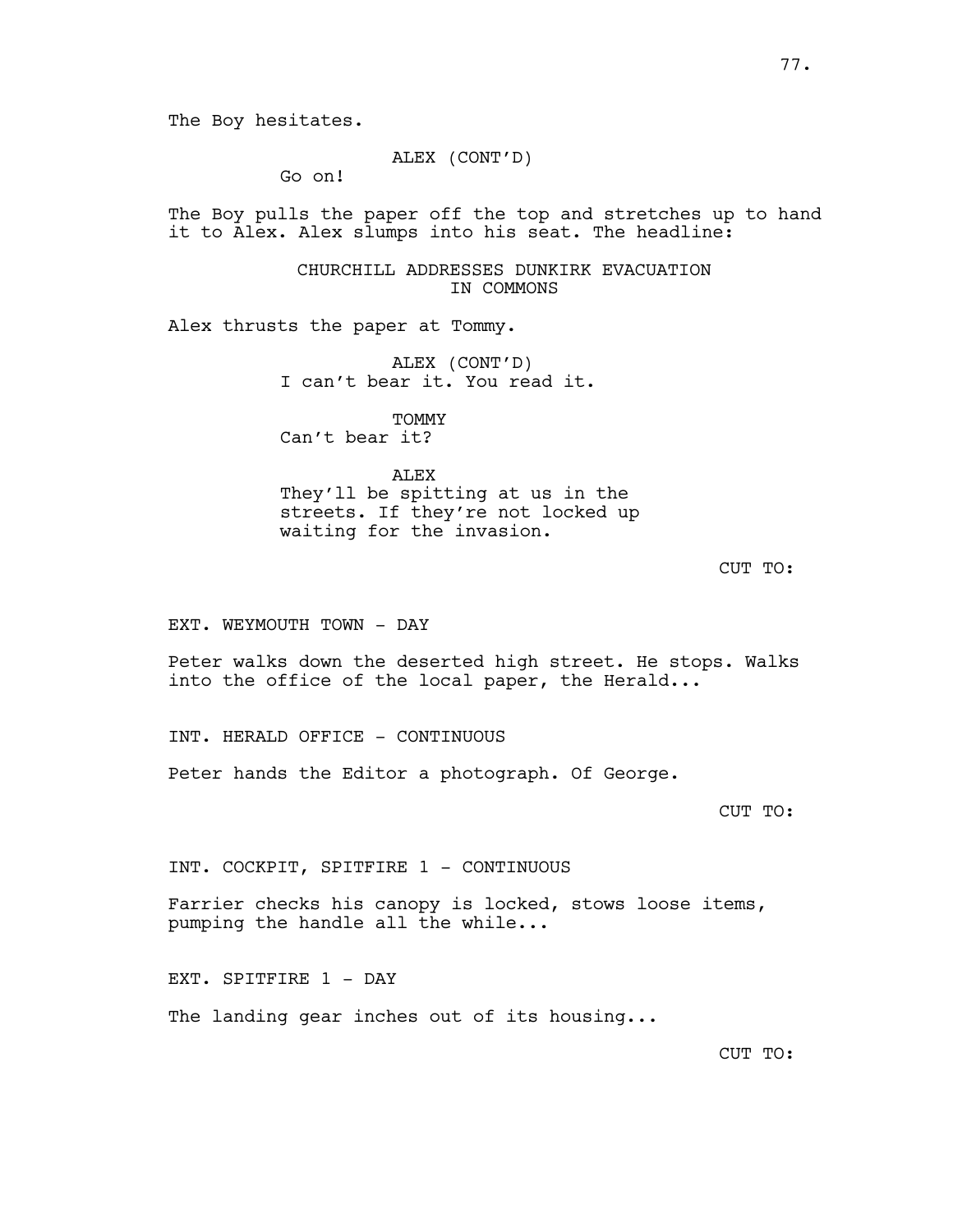INT. TRAIN - DAY

Tommy looks down at the paper. Starts to read. Poorly.

**TOMMY** "Wars are not won by evacuations."

Alex shakes his head at this.

The train starts to pull into the station...

The platforms is crowded with civilians. Alex slinks down into his seat, turning away from the window...

A Civilian bangs on the glass, peering in...

ALEX I can't look,

## TOMMY

"But there was a victory inside this deliverance which should be noted..."

Alex turns. The Civilian grins, holding up two beer bottles. The platform is packed with cheering and waving civilians...

Women with sandwiches and drinks rush up to the windows...

TOMMY (CONT'D) "Our thankfulness at the escape of our army -"

Alex opens the window , grabbing food and drink as Tommy continues to read...

> TOMMY (CONT'D) "- Must not blind us to the fact that what has happened in France... is a colossal military disaster..."

INT. COCKPIT, SPITFIRE 1 - DAY

Farrier pumps the handle -

EXT. SPITFIRE - CONTINUOUS

The landing gear inches past halfway down...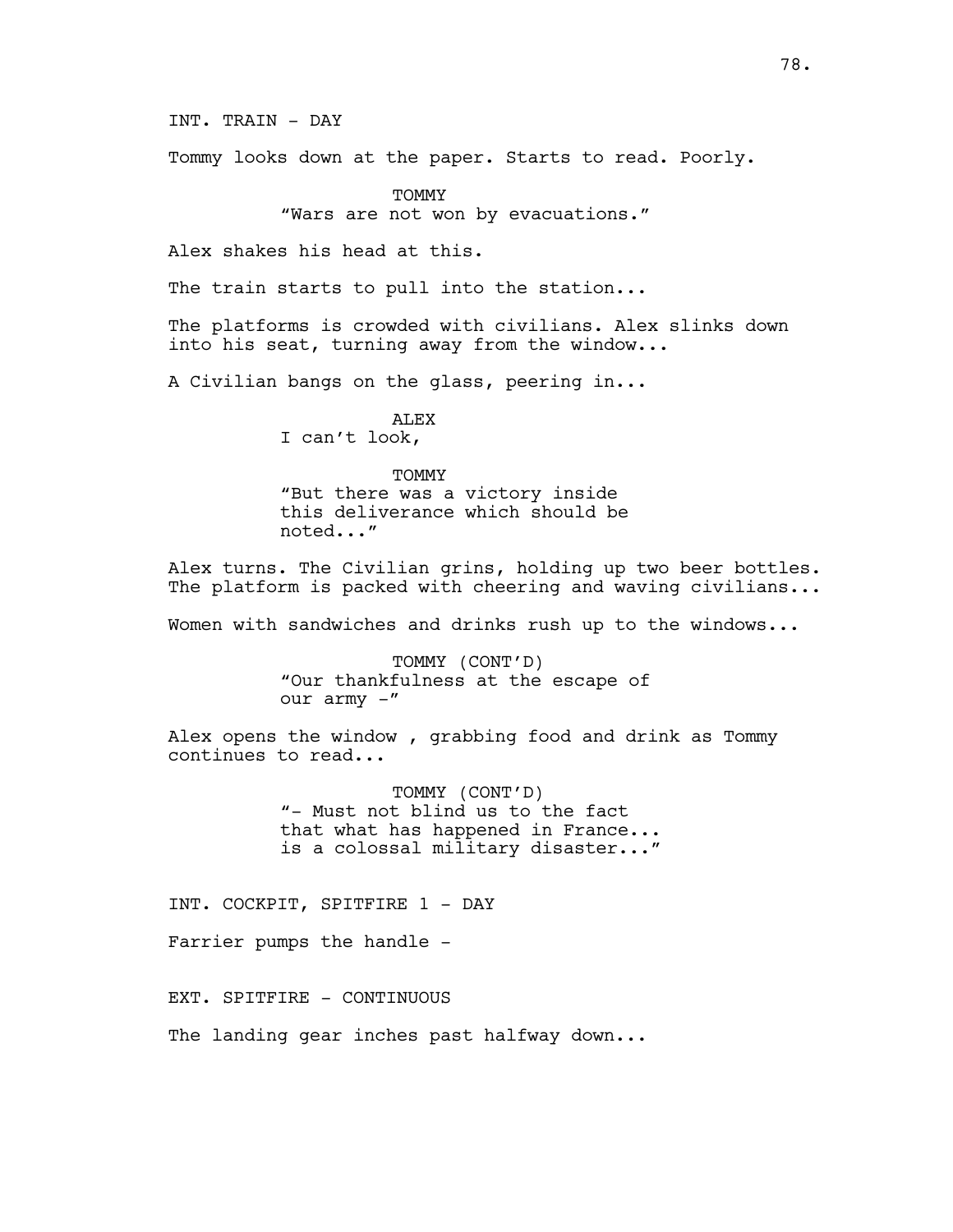INT. COCKPIT, SPITFIRE 1 - CONTINUOUS

Pumping the handle, Farrier checks his belts -

TOMMY (V.O.) "And we must expect another blow to be struck almost immediately..."

Farrier holds the plane steady in its descent towards the sands...

EXT. BEACH AT LA PANNE - CONTINUOUS

Spitfire 1 swoops onto the flat sand, wheels down.

TOMMY (V.O.) "We shall go on to the end, we shall fight in France..."

Farrier slides back the canopy and climbs out of the plan...

INT. MR. DAWSON'S HOME - DAY

Peter, gets up from the kitchen. Mrs. Dawson is at the stove, her back to us.

As Peter grabs his coat he runs into Mr. Dawson, letters in hand, looking at the Herald. He hands it to Peter...

> TOMMY (V.O.) "We shall fight on the seas and oceans..."

The small headline:

LOCAL BOY, GEORGE MILLS, JUST 17, HERO AT DUNKIRK

Peter looks at his father. Nods with satisfaction.

EXT. BEACH AT LA PANNE - DAY

Farrier brushes sand from the wing of his beloved Spitfire...

TOMMY (V.O.) "We shall fight with growing confidence and growing strength in the air..."

Farrier pulls his flare gun... He shoots into the cockpit...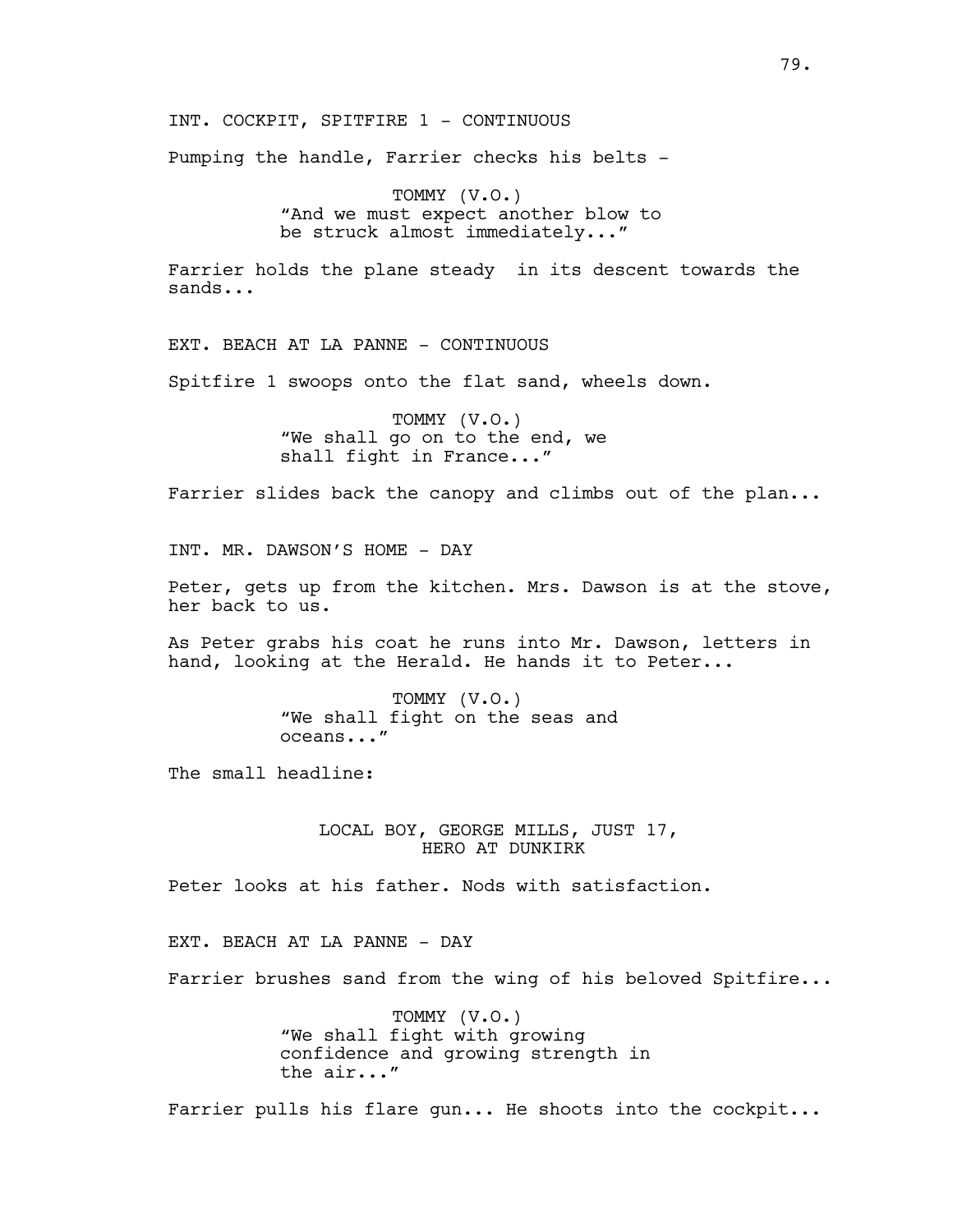Alex hangs out of the window, guzzling from a beer bottle, grinning at the women outside...

TOMMY

"We shall defend our island..."

Alex turns, deliriously happy, beer running down his chin -

ALEX

What?!

TOMMY (louder, over the celebration) "We shall defend our island, whatever the cost may be - we shall fight on the beaches, we shall fight on the landing grounds..."

EXT. DUNKIRK HARBOUR - EVENING

Bodies gently bob in the water...

TOMMY (V.O.) "We shall fight in the fields and the streets..."

Abandoned trucks and anti-aircraft guns, piles of boots, stacks of rifles catch the last light...

> TOMMY (V.O.) "We shall fight in the hills; we shall never surrender..."

Bodies line the length of the mole...

TOMMY (V.O.) 'And even if, which I do not for a moment believe, this island... were subjugated and starving..."

EXT. BEACH AT LA PANNE - CONTINUOUS

Farrier kneels, hands on head, as dark shapes of German soldiers (seen only from behind) surround him...